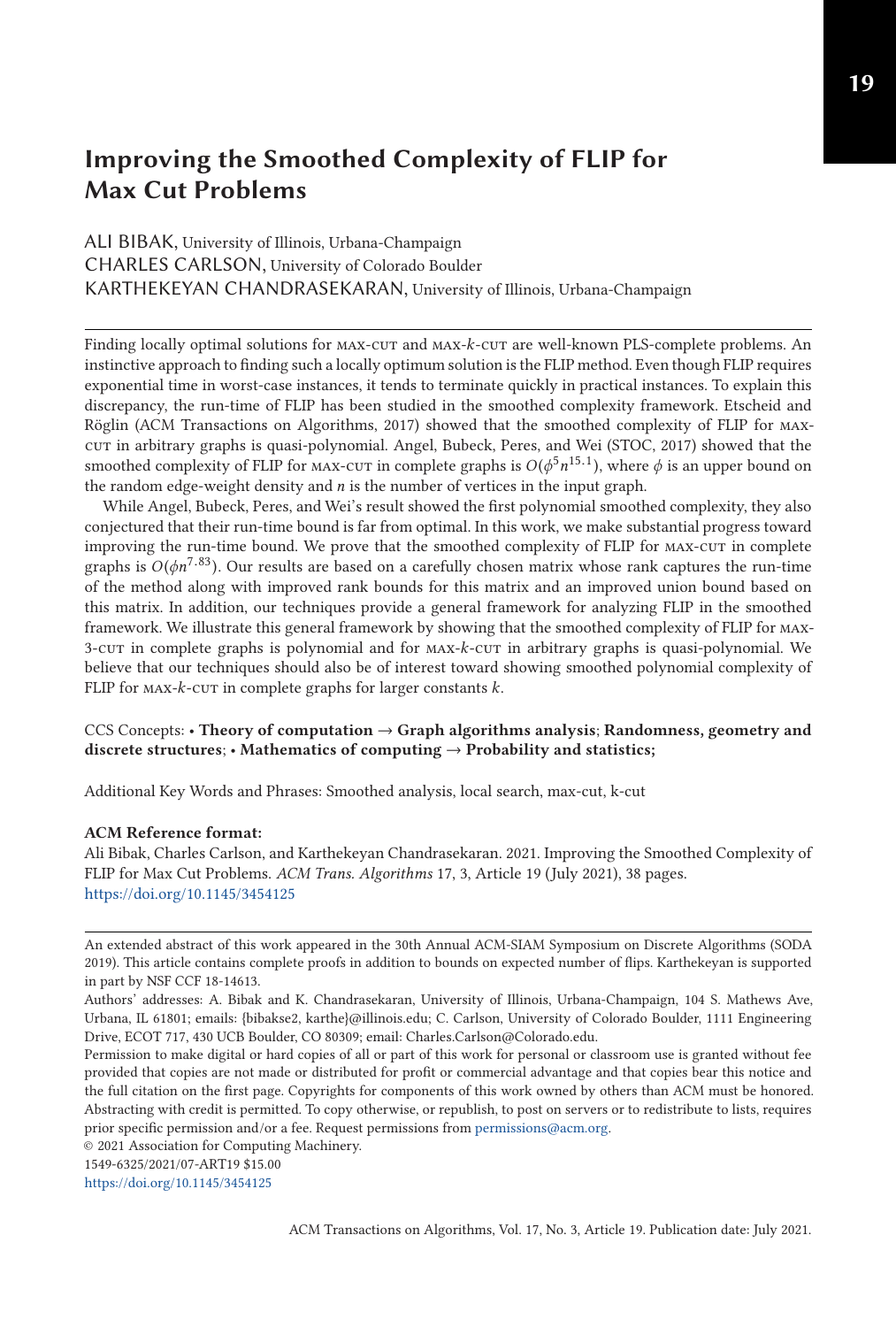### **1 INTRODUCTION**

A *k*-cut in a graph is a partition of the vertex set into *k* parts. Given an edge-weighted graph and a *k*-cut, the value of the cut is the total weight of the edges crossing the partition. In the max-*k*-cut problem, denoted max-*k*-cut, we are given a graph with edge weights and the goal is to find a *k*-cut with maximum value. For convenience, we will denote  $MAX-2$ -cut as  $MAX$ -cut.  $MAX$ -cut is a well-known NP-hard problem whose study brought forth many new algorithmic techniques. In this work, we analyze the run-time of a local algorithm for  $max-cur$  and more generally, for max-*k*-cut.

A *k*-cut is said to be a *local max-k-cut* if the cut value cannot be improved by changing the part of any *single* vertex. We recall that a local max-*k*-cut is, in fact, a (1−1/*k*)-approximate max-*k*-cut [\[11\]](#page-37-0). The computation of a local max-*k*-cut is of interest in game theory as it is a Nash-equilibrium in the party affiliation game [\[3,](#page-37-0) [8\]](#page-37-0): consider *n* players with certain weights between pairs of players and they would like to form*k* teams. The payoff for a player is the total weight of the edges between her and the players in her *k* − 1 opposing teams. A local max-*k*-cut is a Nash equilibrium for this game. Schäffer and Yannakakis showed that computing a local max-cut is likely to be intractable. In particular, they showed that it is **Polynomial-Time Local Search (PLS)**-complete [\[12\]](#page-37-0).

A natural algorithm to find a local max-*k*-cut is to start from an arbitrary *k*-cut and repeatedly perform local improving moves as long as possible. This is known as the FLIP method: it starts from an arbitrary *k*-cut and repeatedly increases the weight of the cut by moving a vertex from its current part to one of the other *k*−1 parts as long as such an improvement is possible. We note that an implementation of the FLIP method should specify how to choose (1) the initial *k*-cut, (2) the vertex to move in each iteration (if there is more than one vertex whose movement improves the cut value), and (3) the part to which the chosen vertex should be moved (if there is more than one choice that improves the cut value). The complexity of the FLIP method is the number of moves required for any implementation of the FLIP method to terminate.

The FLIP method corresponds to a natural player dynamics in the party affiliation game and hence its convergence time has been of much interest. Unfortunately, there are instances for which the FLIP method needs an exponential sequence of moves to converge even for  $MAX-cUT$  [\[2,](#page-37-0) [12\]](#page-37-0). Yet, empirical evidence suggests that the FLIP method is very fast in real-world instances of max- $\text{cut}$  [\[10\]](#page-37-0).

The smoothed complexity framework, introduced by Spielman and Teng [\[13\]](#page-37-0), is well-suited to explain the discrepancy in the performance of an algorithm between worst-case and practical instances. In the smoothed complexity framework for  $\text{MAX-}k$ -cur, we are given a graph  $G = (V, E)$ on *n* vertices along with a distribution  $f_e : [-1, 1] \rightarrow [0, \phi]$  according to which the weight  $X_e$ of edge  $e \in E$  is chosen. We note that the edge weights are independently distributed. Here, the parameter  $\phi$  determines the amount of random noise in the instance: if  $\phi \to \infty$ , then the instance is essentially a worst-case instance, whereas finite  $\phi$  amounts to some randomness in the instance. The restriction of the edge weights to the interval  $[-1, 1]$  is without loss of generality as arbitrary bounded weights can be scaled. The goal is to determine the run-time of the FLIP method in expectation (or with high probability) over the random choice of edge weights.

We distinguish between the two models under which the smoothed complexity of the FLIP method for max-cut has been studied in the literature. In the case of smoothed complexity for *arbitrary graphs*, noise is added only to the existing edges of the given graph. In the case of smoothed complexity in *complete graphs*, noise is added to all vertex pairs including the non-edges of the given graph (by treating them as zero weight edges). We emphasize that this kind of subtlety between arbitrary graphs and complete graphs while studying the smoothed complexity has been prevalent—indeed, Spielman and Teng's work analyzed the smoothed complexity of the simplex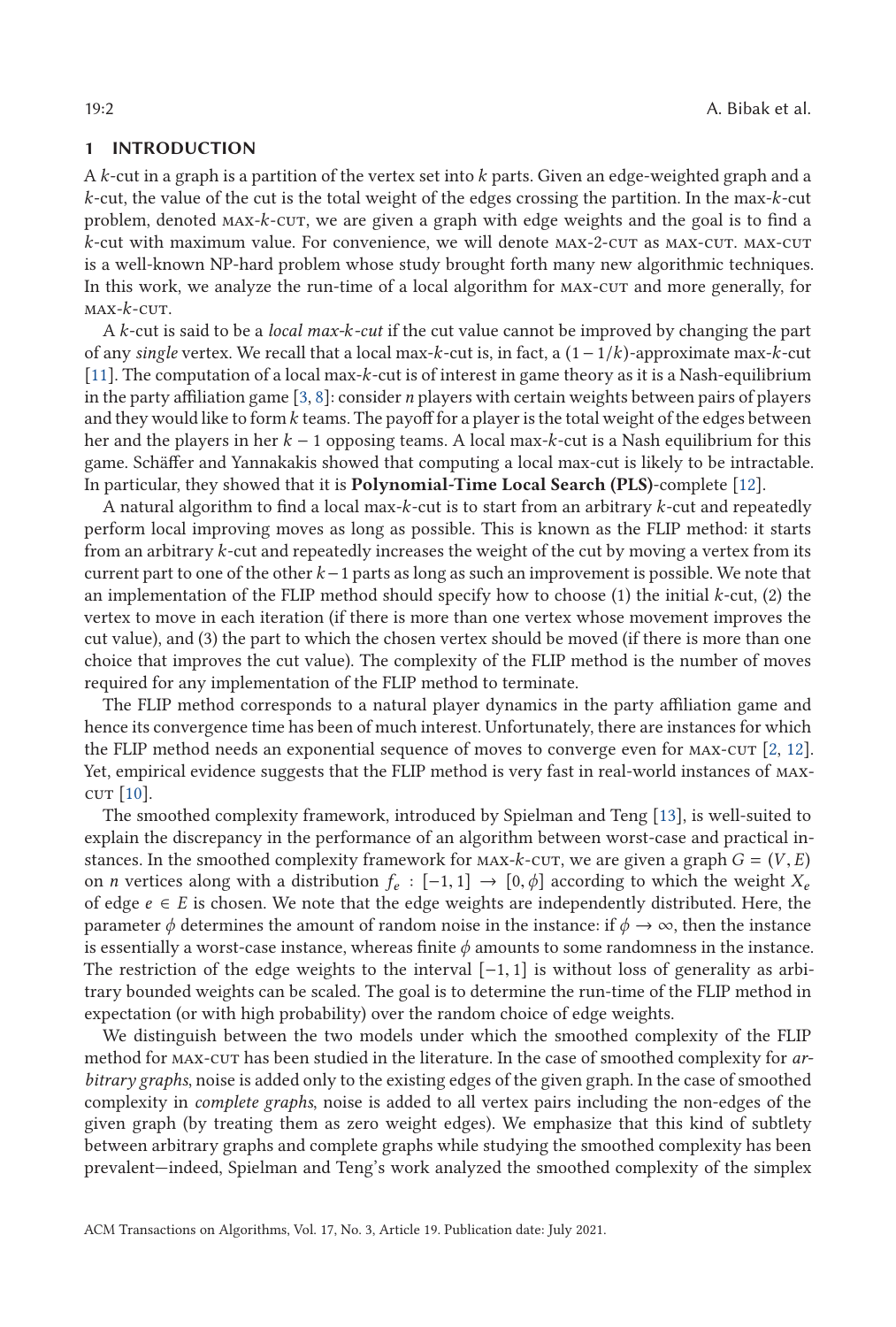<span id="page-2-0"></span>method when noise is added to every entry of the constraint matrix including the zero entries; determining the smoothed complexity of the simplex method when noise is added only to the non-zero entries of the constraint matrix still remains as an important open problem.

All previous works  $\lceil 1, 5-7 \rceil$  have studied the complexity of the FLIP method only for MAX-CUT while its smoothed complexity for  $\text{MAX-}k$ -cut for  $k \geq 3$  has not been considered in the literature. We now mention the results relevant to this work. Etscheid and Röglin [\[7\]](#page-37-0) showed that any implementation of the FLIP method for max-cut in arbitrary graphs terminates using at most  $\phi n^{O(\log n)}$ moves with high probability, i.e., the smoothed complexity when a small amount of noise is added to every edge of the given graph is quasi-polynomial. Subsequently, Angel, Bubeck, Peres, and Wei [\[1\]](#page-37-0) showed that any implementation of the FLIP method for max-cut in complete graphs terminates using at most  $O(\phi^5 n^{15.1})$  moves with high probability, i.e., the smoothed complexity when a small amount of noise is added to every vertex pair is polynomial.

### **1.1 Our Results**

Motivated by empirical evidence, Angel, Bubeck, Peres, and Wei conjectured that the dependence on *n* should be quasi-linear and therefore, raised the question of improving the run-time analysis. In this work, we address this question by improving the run-time analysis of the FLIP method for MAX-CUT.

THEOREM 1.1. Let  $G = (V, E)$  be the complete graph on *n* vertices, and suppose that the edge *weights* (*X<sup>e</sup>* )*<sup>e</sup>* <sup>∈</sup>*<sup>E</sup> are independent random variables chosen according to a probability density function*  $f_e: [-1, 1] \rightarrow [0, \phi]$  *for some*  $\phi > 0$ *. Then, for every constant*  $\eta > 0$ *,* 

- (i) *with high probability every implementation of the FLIP method for max-cut terminates in at* √ *most* 23,  $400\phi n^{3+(2+\sqrt{2})(\sqrt{2}+\eta)} = O(\phi n^{7.829+3.414\eta})$  steps.<br>the expected number of steps in every implementation
- (ii) *the expected number of steps in every implementation of the FLIP method for max-cut is*  $O(\phi n^{\frac{47}{6} + \eta}).$

In particular, by taking  $\eta = 0.0001$ , our theorem implies that the FLIP method for MAX-CUT terminates in at most  $O(\phi n^{7.83})$  moves with high probability. This run-time bound improves the dependence on both the max-density  $\phi$  as well as the number of vertices *n* in comparison to that of Angel, Bubeck, Peres, and Wei [\[1\]](#page-37-0). The outline of our analysis technique follows the recipe introduced by Etscheid and Röglin [\[7\]](#page-37-0) and followed by Angel, Bubeck, Peres, and Wei [\[1\]](#page-37-0): We associate a suitable matrix with the sequence of FLIP moves; we show a union bound that a long sequence of moves followed by the FLIP method will lead to a large improvement in the cut value with high probability provided that the rank of this associated matrix is large; next, we show that the rank of this matrix is indeed large. Our techniques differ from those of Angel, Bubeck, Peres, and Wei along three fronts: (1) the matrix that we associate with the sequence of moves is different from the one used by Angel, Bubeck, Peres, and Wei, but it is closer to the one used by Etscheid and Röglin, (2) the union bound that we show is much stronger than the one by Angel, Bubeck, Peres, and Wei, and (3) the rank lower bound that we show is much stronger than the one shown by Etscheid and Röglin.

Next, we turn to the smoothed complexity of the FLIP method for  $\text{MAX-}k$ -cut for  $k \geq 3$ . As mentioned above, all known results on the smoothed analysis of the FLIP method address only the case of  $k = 2$ . However, the convergence of this method for  $\text{MAX-}k$ -cut when k is larger is also of interest (for instance, from the perspective of understanding the natural dynamics in the party affiliation game). We take the first step towards this goal by analyzing the smoothed complexity of the FLIP method for max-3-cut in complete graphs.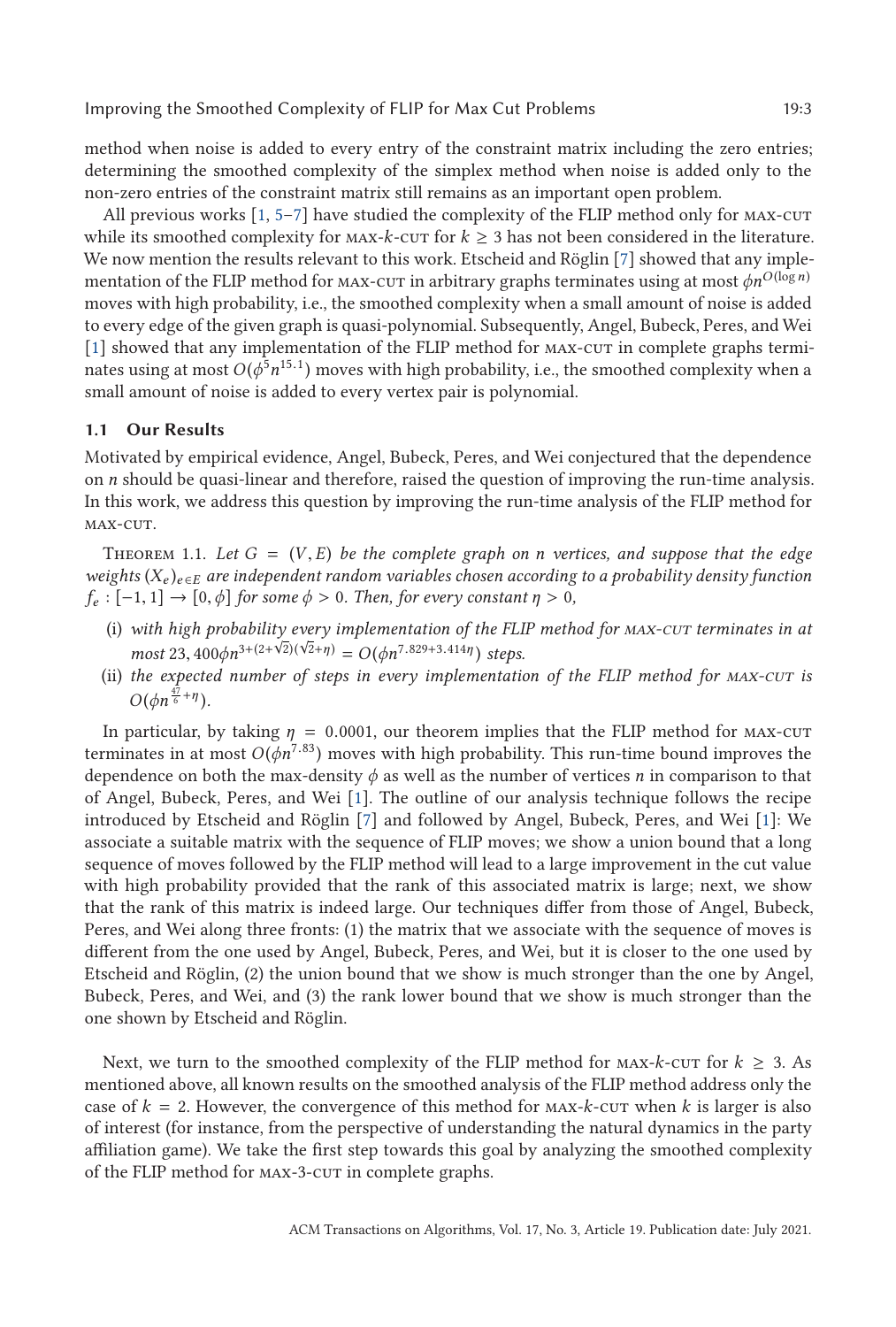<span id="page-3-0"></span>THEOREM 1.2. Let  $G = (V, E)$  be the complete graph on *n* vertices, and suppose that the edge *weights* (*X<sup>e</sup>* )*<sup>e</sup>* <sup>∈</sup>*<sup>E</sup> are independent random variables chosen according to a probability density function*  $f_e: [-1, 1] \rightarrow [0, \phi]$  *for some*  $\phi > 0$ *. Then,* 

- (i) *for every constant <sup>η</sup>* > <sup>0</sup>*, with high probability every implementation of the FLIP method for max-3-cut terminates in at most*  $O(\phi n^{99+\eta})$  *steps.*
- (ii) *the expected number of steps in every implementation of the FLIP method for max-*3*-cut is*  $O(\phi n^{99})$ .

In particular, by taking  $\eta = 0.1$ , our theorem implies that the FLIP method for MAX-3-CUT terminates in at most  $O(\phi n^{99.1})$  moves with high probability.<sup>1</sup> We observe that the techniques of Angel, Bubeck, Peres, and Wei do not extend to address the smoothed complexity of the FLIP method for max-3-cut in complete graphs. Their union bound argument for the matrix that they associate with the sequence of moves crucially relies on the fact that its entries are independent of the starting 2-cut. Unfortunately, a similar matrix for max-3-cut has entries that depend on the starting 3-cut and hence, their union bound arguments fail to extend. We overcome this issue by relying on a completely different matrix. We believe that our techniques underlying Theorem 1.2 provide a general framework to address the smoothed complexity of the FLIP method for max-*k*-cut in complete graphs for any constant *k*.

Finally, we also show that the smoothed complexity of the FLIP method for max-*k*-cut in arbitrary graphs (i.e., noise is added only to the edges of the given graph) is quasi-polynomial for constant *k*.

Theorem 1.3. *Let <sup>G</sup>* <sup>=</sup> (*V*, *<sup>E</sup>*) *be an arbitrary graph on <sup>n</sup> vertices, and suppose that the edge weights* (*X<sup>e</sup>* )*<sup>e</sup>* <sup>∈</sup>*<sup>E</sup> are independent random variables chosen according to a probability density function*  $f_e: [-1, 1] \rightarrow [0, \phi]$  *for some*  $\phi > 0$ *. Then, for every constant*  $\eta > 0$ *,* 

- (i) *with high probability every implementation of the FLIP method for max-k-cut terminates in at most*  $O(\phi n^{2(2k-1)k \log (kn)+3+\eta})$  *steps.*
- (ii) *the expected number of steps in every implementation of the FLIP method for max-k-cut is*  $O(\phi n^{2(2k-1)k \log(kn)+3+\eta}).$

### **1.2 Related Work**

The literature of smoothed analysis is vast with successful analysis of several algorithms for var-ious problems. We mention the works closely related to MAX-CUT. Elsässer and Tscheuschner [\[5\]](#page-37-0) showed that if the edge weights are perturbed using Gaussian noise in graphs with maximum degree *O*(log*n*), then the complexity of the FLIP method is polynomial. Etscheid and Röglin [\[6\]](#page-37-0) considered another special case in which the vertices are points in a *d*-dimensional space and the edge weights are given by the squared Euclidean distance between these points. In this setting, they showed that if the points are perturbed by Gaussian noise, then the complexity of the FLIP method is polynomial. After these special settings, Etscheid and Röglin [\[7\]](#page-37-0) showed that the smoothed complexity of the FLIP method in arbitrary graphs is quasi-polynomial. Subsequently, Angel, Bubeck, Peres, and Wei [\[1\]](#page-37-0) showed that the smoothed complexity of the FLIP method in complete graphs is polynomial.

As we mentioned in the introduction, the FLIP method is of interest as a natural dynamics towards computing a Nash equilibrium in certain games. In the *non-smoothed* setting, computing a

<sup>1</sup>Our run-time bound could be improved (see Remark [7\)](#page-30-0), but we state a weaker bound for the purpose of simplicity in the analysis.

ACM Transactions on Algorithms, Vol. 17, No. 3, Article 19. Publication date: July 2021.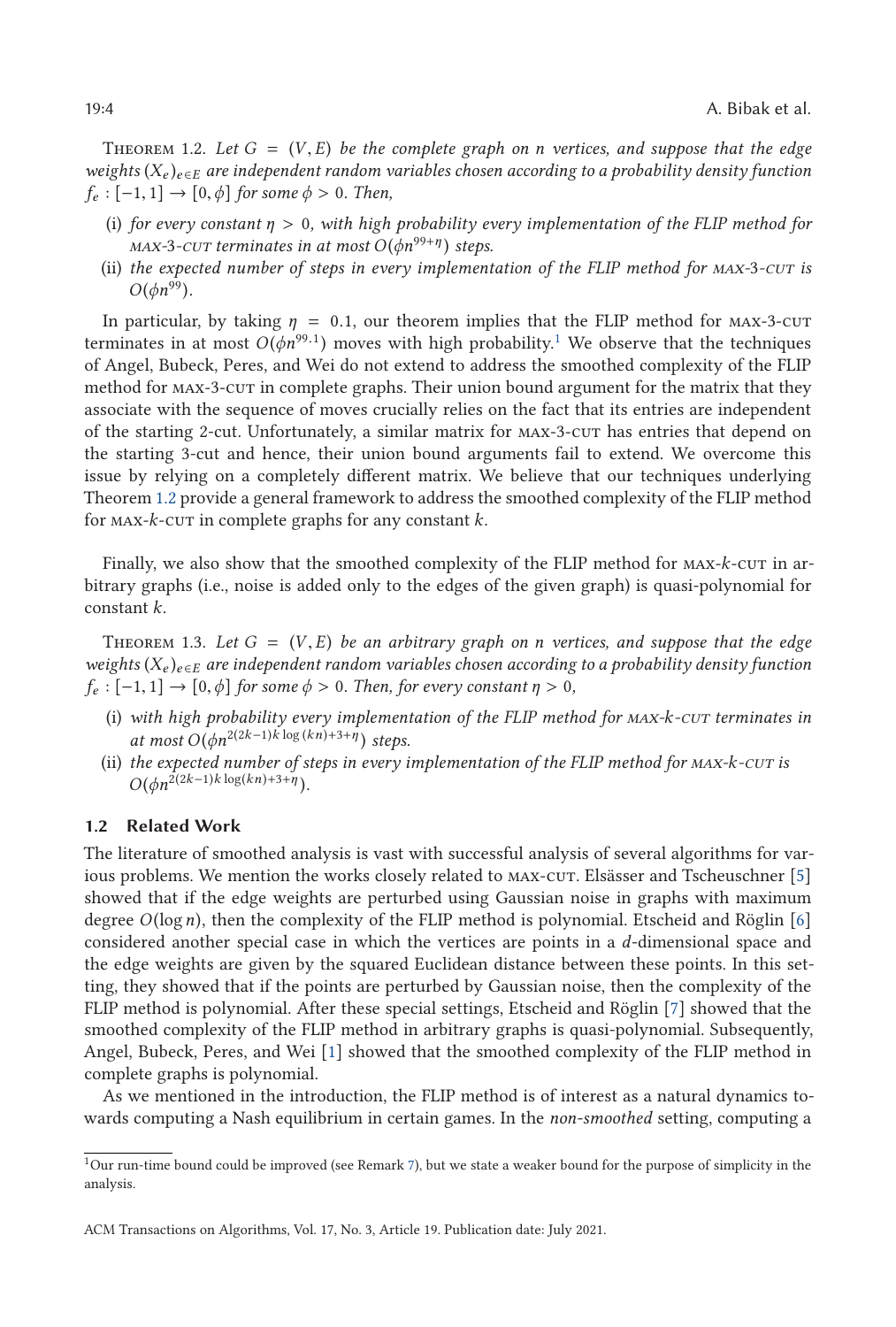local max-*k*-cut is a special case of computing a pure Nash equilibrium in network coordination games. Independent of our work, Boodaghians, Kulkarni, and Mehta [\[4\]](#page-37-0) have given an efficient algorithm for computing a Nash equilibrium in *smoothed* network coordination games. However, it is important to note that their smoothed setting for network coordination games when specialized to the case of max-*k*-cut *does not* correspond to our smoothed setting for max-*k*-cut. So, our results on the smoothed complexity of the FLIP method for local max-3-cut and local max-*k*-cut *do not* follow from their results. Alternatively, they present a "smoothness preserving reduction" from computing Nash equilibrium in network coordination games involving only 2 strategies to computing local max-cut. Our Theorem [1.1](#page-2-0) complements this result as it now follows that the smoothed complexity of a natural dynamics for computing a Nash equilibrium in 2-strategy network coordination games is  $O(n^{7.83})$ .

### **1.3 Preliminaries**

All graphs considered in this work are simple. Let  $H = (V, E)$  be a directed graph and let  $v \in V$ . Then, we denote the outgoing neighborhood of *v* in *H* by  $\Delta_H^{out}(v) := \{u \in V \mid vu \in E\}$  and the incoming neighborhood of *v* in *H* by  $\Delta_H^{in}(v) := \{u \in V \mid uv \in E\}$ . Likewise, we denote the outgoing arcs from *v* in *H* by  $\delta_H^{out}(v) := \{wu \in E \mid w = v\}$  and the incoming arcs to *v* in *H* by  $\delta_H^{in}(v) := \{uw \in E \mid w = v\}$ . For a matrix *M*, we denote the element in the *i*th row and *j*th column of *M* by *M*[*i*, *j*], and we denote the *k*th column of *M* by  $M^k$ . For two vectors  $a, b \in \mathbb{R}^n$ , we denote their dot product by  $\langle a, b \rangle$ . We denote the set of integers between 1 and an integer *n* by  $[n] := \{1, \ldots, n\}.$ 

### **2 OUTLINE OF OUR ANALYSIS**

We will first describe our analysis for MAX-CUT followed by the analysis for MAX- $k$ -CUT.

#### **2.1 Outline for max-cut**

In this section, we outline our proof of Theorem [1.1.](#page-2-0) Let  $G = (V, E)$  be the complete graph on *n* vertices and let *X* ∈  $[-1, 1]$ <sup>E</sup> be the edge weights. We will show that every sequence of improving moves of sufficiently large linear length, say 2*n*, from any initial cut must increase the cut value by Ω(*ϕ*−<sup>1</sup> *n*−4.83) with high probability. As the edge weights are bounded by at most 1, the value of every local max-cut is at most  $n^2$ . Hence, the FLIP method must terminate in at most  $O(\phi n^{7.83})$ moves with high probability. We now outline our proof showing that with high probability every linear length sequence of improving moves from any initial cut must increase the cut value by  $\Omega(\phi^{-1}n^{-4.83}).$ 

We recall that a cut has two parts. So, we will represent a cut by a configuration in  $\{\pm 1\}^V$ (that represents the part of each vertex). A move of a vertex from a given configuration can be described using a vector  $\alpha \in \{0, \pm 1\}^E$  such that the increase in the cut value for that move is given by  $\langle \alpha, X \rangle$ . For a sequence of moves *L* from starting configuration  $\tau_0 \in {\{\pm 1\}}^V$ , we define a matrix  $P_V$ , that conveniently pullifies the effect of non-moving vertices of *L*; for each pair of closest  $P_{L,\tau_0}$  that conveniently nullifies the effect of non-moving vertices of *L*: for each pair of closest moves of a vertex *v* in *L*, we have a column in  $P_{L,\tau_0}$ , which is the sum of the two vectors  $\alpha_1$  and  $\alpha_2$ corresponding to those two moves of *v*. The main advantage of this matrix  $P_{L,\tau_0}$  is that it depends only on the starting configuration of the vertices that move in *L* and is independent of the starting configuration of the vertices that do not move in *L* (Proposition [1\)](#page-8-0). This feature is crucially helpful while taking a union bound later. Our matrix *P<sub>L, τ<sub>0</sub>*</sub> is also implicitly used by Etscheid and Röglin.

We say that a sequence *L* of moves is  $\epsilon$ -slow from an initial configuration  $\tau_0$  with respect to edge-weights *X* if each move of *L* strictly improves the cut value and moreover, the total improvement made by *L* to the cut-value is at most  $\epsilon$ . Thus, if *L* is  $\epsilon$ -slow from  $\tau_0$  with respect to *X*, then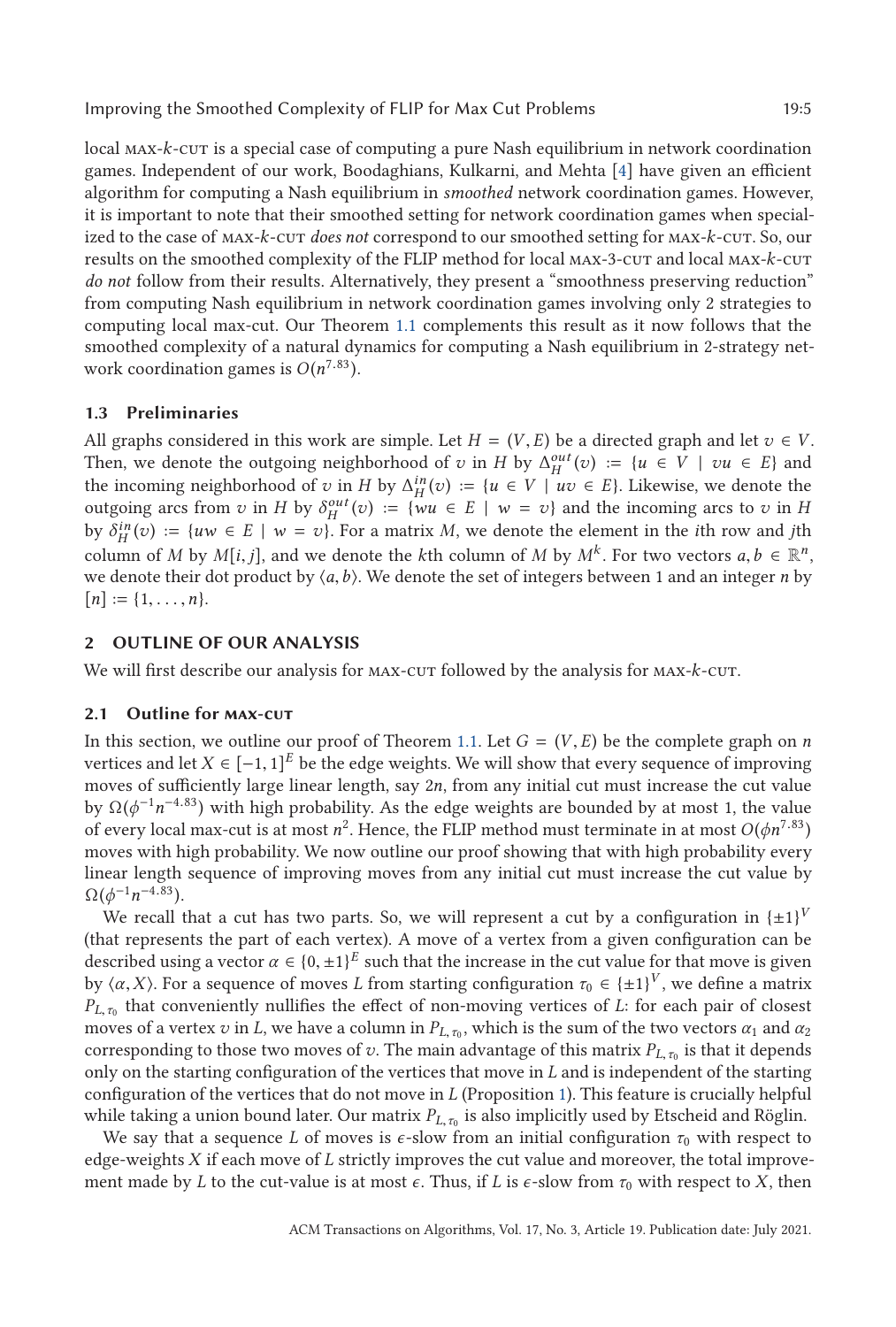$\langle \alpha_t, X \rangle > 0$  and  $\sum_{t=1}^{\text{length}(L)} \langle \alpha_t, X \rangle \leq \epsilon$ , where  $\alpha_t$  is the vector associated with the *t*th step of *L*. It follows that if *L* is  $\epsilon$ -glow from  $\tau_0$  with respect to *X* then  $\langle C|X \rangle > 0$  for all columns  $C$ follows that if *L* is  $\epsilon$ -slow from  $\tau_0$  with respect to *X*, then  $\langle C, X \rangle > 0$  for all columns *C* in  $P_{L, \tau_0}$  and moreover  $\sum_{C \in \text{Columns}(P_{L,\tau_0})} \langle C, X \rangle \leq 2\epsilon$ , since each column *α* participates in at most two columns of the matrix  $P_{\epsilon}$ . We define the following event for a sequence I from a starting configuration of the matrix  $P_{L,\tau_0}$ . We define the following event for a sequence *L* from a starting configuration *τ*<sub>0</sub> for edge weights *X*:  $\mathcal{E}_{L,\tau_0,X}$  is the event where  $\langle C,X \rangle > 0$  for all columns *C* in  $P_{L,\tau_0}$  and

$$
\sum_{C \in \text{Columns}(P_{L, \tau_0})} \langle C, X \rangle \leq 2\epsilon.
$$

We show that (Lemma [3.13\)](#page-14-0) for a fixed choice of *L* and  $\tau_0$ , the probability (over the choices of *X*) that  $\mathcal{E}_{L,\tau_0,X}$  happens is at most

$$
\frac{(2\phi\epsilon)^{rank(P_{L,\tau_0})}}{rank(P_{L,\tau_0})!}.
$$

Our probability bound mentioned above is stronger than the bound given by Etscheid and Röglin as well as Angel, Bubeck, Peres, and Wei. The main fact that we exploit to obtain this stronger bound is that an  $\epsilon$ -slow sequence, by definition, improves the total sum  $\sum_{C \in \text{Columns}(P_{L, \tau_0})} \langle C, X \rangle$  by at most 26. In contrast, previous works used  $\epsilon$ -slow in a weaker manner; Etchaid and Pöglin only at most 2*ϵ*. In contrast, previous works used *ϵ*-slow in a weaker manner: Etscheid and Röglin only used the fact that  $\langle C, X \rangle \leq 2\epsilon$  for every column *C* of the matrix  $P_{L, \tau_0}$  while Angel, Bubeck, Peres, and Wei only used the fact that  $\langle \alpha_t, X \rangle \leq \epsilon$  for every step *t* in *L*. We deviate from their analysis to further exploit the definition of *ϵ*-slowness.

Next, we need to upper bound the probability that there exists a starting configuration  $\tau_0$  and a linear length sequence *L* such that the event  $\mathcal{E}_{L,\tau_0,X}$  happens. To attempt the natural union bound, we need a lower bound on the rank of the matrix  $P_{L, \tau_0}$  for sequences of linear length. For example, if the rank is at least some constant fraction of *n*, then we may use a straightforward union bound. However, there are linear length sequences that have rank much smaller than *n*. We address this issue by focusing on *critical* sequences.

A sequence *B* is a critical sequence if  $\ell(B) = [1.71s(B)]$  and moreover,  $\ell(B') < 1.71s(B')$  for ery subsequence *B'* of *B* where  $\ell(I)$  and  $s(I)$  denote the length and the number of vertices reevery subsequence *B'* of *B*, where  $\ell(L)$  and  $s(L)$  denote the length and the number of vertices, respectively, in a sequence *<sup>L</sup>*. Here, the constant 1.71 is chosen optimally to obtain the best possible run-time using our technique and the reasoning behind this choice is not insightful for the purposes of this overview. Critical sequences were introduced by Angel, Bubeck, Peres, and Wei, who also showed that every sequence of length  $[1.71n]$  (i.e., sufficiently large linear length) contains<br>a critical subsequence (Lemma 3.14). Thus, it suffices to unner bound the probability that there a critical subsequence (Lemma [3.14\)](#page-15-0). Thus, it suffices to upper bound the probability that there exists a critical sequence *B* and a starting configuration  $\tau_0$  such that the event  $\mathcal{E}_{B,\tau_0,X}$  happens.

Let us now fix a critical sequence *B* and obtain an upper bound on the probability that there exists a starting configuration  $\tau_0$  such that the event  $\mathcal{E}_{B,\tau_0,X}$  happens. We exploit the fact that the event  $\mathcal{E}_{B,\tau_0,X}$  is independent of the starting configuration of the vertices that do not move in *B* (as the matrix  $P_{B,\tau_0}$  has this property). Thus, it suffices to perform a union bound over the starting configuration of the vertices that move in *B*. The number of such vertices is  $s(B)$ , hence the number of possible starting configurations of moving vertices is 2<sup>s(B)</sup>. Now, it remains to bound the probability that the event  $\mathcal{E}_{B,\tau_0,X}$  happens, where  $\tau_0$  is a fixed choice of the starting configuration of the vertices that move in *B* and an arbitrarily chosen starting configuration of the vertices that *do not* move in *B*. For this, the above discussions suggest that we need a lower bound on the rank of the matrix  $P_{B,\tau_0}$  for a critical sequence *B*. We show that for a critical sequence *B*, the rank of  $P_{B,\tau_0}$  is at least 0.38*s*(*B*) (Corollary [3.11\)](#page-12-0). Thus, for a fixed critical sequence *B*, the probability that there exists a starting configuration  $\tau_0$  such that the event  $\mathcal{E}_{B,\tau_0,X}$  happens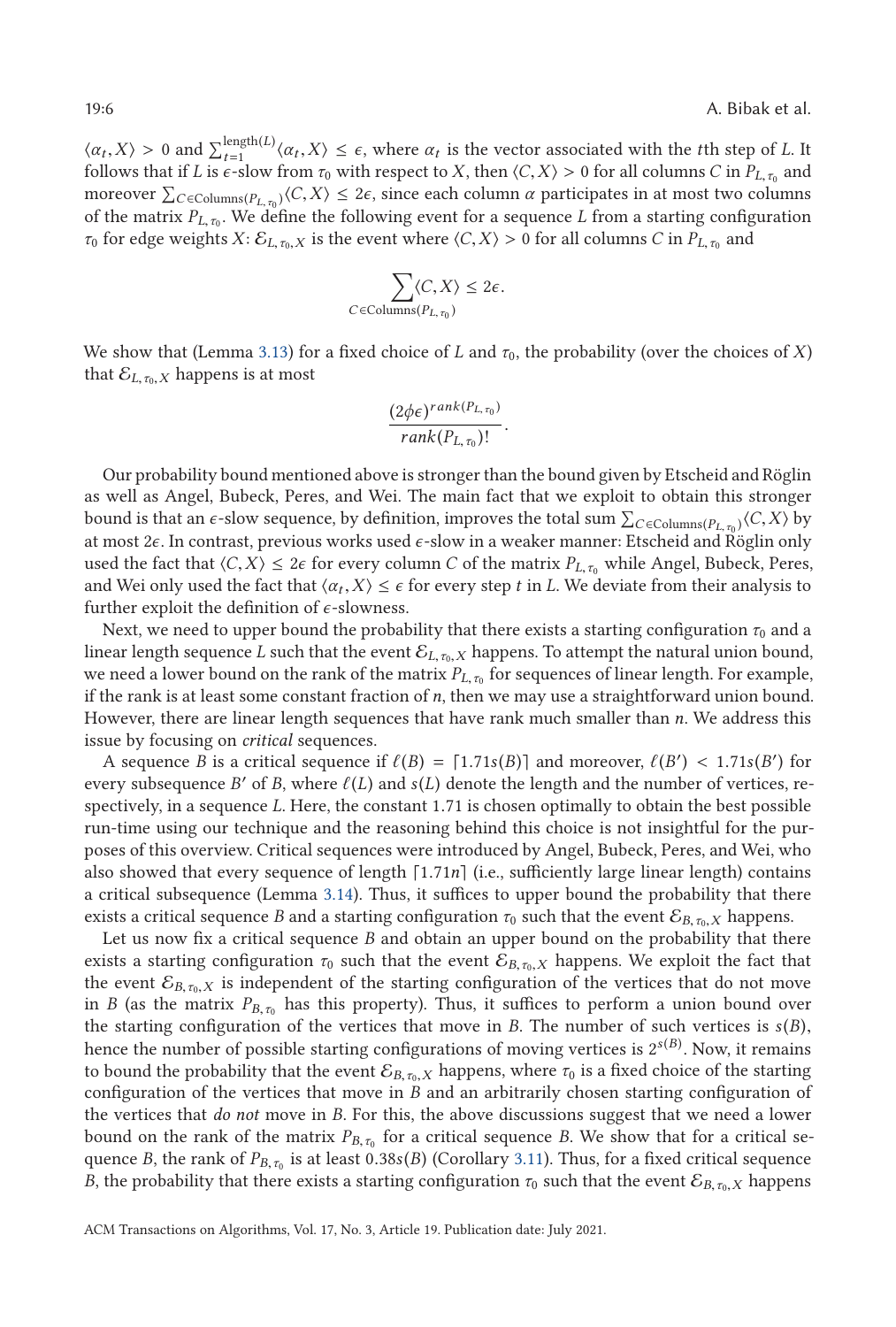is at most

$$
2^{s(B)} \frac{(2\phi\epsilon)^{0.38s(B)}}{(0.38s(B))!}
$$
.

(0.38*s*(*B*))! . Finally, we take a union bound over critical sequences. The number of possible critical sequences *B* with  $s(B) = s$  is at most  $\binom{n}{s} s^{[1.71s]}$ , since the length of such a critical sequence is [1.71*s*]. Thus, the probability that there exists a critical sequence *B* and a starting configuration  $\tau$ , such that the the probability that there exists a critical sequence *B* and a starting configuration  $\tau_0$  such that the event  $\mathcal{E}_{B, \tau_0, X}$  happens is at most

$$
\sum_{s=1}^{n} {n \choose s} s^{\lceil 1.71s \rceil} \left( 2^s \frac{(2\phi \epsilon)^{0.38s}}{(0.38s)!} \right) = o(1),
$$

when  $\epsilon = \phi^{-1} n^{-4.83}$  using Stirling's approximation.

Our analysis approach builds on top of two previously known ingredients: the matrix  $P_{L,\tau_0}$ implicitly used by Etscheid and Röglin [\[7\]](#page-37-0) to nullify the effect of non-moving vertices and the notion of a critical block introduced by Angel, Bubeck, Peres, and Wei [\[1\]](#page-37-0) that is helpful to show a lower bound on the rank of the relevant matrix. Our main contributions to improve the run-time analysis are (1) a tighter union bound by exploiting the full power of  $\epsilon$ -slowness and (2) improved rank lower bounds for critical sequences.

### **2.2 Outline for max-**3**-cut and max-***k***-cut in Arbitrary Graphs**

In this section, we outline our proof of Theorems [1.2](#page-3-0) and [1.3.](#page-3-0) The high-level approach is similar to the one for MAX-CUT described above. Let  $G = (V, E)$  be an *arbitrary* graph on *n* vertices and let *X* ∈ [−1, 1]<sup>E</sup> be the edge weights. Our goal is to show that every sufficiently long linear length sequence of improving moves from any initial *k*-cut must increase the cut value by some nonnegligible amount.

We represent a  $k$ -cut by a configuration in  $[k]^V$  that represents the part of each vertex. Using an observation by Frieze and Jerrum [\[9\]](#page-37-0), we can again associate a vector  $\alpha \in \{0, \pm 1\}^E$  with each move such that the increase in the cut value for that move is given by  $\langle \alpha, X \rangle$ . We emphasize that these vectors depend on the starting configuration. The analysis technique by Angel, Bubeck, Peres, and Wei for MAX-cut does not extend to MAX- $k$ -cut even for  $k = 3$  primarily due to the dependence of the rank of the matrix of these vectors on the starting configuration.

Our main tool to overcome this issue is by considering an appropriate matrix  $P_{L,\tau_0}$  for max*k*-cut. Instead of pairs of nearest moves in *L* that was helpful for max-cut, here, we define the notion of a *cycle* over a vertex in *L*. A cycle over a vertex is a set of moves of that vertex that result in the vertex moving from one part and eventually returning to that same part. We note that this generalizes the concept of a pair in the MAX-CUT setting, since any two nearest moves would form a cycle. Next, we define the matrix  $P_{L,\tau_0}$  to have a column for every cycle in *L* that is the sum of all the vectors that correspond to moves in that cycle. The matrix  $P_{L,\tau_0}$  has the property that it is independent of the starting configuration of the vertices that do not move in *L* (Proposition [2\)](#page-21-0).

We use the same notion of *ε*-slowness as that for MAX-CUT. Now, if *L* is *ε*-slow from an initial configuration  $\tau_0$  with respect to edge weights *X*, then  $\langle C, X \rangle \in (0, k\epsilon]$  for all columns  $C \in P_{L, \tau_0}$ , since each column of the matrix  $P_{L,\tau_0}$  is the sum of at most *k* vectors  $\alpha_{t_1}, \ldots, \alpha_{t_k}$ . We define the following event for a sequence *L* from a starting configuration  $\tau_0$  for edge weights *X*:

 $\mathcal{D}_{L,\tau_0,X}$ :  $\langle C,X\rangle \in (0,k\epsilon]$  for all columns *C* in  $P_{L,\tau_0}$ .

For a fixed *L* and  $\tau_0$  (Lemma [4.16\)](#page-29-0), the probability (over the choices of *X*) that  $\mathcal{D}_{L,\tau_0,X}$  happens is at most

$$
(k\phi\epsilon)^{rank(P_{L,\tau_0})}
$$

. The above result follows from Lemma A.1 in Reference [\[7\]](#page-37-0).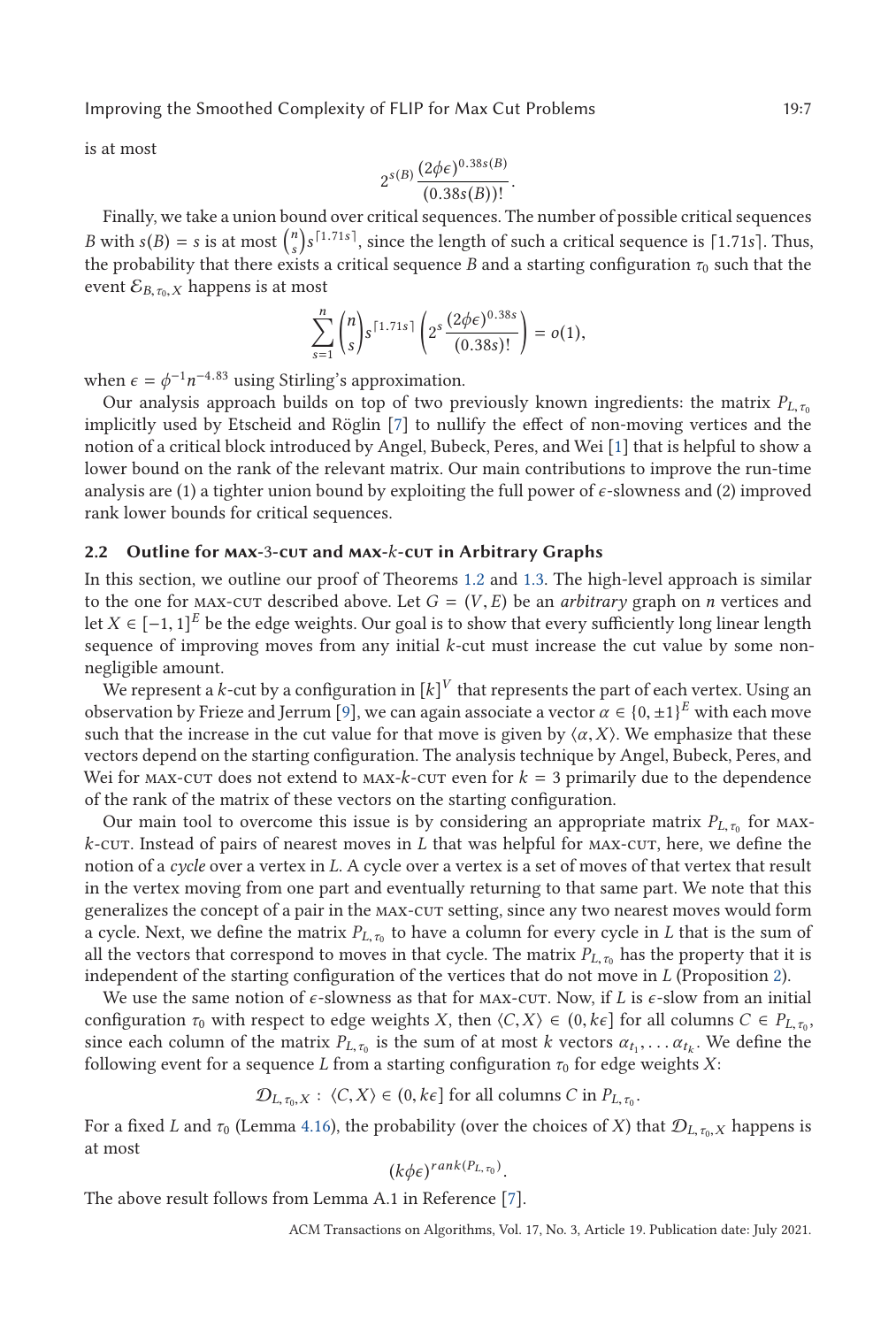<span id="page-7-0"></span>Next, we need a lower bound on the rank of the matrix  $P_{L,\tau_0}$ . We emphasize that this needs substantially new combinatorial ideas in the form of considering the many different ways a cycle can interact with other cycles and vertices that are not part of any cycle.

- For the complete graph in the MAX-3-CUT case, we show that the rank of a critical improving sequence *B* is at least  $(1/32)s(B)$ , where  $s(B)$  is the number of vertices that move in the sequence *B* (Corollary [4.14\)](#page-28-0). With this rank lower bound and the probability bound mentioned above, the rest of the analysis for the complete graph is similar to the analysis for MAX-CUT.
- For arbitrary graphs in the max-*k*-cut case, we show that the rank of an improving sequence *B* is at least half the number of vertices that appear in a cycle of *B* (Lemma [4.7\)](#page-23-0). Next, we show that a sequence  $B$  of length  $kn$  must have a subsequence  $B'$  with at least  $1/(2(2k-1)k \log(kn))s(B)$  vertices that appear in some cycle of *B*<sup>7</sup>. We use these results in conjunction with the probability bound mentioned above to show that every sequence in conjunction with the probability bound mentioned above to show that every sequence of improving moves of length *kn* from any initial *k*-cut must increase the cut value by  $\Omega(\phi^{-1}n^{-2(2k-1)k\log kn}).$

Our main contributions are twofold: (1) We introduce the appropriate matrix  $P_{L,\tau_0}$  that nullifies the effect of non-moving vertices, which is crucial to perform the union bound, and (2) we show rank lower bounds for this matrix for *k*-cut in arbitrary graphs and for 3-cut in the complete graph based on combinatorial arguments. We believe that our techniques should also be helpful to show polynomial smoothed complexity of FLIP for max-*k*-cut for larger constants *k* in the complete graph case.

### **3 SMOOTHED ANALYSIS OF FLIP FOR max-cut**

In this section, we prove Theorem [1.1.](#page-2-0) We begin with some notation.

Let  $G = (V, E)$  be a connected graph with *n* vertices and let  $X : E \rightarrow [-1, 1]$  be an edge-weight function. We recall a convenient formulation of the objective function for max-cut. We consider the space  $\{\pm 1\}^V$  of configurations that define a partition of the vertex set into two parts. For a configuration  $\tau \in \{\pm 1\}^V$ , we denote the part of *v* by  $\tau(v)$ . For a configuration  $\tau \in \{\pm 1\}^V$ , the weight of *τ* is given by

$$
\frac{1}{2} \sum_{uv \in E} X_{uv} (1 - \tau(u)\tau(v)). \tag{1}
$$

Let

$$
H(\tau):=-\frac{1}{2}\underset{uv\in E}{\sum}X_{uv}\tau(u)\tau(v).
$$

We observe that  $H(\tau)$  is a translation of (1) by half the total weight of all edges and hence, it suffices to work with  $H(\tau)$  henceforth.

We analyze the run-time of the FLIP method in the smoothed framework for the complete graph. We will work with the complete graph in this section and avoid stating this explicitly henceforth. A *flip* of a vertex  $v \in V$  changes  $\tau(v)$  to  $-\tau(v)$ . We will denote a *move* by the vertex that is flipped. We will need the notion of improving sequences that we define now.

*Definition 3.1.* Let *L* be a sequence of moves,  $\tau_0 \in {\pm 1}^V$  be an initial configuration and  $X \in$  $[-1, 1]^E$  be the edge weights. We will denote the length of the sequence *L* by  $\ell(L)$ , the set of  $\ell$ vertices appearing in the moves in *L* by  $S(L)$ , and  $s(L) := |S(L)|$ . We will denote the *t*th move of *L* by  $L(t) = v_t$ .

(1) For each  $t \in [\ell(L)]$ , we will denote  $\tau_t$  as the configuration obtained from  $\tau_{t-1}$  by setting  $\tau_t(u) = \tau_{t-1}(u)$  for every  $u \in V \setminus \{v_1\}$  and  $\tau_t(x) = -\tau_{t-1}(x)$ .  $\tau_t(u) := \tau_{t-1}(u)$  for every  $u \in V \setminus \{v_t\}$  and  $\tau_t(v_t) := -\tau_{t-1}(v_t)$ .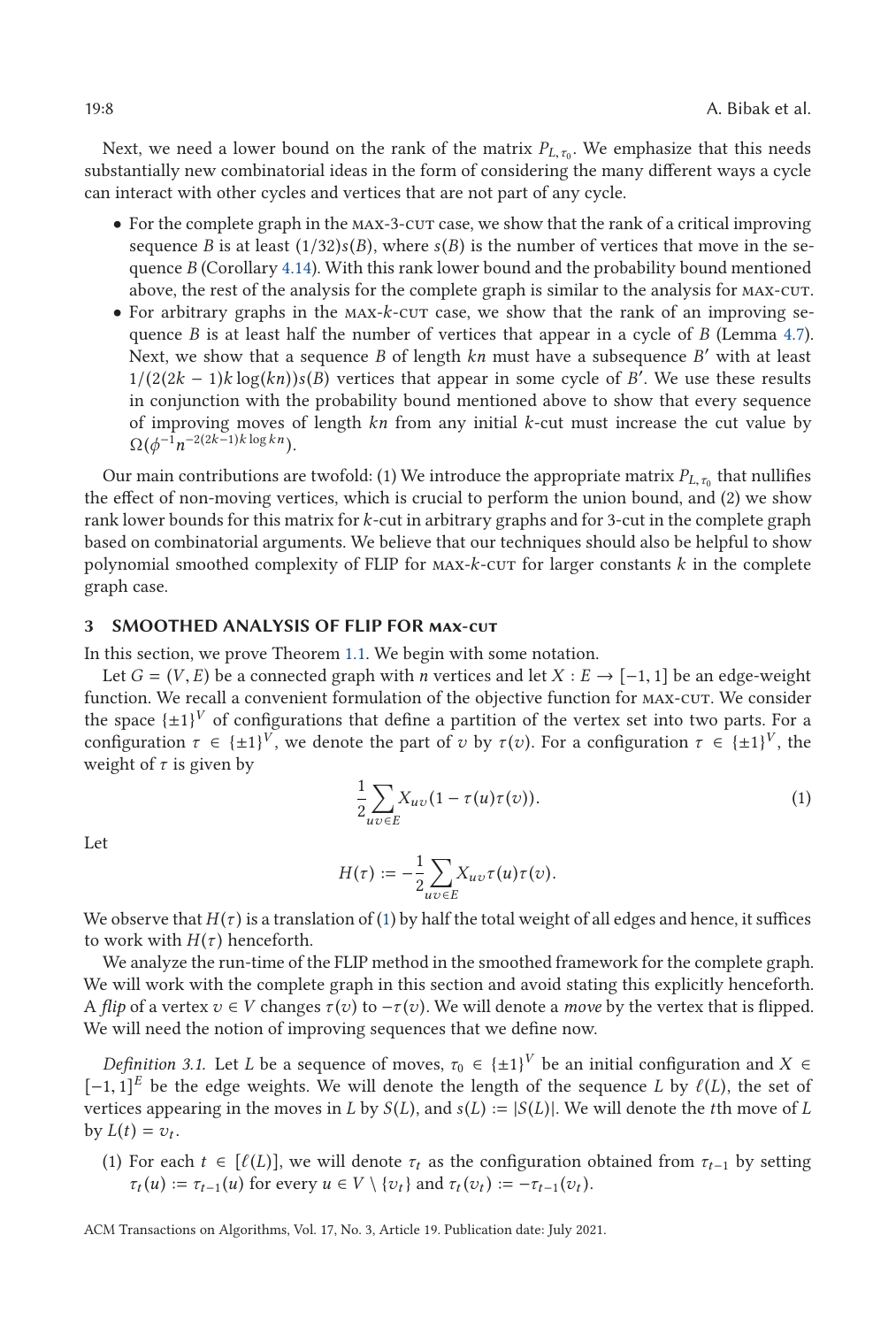<span id="page-8-0"></span>(2) We say that *L* is improving from  $\tau_0$  with respect to *X* if  $H(\tau_t) - H(\tau_{t-1}) > 0$  for all  $t \in [\ell(L)]$ .<br>We say that *L* is e-slowly improving from  $\tau_0$  with respect to *X* if *L* is improving from  $\tau_0$  and We say that *L* is  $\epsilon$ -slowly improving from  $\tau_0$  with respect to X if *L* is improving from  $\tau_0$  and *H*( $\tau_{\ell(L)}$ ) – *H*( $\tau_0$ ) ∈ (0,  $\epsilon$ ].

The improvement of  $H(\tau)$  in a step can be written as the inner product between the edge-weight vector *X* and a suitable  ${0, \pm 1}$ -vector. We formalize this with a convenient matrix below.

*Definition 3.2.* Let *L* be a sequence of moves and  $\tau_0 \in {\pm 1}^V$  be an initial configuration. Let  $M_{L,\tau_0} \in \{0, \pm 1\}^{E \times [\ell(L)]}$  be a matrix with rows corresponding to the edges of *G*, columns corresponding to time-steps in the sequence *L* and whose entries are given by sponding to time-steps in the sequence *L*, and whose entries are given by

$$
M_{L,\tau_0}[\{a,b\},t] := \begin{cases} +1 & \text{if } L(t) \in \{a,b\} \text{ and } \tau_t(a) \neq \tau_t(b), \\ -1 & \text{if } L(t) \in \{a,b\} \text{ and } \tau_t(a) = \tau_t(b), \\ 0 & \text{otherwise,} \end{cases}
$$

where  $\{a, b\} \in E$  and  $t \in [\ell(L)]$ .

*Remark 1.* For a sequence *L* from an initial configuration  $\tau_0$ , we have  $H(\tau_t) - H(\tau_{t-1}) =$  $\langle M^t_{L,\tau_0}, X \rangle$ .

Next, we need the notion of repeating and singleton vertices. We note that the following definition does not depend on the initial configuration.

*Definition 3.3.* Let *L* be a sequence of moves. We will denote the number of times that a vertex *v* moves in *L* by  $\#_L(v)$ . A vertex  $v \in S(L)$  is called *repeating* if  $\#_L(v) \geq 2$  and is called a *singleton* otherwise. Let  $S_1(L)$  and  $S_2(L)$  denote the set of singleton and repeating vertices of *L*, respectively, and let  $s_1(L) := |S_1(L)|$  and  $s_2(L) := |S_2(L)|$ . For time steps  $t_1, t_2 \in [\ell(L)]$ , the ordered pair  $(t_1, t_2)$  is<br>a pair for vertex  $v \in V$  if  $t_1 \le t_2$ ,  $I(t_1) = v_1 - I(t_2)$  and  $I(t_1) \ne v_1$  for all  $t \in \{t_1 + 1, t_2 - 1\}$ . For a *pair for vertex*  $v \in V$  if  $t_1 < t_2$ ,  $L(t_1) = v = L(t_2)$  and  $L(t) \neq v$  for all  $t \in \{t_1 + 1, \ldots, t_2 - 1\}$ . For all  $v \in V$  let  $\Gamma(I, v)$  be the set of pairs for z*i* in *L* and  $\Gamma(I) := \prod_{v \in V} \Gamma(I, v)$  be the set of pairs for all  $v \in V$ , let  $\Gamma(L, v)$  be the set of pairs for *v* in *L* and  $\Gamma(L) := \cup_{v \in V} \Gamma(L, v)$  be the set of pairs for all vertices in *L*.

We now define a suitable matrix that will nullify the influence of non-moving vertices.

*Definition 3.4.* Let *L* be a sequence of moves and let  $\tau_0 \in \{ \pm 1 \}^V$  be an initial configuration. Let  $P_{L,\tau_0}$  ∈ {0, ±1}<sup>*E*×Γ(*L*) be a matrix with rows corresponding to edges of *G*, columns corresponding</sup> to pairs in *L*, and whose entries are given by

$$
P_{L,\tau_0}[\{a,b\},C]:=\sum_{t\in C}M_{L,\tau_0}[\{a,b\},t],
$$

where  $\{a, b\} \in E$  and  $C \in \Gamma(L)$ .

PROPOSITION 1. Let *L* be a sequence of moves. If  $v \in V \setminus S(L)$ , then  $P_{L,\tau_0}[\{a, v\}, C] = 0$  for every  $C \in \Gamma(L)$  *and*  $\{a, v\} \in E$ *.* 

PROOF. Let  $C = (t_1, t_2) \in \Gamma(L)$  and  $\{a, v\} \in E$ . Since *v* is not in  $S(L)$ , it follows that *C* is not a pair for v. If C is not a pair for a, then  $M_{L, \tau_0}[\{a, v\}, t_i] = 0$  for  $i \in [2]$  and hence  $P_{L, \tau_0}[\{a, v\}, C] = 0$ . Suppose *C* is a pair for *a*. Then, it follows that  $M_{L, \tau_0}[\{a, v\}, t_1] = -M_{L, \tau_0}[\{a, v\}, t_2]$  and hence  $P_{L, \tau_0}[\{a, v\}, t] = M_{L, \tau_0}[\{a, v\}, t_1] + M_{L, \tau_0}[\{a, v\}, t_2] = 0$  $P_{L, \tau_0} [\{a, v\}, C] = M_{L, \tau_0} [\{a, v\}, t_1] + M_{L, \tau_0} [\{a, v\}, t_2] = 0.$ 

### **3.1 Rank Lower Bounds for**  $P_{L,\tau_0}$

Let *L* be a sequence of moves and let  $\tau_0$  be an initial configuration. In this section, we show a lower bound on the rank of  $P_{L,\tau_0}$ . For this, we will relate the rank of the matrix  $P_{L,\tau_0}$  with the number of edges of a certain directed graph. This graph has certain properties that imply this relation.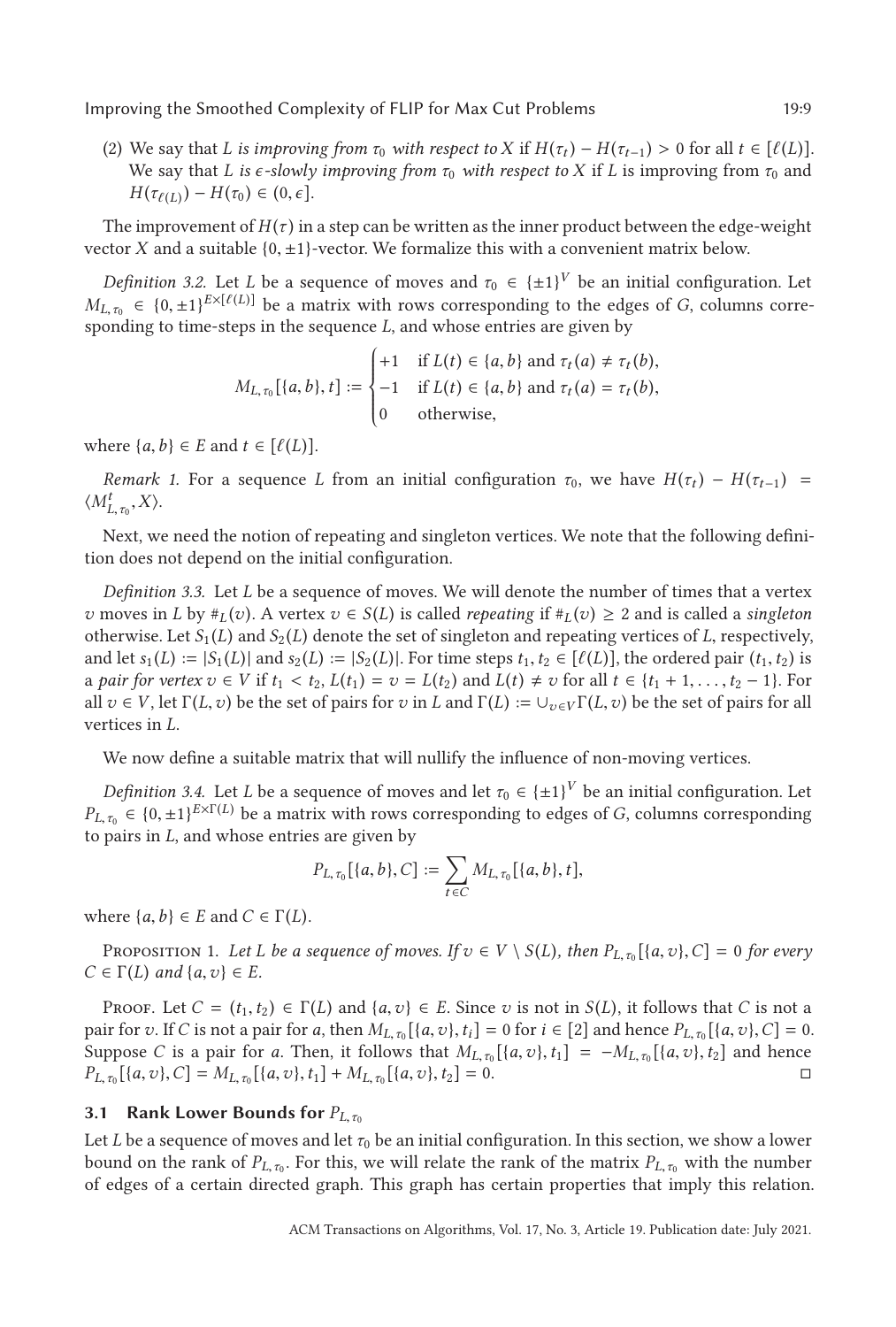These properties, in fact, motivate the definition of the graph; hence, we define the properties in Definition 3.5 below.

First, we need non-zero entries in  $P_{L,\tau_0}$  to obtain rank lower bounds. For a pair  $C = (t_1, t_2) \in \Gamma(L)$ for vertex *v*, the entry  $P_{L,\tau_0}[\{u,v\},C]$  is non-zero if and only if *u* appears an odd number of times between *t*<sup>1</sup> and *t*2. This motivates the definition of *L-good-arcs* below. Second, we need several linearly-independent rows in the matrix  $P_{L,\tau_0}$ . The notion of *L-neighbor-wise independence* below will help us to obtain an upper-triangular submatrix of  $P_{L, \tau_0}$ , thereby allowing us to get linearlyindependent rows. Finally, the notion of *functional* graphs below will help us later in constructing an *L*-good *L*-neighbor-wise independent directed acyclic graph with a large number of edges. We define these notions below.

*Definition 3.5.* Let *L* be a sequence of moves.

- (i) For  $u, v \in S(L)$ , we will call the ordered pair *vu* to be an *L*-good-arc if there exists a pair  $C \in \Gamma(L)$  for *v* such that  $P_{L, \tau_0}[\{u, v\}, C] \neq 0$ . A directed graph *H* with node set *S*(*L*) is *L*-good if every arc in *H* is an *L*-good-arc if every arc in *H* is an *L*-good-arc.
- (ii) A directed graph *H* with node set  $S(L)$  is *L*-neighbor-wise independent if for every  $v \in S(L)$ , there exists an ordering of  $\Delta_H^{out}(v)$ , say  $u_1, \ldots, u_m$ , along with pairs  $C_1, \ldots, C_m \in \Gamma(L)$  for *v* such that for every  $i \in [m]$ such that for every  $i \in [m]$ ,

(a) 
$$
P_{L, \tau_0}[\{v, u_i\}, C_i] \neq 0
$$
 and  
(b)  $P_{\tau_0}[\{v, u_i\}, C_i] = 0$  for

- (b)  $P_{L,\tau_0}[\{v, u_j\}, C_i] = 0$  for every  $j \in \{i + 1, \ldots, m\}$ .<br>A directed graph H with node set  $S(I)$  is functions
- (iii) A directed graph *H* with node set *S*(*L*) is *functional* if  $|\delta_H^{out}(v)| = 1$  for every  $v \in S_2(L)$ .

*Remark 2.* For  $u, v \in S(L)$ , the ordered pair *vu* is an *L*-good-arc if and only if there exists a pair  $(t_1, t_2) \in \Gamma(L)$  for *v* such that the number of times *u* appears between  $t_1$  and  $t_2$  is odd.

The following lemma is our key tool in obtaining a lower bound on the rank of  $P_{L,\tau_0}$ . We show that the rank is at least the number of arcs in an *L*-good *L*-neighbor-wise independent directed acyclic graph.

LEMMA 3.6. *Let L be a sequence of moves and let*  $\tau_0 \in \{\pm 1\}^V$  *be an initial configuration. Let H be an L-good L-neighbor-wise independent directed acyclic graph. Then,*

$$
rank(P_{L,\tau_0}) \geq |E(H)|.
$$

Proof. Consider the submatrix  $B_H$  of  $P_{L,\tau_0}$  consisting of the rows corresponding to edges  $\{u,v\}$ for every arc  $vu \in E(H)$ . We now show that the matrix  $B_H$  has full row-rank by induction on  $|E(H)|$ . The base case for  $|E(H)| = 0$  is trivial.

For the induction step, we consider  $|E(H)| \geq 1$ . Suppose that there exist coefficients  $\mu_{\{u,v\}} \in \mathbb{R}$ for every  $uv \in E(H)$  such that

$$
\sum_{uv \in E(H)} \mu_{\{u,v\}} P_{L,\tau_0} [\{u,v\}, (t,t')] = 0
$$

for every pair  $(t, t') \in \Gamma(L)$ . Since *H* is a directed acyclic graph with at least one arc, there exists a node  $v \in V(H)$  with  $|\delta^{out}(v)| \ge 1$  and  $|\delta^{in}(v)| = 0$ node  $v \in V(H)$  with  $|\delta_H^{out}(v)| \ge 1$  and  $|\delta_H^{in}(v)| = 0$ .

*Claim 1.* For every  $u \in \Delta_H^{out}(v)$ , the coefficient  $\mu_{\{v,u\}}$  is zero.

PROOF. Consider the ordering  $u_1, \ldots, u_m$  of the vertices in  $\Delta_{H}^{out}(v)$  and pairs  $C_i \in \Gamma(L)$  satisfying  $\Omega_{H}^{in}(v)$  and pairs  $C_i \in \Gamma(L)$  satisfying Definition 3.5 (ii). We will show that  $\mu_{\{v, u_i\}} = 0$  for every  $i \in [m]$ . We use induction on  $j \in [m+1]$ to show that  $\mu_{\{v, u_i\}} = 0$  for every  $i < j$ .

<span id="page-9-0"></span>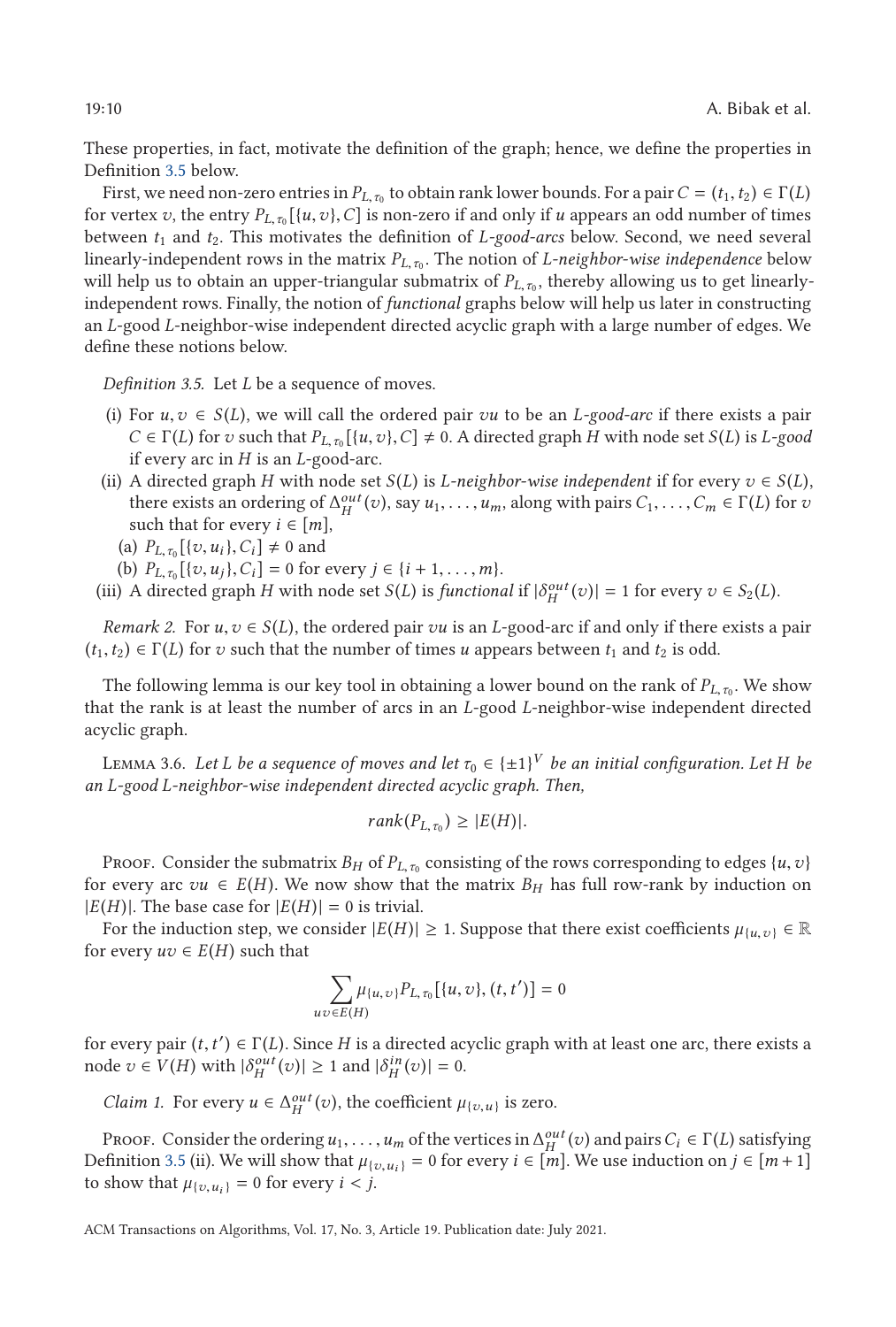<span id="page-10-0"></span>The base case for *j* = 1 is trivial. To prove the inductive step, we consider *j* = *j*<sub>0</sub> + 1 ≥ 2. By the induction hypothesis, we know that  $\mu_{\{v, u_i\}} = 0$  for every  $i < j_0$ . Thus,

$$
0 = \sum_{i=j_0}^m \mu_{\{v, u_i\}} P_{L, \tau_0} [\{v, u_i\}, C_{j_0}].
$$

Moreover, by the choice of  $C_{j_0}$ , we also have that

$$
P_{L,\tau_0}[\{v,u_{j_0}\},C_{j_0}]\neq 0
$$
, and  $P_{L,\tau_0}[\{v,u_i\},C_{j_0}]=0 \ \forall i\in\{j_0+1,\ldots,m\}.$ 

Consequently, we obtain that  $\mu_{\{v, u_{j_0}\}} = 0$ . We have thus concluded the inductive statement that  $\mu_{\{v, u_j\}} = 0$  for every  $i \le j_0 + 1$ .  $\mu_{\{v, u_i\}} = 0$  for every  $i < j_0 + 1$ .

As a consequence of the claim, we have that the matrix  $B_H$  has full row-rank if and only if the matrix  $B_{H'}$  obtained from the graph  $H' := H - \delta_H^{out}(v)$  has full row-rank. We note that the graph  $H'$ is also an *L*-good *L*-neighbor-wise independent directed acyclic graph. Moreover,  $|E(H')| < |E(H)|$ .<br>Thus, by the induction hypothesis, the matrix  $R_{yy}$  has full row-rank. Hence, the matrix  $R_{yy}$  also Thus, by the induction hypothesis, the matrix  $B_{H'}$  has full row-rank. Hence, the matrix  $B_H$  also has full row-rank.  $\square$ 

To show a lower bound on the rank of  $P_{L,\tau_0}$ , we switch our attention from *L* to specific *blocks* of *L* with special properties. We will see later that all sufficiently long *L* must contain such blocks.

*Definition 3.7.* Let *L* be a sequence of moves. A *block* of *L* is a continuous subsequence of *L*. For *t*<sub>1</sub>, *t*<sub>2</sub> ∈ [ $\ell(L)$ ], we will denote the block of *L* between time-steps *t*<sub>1</sub> and *t*<sub>2</sub> as *L*[*t*<sub>1</sub>, *t*<sub>2</sub>]. For a block *B* of *L* we will denote the starting and ending time-step of *B* in *L* as *t*<sub>1</sub>. (*B* of *L*, we will denote the starting and ending time-step of *B* in *L* as  $t_{beq}(B)$  and  $t_{end}(B)$ . Let  $\beta > 0$ be a constant. A block *B* in *L* is *β*-*critical* if  $\ell(B) \geq (1 + \beta)s(B)$  and  $\ell(B') < (1 + \beta)s(B')$  for every block *B'* that is strictly contained in *B* block *B* that is strictly contained in *B*.

We begin with a simple property of *β*-critical blocks.

*Claim 2.* Let *B* be a *β*-critical block for  $0 < \beta \le 1$ . Then, for every block *B'* that is strictly contained in *B*, we have that  $S_1(B') \neq \emptyset$ .

PROOF. Let *B*' be a block that is strictly contained in *B*. Suppose for the sake of contradiction that every vertex in *B'* appears at least twice. Then,  $\ell(B') \geq 2s(B') \geq (1 + \beta)s(B')$ , which contradicts the criticality of *B* the criticality of *B*. □

We use Claim 2 to show that for a *β*-critical block *B*, there exists a path of *B*-good-arcs from any repeating vertex to a singleton vertex.

Lemma 3.8. *Let <sup>B</sup> be a <sup>β</sup>-critical block for* <sup>0</sup> <sup>&</sup>lt; *<sup>β</sup>* <sup>≤</sup> <sup>1</sup> *with <sup>S</sup>*<sup>1</sup> (*B*) - ∅*. Then, for every v* ∈ *S*<sup>2</sup> (*B*)*,* there exists a sequence  $u_0u_1, u_1u_2, \ldots, u_ku_{k+1}$  of L-good-arcs such that  $u_0 = v$  and  $u_{k+1} \in S_1(B)$ .

Proof. Let  $v \in S_2(B)$ . We will build a chain of blocks  $B_0 \subsetneq B_1 \subsetneq B_2 \subsetneq \ldots \subsetneq B_k \subsetneq B$  and vertices  $u_0, u_1, \ldots, u_k, u_{k+1}$  such that

- (i)  $u_0 = v$  and the vertices  $u_0, u_1, \ldots, u_{k+1}$  are distinct,
- (ii)  $u_{k+1} \in S_1(B)$ ,
- (iii)  $u_i$  ∈  $S_1(B_{i-1})$  for every  $i \in [k+1]$ ,
- (iv) the start vertex and end vertex of the sequence  $B_i$  are  $u_i$  and a vertex in  $\{u_0, u_1, \ldots, u_{i-1}\}$ , and
- (v) for every  $i \in [k + 1]$ , there exists an *L*-good-arc  $u_i u_i$  for some  $j < i$ .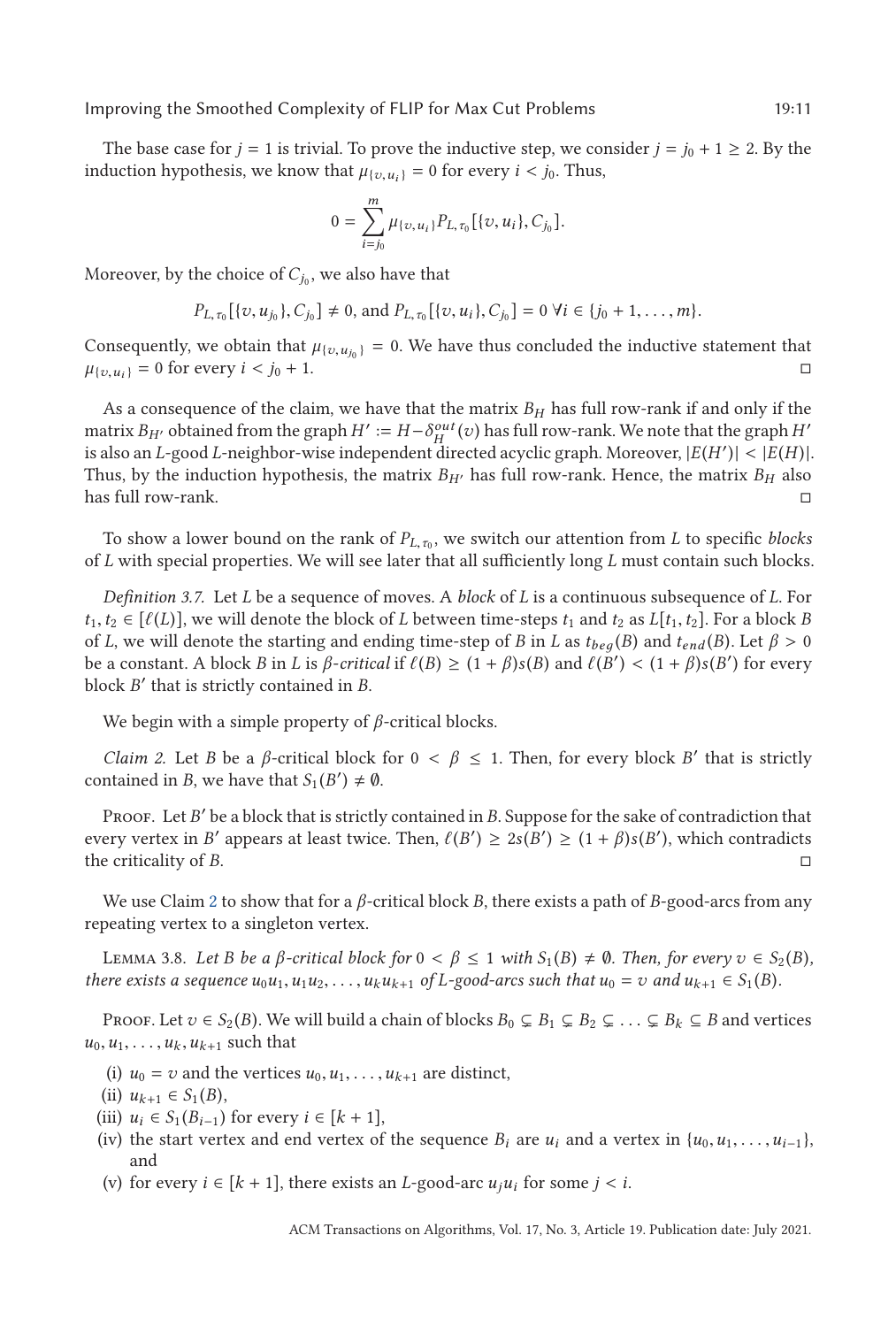### Procedure

**Input:**  $\beta$ -critical block  $B$  ( $0 < \beta \le 1$ ) with  $S_1(B) \ne \emptyset$  and a vertex  $v \in S_2(B)$ .

(1) Initialize  $i \leftarrow 0$ ,  $u_0 \leftarrow v$ ,  $B_0 \leftarrow B[t_1, t_2]$  for an arbitrary pair  $(t_1, t_2)$  for  $u_0$ .

(2)  $u \leftarrow$  an arbitrary vertex from  $S_1(B_0)$  and  $r_u \leftarrow$  time-step  $r \in \{t_{beg}(B_0), \ldots, t_{end}(B_0)\}$  for which  $B(r) = u$ .

- (3) While  $(u \notin S_1(B))$ :
	- (a)  $i \leftarrow i + 1$ .
	- (b)  $u_i \leftarrow u$ .
	- (c) Let  $(r_u, q_u)$  (or  $(q_u, r_u)$ ) be a pair for u. Since  $u \notin S_1(B)$ , but  $u \in S_1(B_{i-1})$  it follows that  $q_u \notin [t_{beg}(B_{i-1}), t_{end}(B_{i-1})]$ . Set

$$
B'_{i-1} \leftarrow \begin{cases} B[q_u, t_{beg}(B_{i-1}) - 1] & \text{if } q_u < t_{beg}(B_{i-1}), \\ B[t_{end}(B_{i-1}) + 1, q_u] & \text{if } q_u > t_{end}(B_{i-1}). \end{cases}
$$

- (d)  $B_i \leftarrow$  concatenation of  $B_{i-1}$  and  $B'_{i-1}$  as they appear in B.
- (e)  $u \leftarrow$  an arbitrary vertex from  $S_1(B_i)$  and  $r_u \leftarrow$  time-step  $r \in \{t_{beg}(B_i), \ldots, t_{end}(B_i)\}$  for which  $B(r) = u$ . (4)  $u_{i+1} \leftarrow u$ .
	- Fig. 1. Procedure for Lemma [3.8.](#page-10-0)

We observe that such a chain immediately implies the existence of the required sequence of *L*-good-arcs that proves the lemma: by condition (v), there exists a sequence of *L*-good-arcs that form a path that ends at  $u_{k+1}$  and necessarily starts at  $u_0$ . By condition (i), we have that  $u_0 = v$  and by condition (ii), we have that  $u_{k+1} \in S_1(B)$ .

We now show that a chain of blocks and vertices satisfying properties (i)–(v) indeed exists. For this, we consider the procedure given in Figure 1. We first note that a valid choice for the vertex *u* in steps [2](#page-10-0) and 3(e) exists by Claim 2 and by the fact that  $S_1(B) \neq \emptyset$ . The sequence constructed by the procedure is a nested chain, since  $B_{i+1}$  is a concatenation of  $B_i$  with a block adjacent to *B<sup>i</sup>* . Moreover, by steps 3(c) and 3(d), the block *Bi*−<sup>1</sup> is strictly contained in the block *B<sup>i</sup>* . Thus, the procedure will indeed terminate, since the sequence of blocks  $B_0, B_1, \ldots, B_k$  forms a nested chain that grows in size. In the worst case, the procedure will terminate with  $B_k = B$  at which point step 3(e) finds  $u \in S_1(B_k) = S_1(B)$ . We now show that the required conditions are satisfied. Let the procedure terminate with the nested chain  $B_0 \subsetneq B_1 \subsetneq B_2 \subsetneq \ldots \subsetneq B_k \subsetneq B$  and vertices  $u_0, u_1, \ldots, u_k, u_{k+1}.$ 

- (i) By initialization  $u_0 = v$ . Since  $B_i$  is strictly contained in  $B_{i+1}$  and by steps 3(e) and 3(b), the vertices  $u_0, u_1, \ldots, u_{k+1}$  are distinct.
- (ii) By the termination criteria, we have that  $u_{k+1} \in S_1(B)$ .
- (iii) By steps 3(e), 3(a) and 3(b), we have that  $u_i$  ∈  $S_1(B_{i-1})$  for every  $i$  ∈  $[k + 1]$ .
- (iv) By steps 3(c) and 3(d), the start vertex and end vertex of the sequence  $B_i$  are the vertex  $u_i$ and a vertex in  $\{u_0, u_1, \ldots, u_{i-1}\}.$
- (v) Let  $i \in [k + 1]$  and consider  $u_i$ . Let *h* be the smallest index in  $\{0, 1, \ldots, k + 1\}$  such that  $u_i \in S_1(B_h)$ . Then, by condition (iii), we have that  $h \leq i-1$ . We will show that the arc  $u_h u_i$  is an *L*-good-arc. If  $h = 0$ , then, by the choice of  $B_0$ , we have that the arc  $u_0u_i$  is an *L*-good-arc. So, we may assume that  $h \ge 1$ . Then, the block  $B_h$  is a concatenation of  $B_{h-1}$  and  $B'_{h-1}$ . Also, by the choice of *h*, we know that  $u_i \notin B_{h-1}$ . Hence, the vertex  $u_i \in B'_{h-1}$ . Now, by condition (iv), we have that the block  $B'_{h-1}$  ends with  $u_h$ . By condition (iii), we have that  $u_h \in S_1(B_{h-1})$ . Hence, we have an *L*-good-arc  $u_h u_i$ .

We need the notion of transition and singleton blocks.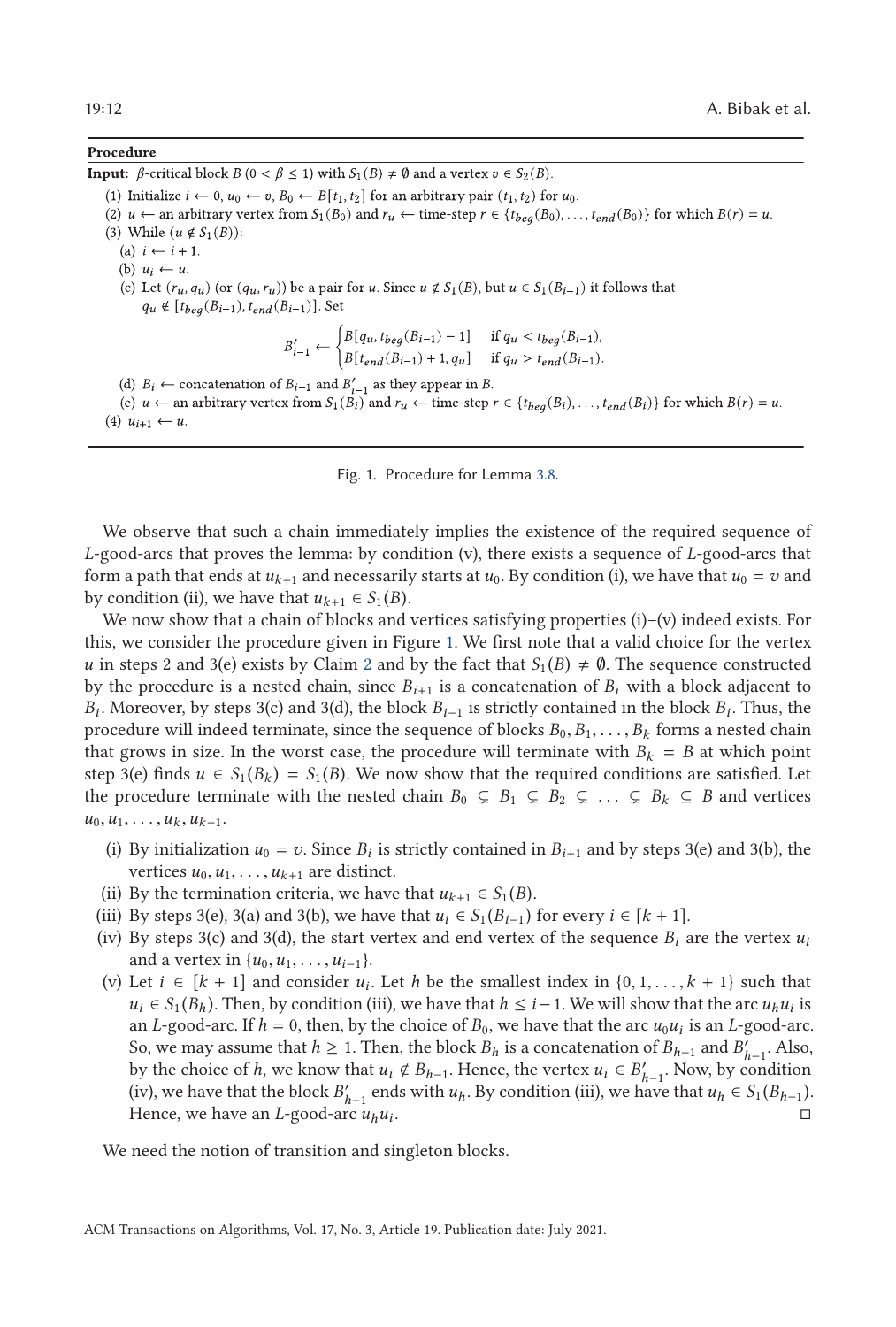<span id="page-12-0"></span>*Definition 3.9.* Let *L* be an improving sequence from some initial configuration. Then a maximal block of repeating vertices is called a *transition block* and a maximal block of singletons is called a *singleton block*.

For a sequence *L* and a vertex  $v \in S_2(L)$ , let  $b_L(v)$  denote the number of transition blocks that contain *v*. Also, let  $R(L) := \{v \in S_2(L) : b_L(v) \geq 2\}$  (i.e.,  $R(L)$  is the set of vertices that appear in at least two transition blocks) and let  $r(L) := |R(L)|$ .

LEMMA 3.10. Let *B be a β*-critical block where  $0 < \beta \le 1$  *with*  $S_1(B) \ne \emptyset$ . Let  $\tau_0 \in {\pm 1}^V$  *be an itial configuration. Then initial configuration. Then,*

$$
rank(P_{B,\tau_0}) \geq s_2(B) - r(B) + \sum_{v \in S_2(B)} (b_B(v) - 1).
$$

Proof. We first build a functional *B*-good directed acyclic graph with  $s_2(B)$  arcs as follows: consider the *B*-good directed graph *H* over the node set *S* (*B*) containing all possible *B*-good-arcs. Now, run a reverse breadth first search from the nodes in  $S_1(B)$  and consider the subgraph *H'* over the node set *S* (*B*) obtained by including only the reverse-BFS-tree arcs. By Lemma [3.8,](#page-10-0) the reverse BFS search traverses all nodes in *S*<sup>2</sup> (*B*) and hence, the graph*H* has at least*s*<sup>2</sup> (*B*) arcs. Moreover, the graph *H* is a functional graph and acyclic, since we included only the reverse-BFS-tree arcs. Now, we note that every functional *B*-good directed graph is *B*-neighbor-wise independent as every node has only one outgoing arc. Thus, the graph *H* is a *B*-good *B*-neighbor-wise independent directed acyclic graph.

Next, we add more arcs to *H* to obtain a larger *B*-good *B*-neighbor-wise independent directed acyclic graph *H*<sup> $\prime\prime$ </sup> as follows: Consider a node  $v \in R(B)$ . We have exactly one outgoing arc *vw* from *v* in *H* . For every two adjacent transition blocks containing *v*, we may add one *B*-good-arc *vu* to a vertex *u* that appears in a singleton block between those two adjacent transition blocks. If *vw* is not *B*-neighborwise-independent with the added arcs, then we discard the arc *vw*. We perform the above operation for every node  $v \in R(B)$ . The resulting graph *H*'' is a *B*-good *B*-neighbor-wise independent directed acyclic graph. The number of arcs in  $H''$  is at least

$$
s_2(B) + \sum_{v \in R(B)} (b_B(v) - 2) = s_2(B) - r(B) + \sum_{v \in S_2(B)} (b_B(v) - 1).
$$

Then, by Lemma [3.6,](#page-9-0) we have that

$$
rank(P_{B,\tau_0}) \ge s_2(B) - r(B) + \sum_{v \in S_2(B)} (b_B(v) - 1).
$$

COROLLARY 3.11. *Let B be a*  $\beta$ -critical block where  $0 < \beta \leq 1$  with  $S_1(B) \neq \emptyset$ . Let  $\tau_0 \in {\{\pm 1\}}^V$  be initial configuration. Then *an initial configuration. Then,*

$$
rank(P_{B,\tau_0}) \geq \frac{\beta}{1+2\beta}s(B).
$$

PROOF. We first show that  $rank(P_{B,\tau_0}) \geq \frac{\beta}{1+\beta} s_1(B)$ . Let  $T_1, \ldots, T_k$  denote the transition blocks of *B*, and for a vertex *v*, let  $1_{v \in T_i}$  denote the indicator function for whether the vertex *v* appears in  $T_i$ . Then,

$$
\sum_{v \in S_2(B)} b_B(v) = \sum_{v \in S_2(B)} \sum_{i=1}^k 1_{v \in T_i} = \sum_{i=1}^k \sum_{v \in S_2(B)} 1_{v \in T_i} = \sum_{i=1}^k s(T_i).
$$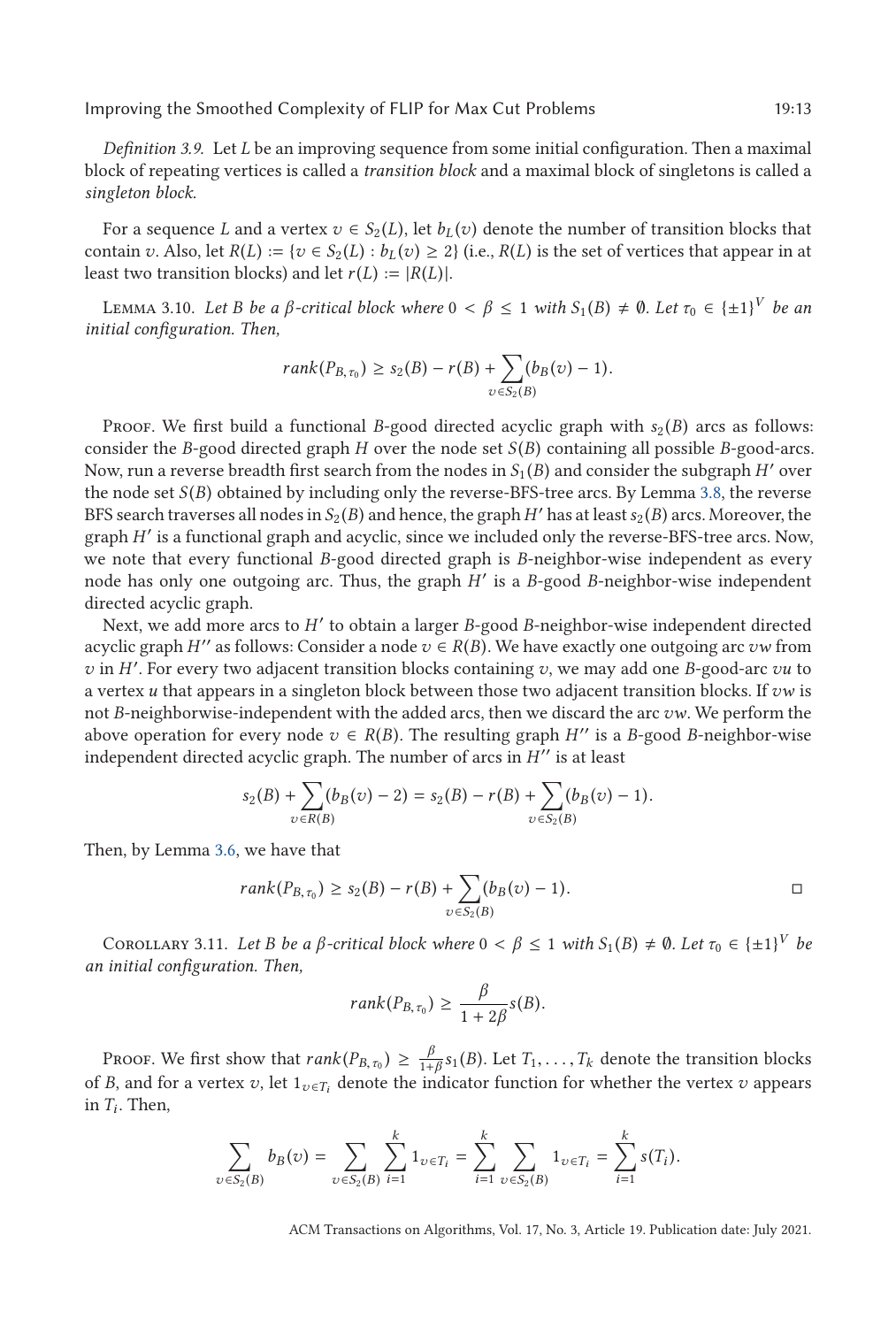<span id="page-13-0"></span>19:14 A. Bibak et al.

Since each  $T_i$  is a proper sub-block of *B*, we have that  $\ell(T_i) < (1 + \beta)s(B_i)$ ; hence,

$$
\sum_{v \in S_2(B)} b_B(v) = \sum_{i=1}^k s(T_i) \ge \frac{1}{1+\beta} \sum_{i=1}^k \ell(T_i).
$$

We note that *r*(*B*)  $\leq$  *s*<sub>2</sub>(*B*). Then by Lemma [3.10,](#page-12-0) we have that

$$
rank(P_{B,\tau_0}) \ge s_2(B) - r(B) + \sum_{v \in S_2(B)} (b_B(v) - 1)
$$
  
\n
$$
\ge \sum_{v \in S_2(B)} (b_B(v) - 1)
$$
  
\n
$$
= \sum_{v \in S_2(B)} b_B(v) - s_2(B)
$$
  
\n
$$
\ge \frac{1}{1+\beta} \sum_{i=1}^k \ell(T_i) - s_2(B)
$$
  
\n
$$
= \frac{\ell(B) - s_1(B)}{1+\beta} - s_2(B)
$$
  
\n
$$
= \frac{\ell(B)}{1+\beta} - \frac{1}{1+\beta} s_1(B) - s_2(B)
$$
  
\n
$$
\ge \frac{\beta}{1+\beta} s_1(B),
$$

since *B* is a critical block, we have  $\ell(B) \geq (1 + \beta)s(B)$ . Moreover, by Lemma [3.10,](#page-12-0)

$$
rank(P_{B,\tau_0}) \geq s_2(B) - r(B) + \sum_{v \in S_2(B)} (b_B(v) - 1) = s_2(B) + \sum_{v \in R(B)} (b_B(v) - 2) \geq s_2(B).
$$

The last inequality above is because  $b_B(v) \geq 2$  for every  $v \in R(B)$ . Thus,

$$
rank(P_{B,\tau_0}) \ge \max\left\{s_2(B), \frac{\beta}{1+\beta}s_1(B)\right\}
$$

Let  $\lambda := s_1(B)/s(B)$ . Then,  $s_1(B) = \lambda s(B)$  and  $s_2(B) = (1 - \lambda)s(B)$  with  $\lambda \in (0, 1]$ . Therefore,

$$
rank(P_{B,\tau_0}) \ge \max\left\{1-\lambda, \frac{\beta}{1+\beta}\lambda\right\} s(B).
$$

Setting  $\lambda = \frac{1+\beta}{1+2\beta}$  minimizes the maximum among the two quantities in the right-hand side (RHS). Hence,

$$
rank(P_{B,\tau_0}) \ge \frac{\beta}{1+2\beta} s(B).
$$

### 3.2 Run-time of FLIP for **MAX-CUT** in the Complete Graph

In this subsection, we will show that a linear-sized improving sequence will improve the value of  $H(\tau)$  by some non-negligible amount with constant probability. Theorem [1.1](#page-2-0) will follow from this result. First, we show a slight extension to a lemma of Reference [\[7\]](#page-37-0).

LEMMA 3.12. Let  $\phi > 0$  and  $X_1, \ldots, X_m$  be independent random variables with density functions  $f_1, \ldots, f_m : \mathbb{R} \to [0, \phi]$ . Let  $X := (x_1, \ldots, x_m)^\top$  and  $\alpha_1, \ldots, \alpha_k \in \mathbb{Z}^n$  be linearly independent vectors.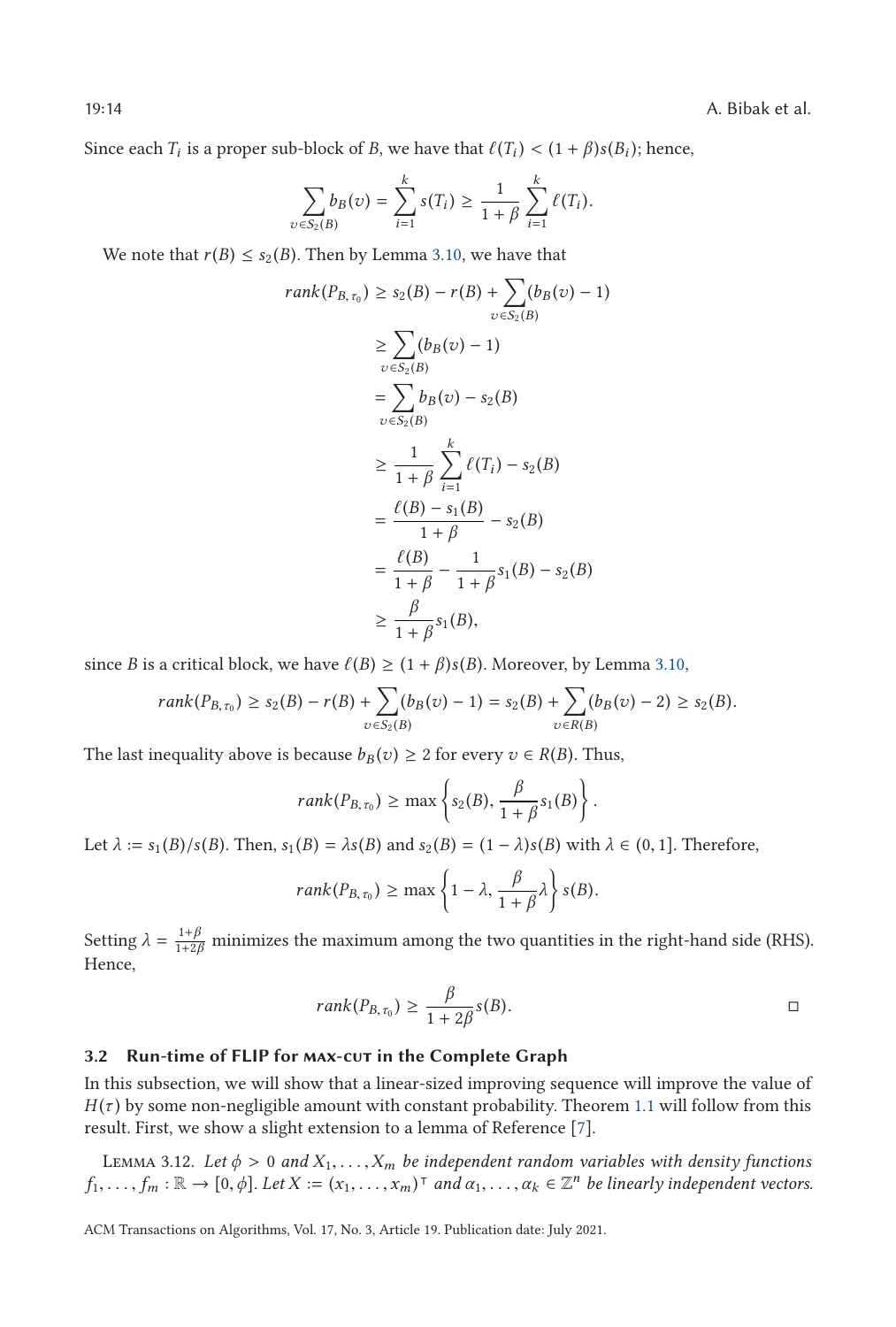<span id="page-14-0"></span>*Then for every*  $\epsilon > 0$ ,

$$
\Pr_{X}\left[\langle\alpha_i, X\rangle > 0 \,\forall i \in [k] \text{ and } \sum_{i=1}^{k} \langle\alpha_i, X\rangle \le \epsilon\right] \le \frac{(\phi\epsilon)^k}{k!}.
$$

The proof of Lemma [3.12](#page-13-0) is presented in the appendix (see Appendix [A\)](#page-36-0). We will use Lemma [3.12](#page-13-0) and the rank lower bound to bound the probability of existence of a starting configuration that is slow for critical blocks.

LEMMA 3.13. Let *B* be a *β*-critical block where  $0 < \beta \leq 1$  with  $S_1(B) \neq \emptyset$ . Then the probability at there exists a starting configuration  $\tau_2 \in I + 1$ <sup>V</sup> such that *B* is e-slough improving from  $\tau_2$  with *that there exists a starting configuration*  $\tau_0 \in \{\pm 1\}^V$  *such that B is*  $\epsilon$ *-slowly improving from*  $\tau_0$  *with respect to X is at most*

$$
2^{s(B)} \frac{(2\phi\epsilon)^{\frac{\beta}{1+2\beta}s(B)}}{\left(\frac{\beta}{1+2\beta}s(B)\right)!}.
$$

Proof. Suppose that *B* is *ϵ*-slowly improving from some *τ*<sup>0</sup> with respect to *X*. Since *B* is improving, we have that  $\langle M_{B,\tau_0}^t, X \rangle > 0$  for all  $t \in [\ell(B)]$ . Since *B* is  $\epsilon$ -slow, we have that  $\sum_{t=1}^{(\ell B)} \langle M_{B,\tau_0}^t X \rangle \leq \epsilon$ . As every column of  $P_{B,\tau_0}$  is the sum of two columns of  $M_{B,\tau_0}$ , we have  $\langle P_{B,\tau_0}^C, X \rangle > 0$  for all pairs  $C \in \Gamma(B)$ . Moreover, every column of  $M_{B,\tau_0}$  contributes at most to  $\langle P_{B,\tau_0}^C, X \rangle > 0$  for all pairs  $C \in \Gamma(B)$ . Moreover, every column of  $M_{B,\tau_0}$  contributes at most to *<sup>B</sup>*,*τ*<sup>0</sup> two distinct columns of  $P_{B,\tau_0}$ . Hence  $\sum_{C \in \Gamma(B)} \langle P_{B,\tau_0}^C, X \rangle \leq 2\epsilon$ .<br>For  $\pi \epsilon : S(B) \to \{\pm 1\}$  and  $\pi : V \setminus S(B) \to \{\pm 1\}$  let us defi

For 
$$
\pi_f : S(B) \to \{\pm 1\}
$$
 and  $\pi_c : V \setminus S(B) \to \{\pm 1\}$ , let us define  $\tau_{(\pi_f, \pi_c)} : V \to \{\pm 1\}$  as

$$
\tau_{(\pi_f, \pi_c)}(u) := \begin{cases} \pi_f(u) & \text{if } u \in S(B) \text{ and} \\ \pi_c(u) & \text{if } u \in V \setminus S(B). \end{cases}
$$

Let  $\mathcal{R}_{B,\tau,X}$  denote the event that *B* is  $\epsilon$ -slowly improving from the initial configuration  $\tau$  with respect to *X*. Then, by union bound, the required probability is at most

 *π<sup>f</sup>* :*S* (*B*)→{±1} Pr *X* <sup>∃</sup> *<sup>π</sup><sup>c</sup>* : *<sup>V</sup>* \ *<sup>S</sup>* (*B*) → {±1} : <sup>R</sup>*B*,*τ*(*πf* ,*πc* ),*<sup>X</sup>* 

Now, consider a fixed choice of  $\pi_f : S(B) \to \{\pm 1\}$ . We would like to bound the following probability:

$$
\Pr_{X} \left[ \exists \pi_c : V \setminus S(B) \to \{\pm 1\} : \mathcal{R}_{B, \tau_{(\pi_f, \pi_c)}, X} \right].
$$

Let us define an initial configuration  $\overline{\pi}_c : V \setminus S(B) \to \{\pm 1\}$  by  $\overline{\pi}_c(u) = 1$  for all  $u \in V \setminus S(B)$  and consider  $\sigma := \tau_{(\pi_f, \overline{\pi}_c)}$ . By Proposition [1,](#page-8-0) we have  $P_{L, \sigma} = P_{L, \tau_{(\pi_f, \pi_c)}}$  for every  $\pi_c : V \setminus S(B) \to \{\pm 1\}$ . Hence,

$$
\Pr_{X}\left[\exists \pi_{c}: V\setminus S(B)\to \{\pm 1\}: \mathcal{R}_{B,\tau_{(\pi_{f},\pi_{c})},X}\right]=\Pr_{X}\left[\mathcal{R}_{B,\sigma,X}\right]\leq \frac{(2\phi\epsilon)^{\frac{\beta}{1+2\beta}s(B)}}{\left(\frac{\beta}{1+2\beta}s(B)\right)!}.
$$

The last inequality above follows from Lemma [3.12](#page-13-0) and Corollary [3.11.](#page-12-0) Hence, the required probability is at most

$$
2^{s(B)} \frac{(2\phi\epsilon)^{\frac{\beta}{1+2\beta}s(B)}}{\left(\frac{\beta}{1+2\beta}s(B)\right)!}.
$$

For edge-weights  $X$ , let  $\mathcal{R}_X$  denote the event that there exist a sequence  $L$  of moves of length  $[(1 + \beta)n]$  and an initial configuration  $\tau_0 \in {\pm 1}^V$  such that *L* is  $\epsilon$ -slowly improving from  $\tau_0$  with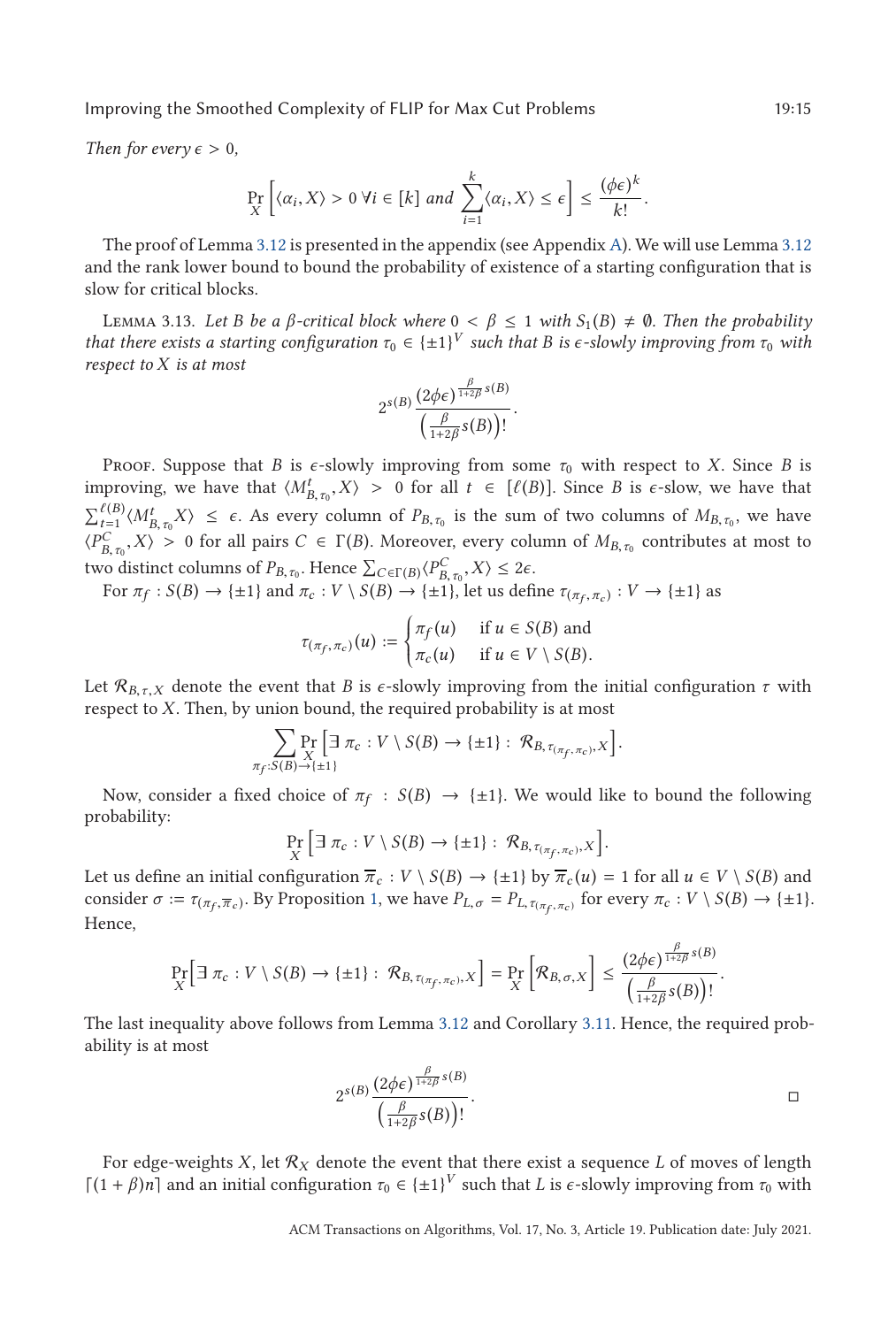<span id="page-15-0"></span>respect to *X*. The following two lemmas show that if  $\mathcal{R}_X$  happens, then there exists a starting configuration  $τ_0 ∈ {±1}^V$  and a *β*-critical block *B* such that *B* is  $ε$ -slowly improving from  $τ_0$  with respect to *X* and moreover,  $\ell(B) = [(1 + \beta)s(B)]$  and  $S_1(B) \neq \emptyset$ . Lemma 3.14 is similar to Lemma 4.1 in Angel Bubeck Peres and Wei [1] 4.1 in Angel, Bubeck, Peres, and Wei [\[1\]](#page-37-0).

LEMMA 3.14. *Let L be a sequence of moves of length*  $[(1 + β)n]$  *for some*  $β > 0$ *. Then there exists*<br>3-critical block B in L such that  $f(R) = [1 + β)s(R]$  $a \beta$ -critical block *B* in *L* such that  $\ell(B) = \lceil (1 + \beta)s(B) \rceil$ .

Proof. Consider an inclusion-wise minimal block *B* in *L* such that  $\ell(B) \geq (1 + \beta)s(B)$ . We note at such a block exists since  $\ell(I) - \lceil (1 + \beta)n \rceil > (1 + \beta)s(B)$ . By inclusion-wise minimality we that such a block exists, since  $\ell(L) = \lceil (1 + \beta)n \rceil \ge (1 + \beta)s(B)$ . By inclusion-wise minimality, we have that *B* is a *B*-critical block. Suppose  $\ell(B) > \lceil (1 + \beta)s(B) \rceil + 1$ . Then, consider the sub-block have that *B* is a *β*-critical block. Suppose  $\ell(B) \ge [(1 + \beta)s(B)] + 1$ . Then, consider the sub-block<br> $B' \subset B$  obtained by removing the last vertex from *B*. For this sub-block, we have that  $s(B') \le s(B)$  $B' \subseteq B$  obtained by removing the last vertex from *B*. For this sub-block, we have that  $s(B') \leq s(B)$ and  $\ell(B') = \ell(B) - 1 \geq \lceil (1 + \beta)s(B) \rceil \geq \lceil (1 + \beta)s(B') \rceil \geq (1 + \beta)s(B')$ , thus, contradicting the choice of *B* choice of *B*.

The next lemma shows that *β*-critical blocks that are improving from an initial configuration with respect to some edge weights have at least one singleton vertex.

LEMMA 3.15. *Let B be a β*-critical block where  $0 < β < 1$  *with*  $\ell(B) = \lceil (1 + \beta)s(B) \rceil$ . Suppose there *exists an initial configuration*  $\tau_0 \in {\pm 1}^V$  *and edge weights*  $X \in [-1,1]^E$  *such that B is improving* from  $\tau_0$  *with respect to*  $X$ . Then  $S_n(B) \neq \emptyset$ *from*  $\tau_0$  *with respect to X. Then,*  $S_1(B) \neq \emptyset$ *.* 

PROOF. Suppose for the sake of contradiction that  $S_1(B) = \emptyset$ . Suppose  $2s(B) > \lceil (1 + \beta)s(B) \rceil$ . Since every vertex appears at least twice in the sequence *B*, we have

$$
\ell(B) \ge 2s(B) > \lceil (1+\beta)s(B) \rceil = \ell(B),
$$

a contradiction. Therefore, we may assume that  $2s(B) = [(1 + \beta)s(B)]$  (i.e.,  $\ell(B) = 2s(B)$ ). Let  $\ell(B)$  and  $S_{\ell}(B)$  denote the set of vertices that appear an even and odd number of times  $S_{even}(B)$  and  $S_{odd}(B)$  denote the set of vertices that appear an even and odd number of times in the sequence *B*, respectively. Since *B* is improving from  $\tau_0$  with respect to *X*, it follows that  $S_{odd}(B) \neq \emptyset$  (otherwise, every vertex moves an even number of times in *B*, which means that the final configuration is the same as the initial configuration  $\tau_0$  and consequently, the sequence *B* would not have been improving). Now, we have

$$
\ell(B) = \sum_{v \in S_{even}(B)} \#_B(v) + \sum_{v \in S_{odd}(B)} \#_B(v)
$$
\n(2)

$$
\geq 2|S_{even}(B)| + 3|S_{odd}(B)| \tag{3}
$$

$$
=2s(B)+|S_{odd}(B)|
$$
\n(4)

$$
\mathcal{E}(B),\tag{5}
$$

a contradiction, where Equation (3) follows from the assumption that  $S_1(B) = \emptyset$ , Equation (4) follows from  $|S(B)| = |S_{even}(B)| + |S_{odd}(B)|$ , and Equation (5) follows from  $\ell(B) = 2s(B)$  and  $\Gamma(B) = \frac{1}{2}$  $|S_{odd}(B)| \geq 1$ .

LEMMA 3.16. Let G be the complete graph with  $|V| = n$  and for constants  $\eta > 0$ , and  $\beta \in (0, 1)$ , let

$$
\epsilon := e^{-\frac{2(1+3\beta)}{\beta}} \left(\frac{\beta}{1+2\beta}\right) \phi^{-1} n^{-\left(\frac{1+2\beta+2\beta^2}{\beta} + \frac{\eta(1+2\beta)}{\beta}\right)}
$$

*Then, the probability (over the choices of X) that there exists a sequence L* of moves of length  $\lceil (1+\beta)n \rceil$ and an initial configuration  $\tau_0 \in \{\pm 1\}^V$  such that L is  $\epsilon$ -slowly improving from  $\tau_0$  with respect to X *is o*(1)*.*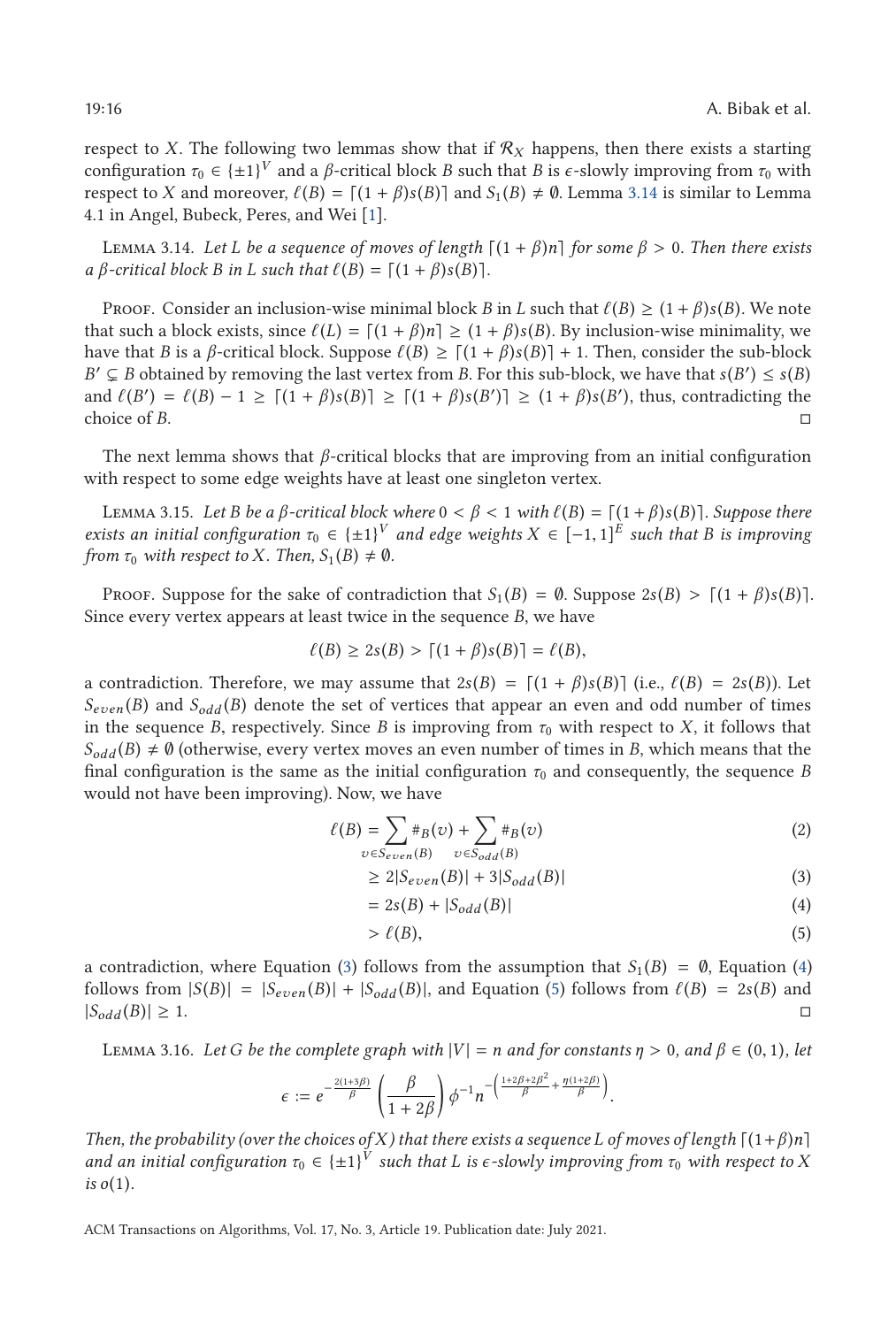<span id="page-16-0"></span>Proof. Let  $\mathcal{R}_X$  denote the event that there exist a sequence *L* of moves of length  $\lceil (1 + \beta)n \rceil$ and an initial configuration  $\tau_0 \in \{\pm 1\}^V$  and such that *L* is  $\epsilon$ -slowly improving from  $\tau_0$  with respect to *X*. Lemmas [3.14](#page-15-0) and [3.15](#page-15-0) show that if  $R_X$  happens, then there exists a starting configuration  $\tau_0 \in {\pm 1}$ <sup>V</sup> and a *β*-critical block *B* such that *B* is  $\epsilon$ -slowly improving from  $\tau_0$  with respect to *X* and moreover,  $\ell(B) = [(1 + \beta)s(B)]$  and  $S_1(B) \neq \emptyset$ .<br>Let *B* be the set of *β*-critical blocks with  $\ell(B) \leq \Gamma$ .

Let B be the set of  $\beta$ -critical blocks with  $\ell(B) \le [(1+\beta)s(B)]$  and  $S_1(B) \ne \emptyset$ . Then, the probability  $\Re y$  occurring is at most the sum over  $B \in \mathcal{B}$  of the probability that there exists  $\tau_2 \in \ell_1+1$ <sup>V</sup> such of  $\mathcal{R}_X$  occurring is at most the sum over  $B \in \mathcal{B}$  of the probability that there exists  $\tau_0 \in {\pm 1}^V$  such that *B* is  $\epsilon$ -slowly improving from  $\tau_0$  with respect to *X*. By Lemma [3.13,](#page-14-0) this sum is at most

$$
\sum_{B\in\mathcal{B}} 2^{s(B)} \frac{(2\phi\epsilon)^{\frac{\beta}{1+2\beta}s(B)}}{\left(\frac{\beta}{1+2\beta}s(B)\right)!} \leq \sum_{s=1}^n {n \choose s} s^{\lceil (1+\beta)s\rceil} 2^s \frac{(2\phi\epsilon)^{\frac{\beta}{1+2\beta}s}}{\left(\frac{\beta}{1+2\beta}s\right)!}.
$$

The last inequality above is because  $\ell(B) = \left[ (1+\beta)s(B) \right]$  and hence the number of possibilities for  $B \in \mathcal{B}$  with  $\epsilon(B) = \epsilon$  for a fixed a je at most  $\binom{n}{k} \epsilon^{[1+\beta]s]}$ . Now, by using Stirling's approximation  $B \in \mathcal{B}$  with  $s(B) = s$  for a fixed *s* is at most  $\binom{n}{s} s^{\lceil (1+\beta)s \rceil}$ . Now, by using Stirling's approximation and the fact that  $\lceil (1 + \beta)s \rceil \le (1 + \beta)s + 1$ , we have that the probability of  $\mathcal{R}_X$  occurring is at most

$$
\sum_{s=1}^n\left(\frac{ne}{s}\right)^ss^{(1+\beta)s+1}2^s\frac{(2\phi\epsilon)^{\frac{\beta}{1+2\beta}s}}{\left(\frac{\beta}{e(1+2\beta)}s\right)^{\frac{\beta}{1+2\beta}s}}\leq \sum_{s=1}^n s\left(e^{\frac{2(1+3\beta)}{1+2\beta}}\left(\frac{\beta}{1+2\beta}\right)^{-\frac{\beta}{1+2\beta}}n^{\frac{1+2\beta+2\beta^2}{1+2\beta}}(\phi\epsilon)^{\frac{\beta}{1+2\beta}}\right)^s.
$$

The last inequality above is by using the fact that  $s \leq n$ . Now, for the choice of

$$
\epsilon = e^{-\frac{2(1+3\beta)}{\beta}} \left(\frac{\beta}{1+2\beta}\right) \phi^{-1} n^{-\left(\frac{1+2\beta+2\beta^2}{\beta} + \frac{\eta(1+2\beta)}{\beta}\right)},
$$

the above sum is an arithmetic-geometric sum. That is,

$$
\Pr_{X}[\mathcal{R}_{X}] \leq \sum_{s=1}^{n} s n^{-\eta s} \leq \sum_{s=1}^{\infty} s n^{-\eta s} = \frac{n^{-\eta}}{(1-n^{-\eta})^2},
$$

which tends to 0 as  $n \to \infty$ .

We now restate and prove Theorem [1.1.](#page-2-0)

THEOREM 1.1. Let  $G = (V, E)$  be the complete graph on *n* vertices, and suppose that the edge *weights* (*X<sup>e</sup>* )*<sup>e</sup>* <sup>∈</sup>*<sup>E</sup> are independent random variables chosen according to a probability density function*  $f_e: [-1, 1] \rightarrow [0, \phi]$  *for some*  $\phi > 0$ *. Then, for every constant*  $\eta > 0$ *,* 

- (i) *with high probability every implementation of the FLIP method for max-cut terminates in at* √ *most* 23,  $400\phi n^{3+(2+\sqrt{2})(\sqrt{2}+\eta)} = O(\phi n^{7.829+3.414\eta})$  steps.<br>the expected number of steps in every implementation
- (ii) *the expected number of steps in every implementation of the FLIP method for max-cut is*  $O(\phi n^{\frac{47}{6} + \eta}).$

PROOF.

(i) We will use Lemma [3.16](#page-15-0) with an optimal setting of *β*. We will derive this optimal setting at the end of the proof. For now, let us consider  $\beta \in (0,1)$ . Let  $\mathcal{R}_X$  denote the event that an implementation of FLIP starting from some initial configuration  $\tau_0$  follows a sequence *L* of length at least

$$
(1+\beta)e^{\frac{2(1+3\beta)}{\beta}}\left(\frac{\beta}{1+2\beta}\right)^{-1}\phi n^{\left(3+\frac{1+2\beta+2\beta^2}{\beta}+\frac{\eta(1+2\beta)}{\beta}\right)}.
$$
(6)

$$
\Box
$$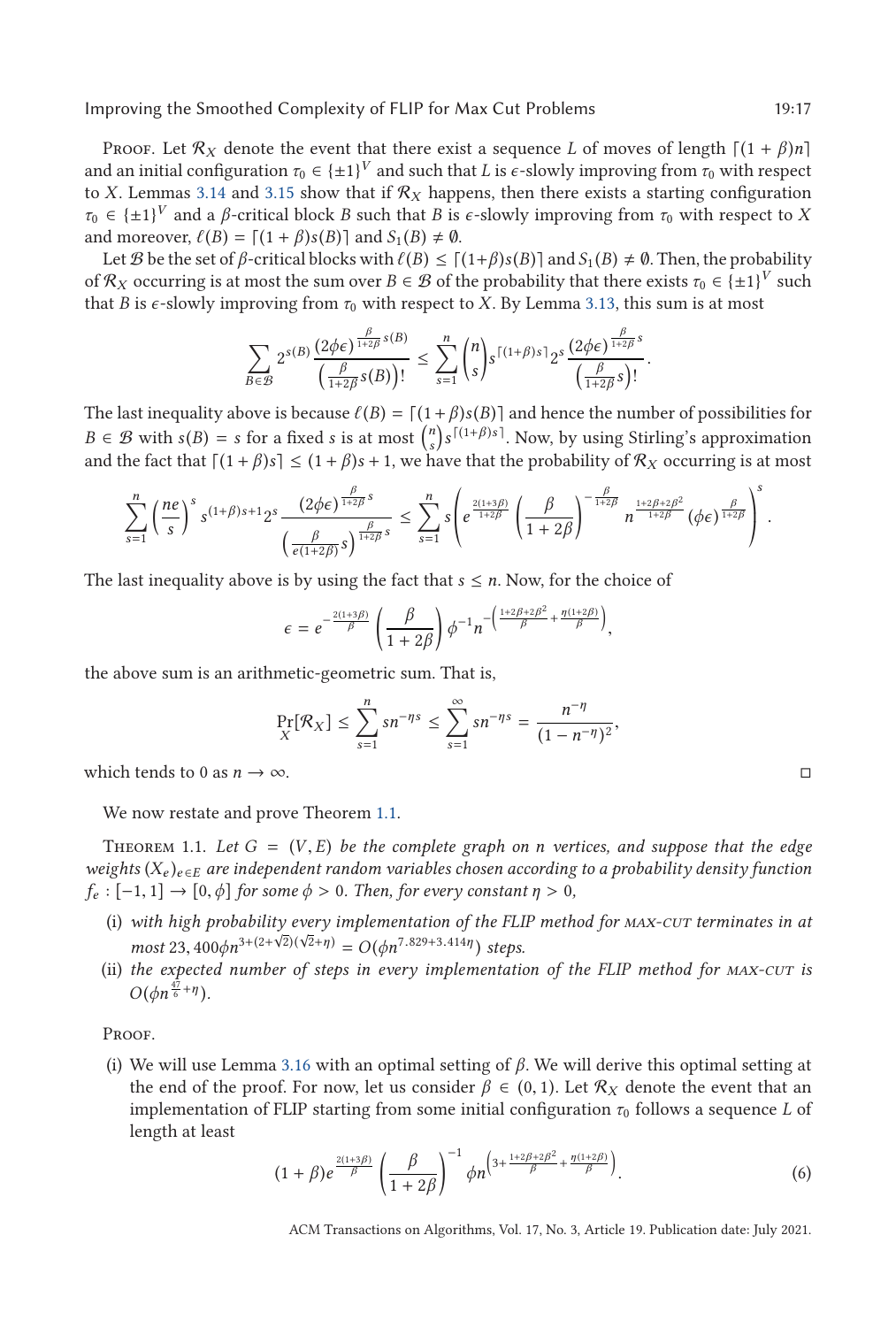Suppose  $\mathcal{R}_X$  happens. For  $1 \le i \le z := \ell(L)/(1+\beta)n$ , let  $L_i$  denote the block of *L* from time-step  $(i-1)(1+\beta)n + 1$  to time-step  $i(1+\beta)n$  and let  $\tau$ , denote the configuration before time-step  $(i-1)(1+\beta)n+1$  to time-step  $i(1+\beta)n$  and let  $\tau_i$  denote the configuration before time-step  $(i - 1)(1 + \beta)n + 1$ . We note that

$$
z \ge e^{\frac{2(1+3\beta)}{\beta}} \left(\frac{\beta}{1+2\beta}\right)^{-1} \phi n^{\left(2+\frac{1+2\beta+2\beta^2}{\beta}+\frac{\eta(1+2\beta)}{\beta}\right)}.
$$
 (7)

For every  $i \in [z]$ , we have that  $\ell(L_i) = [(1 + \beta)n]$  and  $L_i$  is an improving sequence from the initial configuration  $\tau$ , with respect to  $X$ . We will now show that there exists  $i \in [z]$  such initial configuration  $\tau_i$  with respect to *X*. We will now show that there exists  $i \in [z]$  such that  $L_i$  is an  $\epsilon$ -slowly improving sequence from the initial configuration  $\tau_i$  with respect to *X* for an appropriate choice of  $\epsilon$ .

For notational convenience, let  $h(L)$  denote the total improvement of  $H(\tau_0)$  from the initial configuration  $\tau_0$  by following the sequence of moves in *L*. Then,  $h(L) \leq n^2$ , since  $|X_e| \leq 1$  for every  $e \in E$ . Let  $h(L_i)$  denote the total improvement of  $H(\tau_i)$  from the initial configuration *τ*<sub>*i*</sub> by following the sequence of moves in *L*<sub>*i*</sub>. Then,  $h(L) = \sum_{i=1}^{z} h(L_i)$ . Hence, there exists  $i \in [z]$  such that  $h(L_i)$  is at most

$$
\frac{n^2}{z} \leq e^{-\frac{2(1+3\beta)}{\beta}} \left(\frac{\beta}{1+2\beta}\right) \phi^{-1} n^{-\left(\frac{1+2\beta+2\beta^2}{\beta} + \frac{\eta(1+2\beta)}{\beta}\right)}
$$

The inequality above is by the lower bound on *z* from Equation (7). Thus, there exists  $i \in [z]$ such that  $L_i$  is  $\epsilon$ -slowly improving from  $\tau_i$  with respect to *X*, where

$$
\epsilon := e^{-\frac{2(1+3\beta)}{\beta}} \left( \frac{\beta}{1+2\beta} \right) \phi^{-1} n^{-\left( \frac{1+2\beta+2\beta^2}{\beta} + \frac{\eta(1+2\beta)}{\beta} \right)}
$$

The above argument implies that if  $\mathcal{R}_X$  happens, then there exists a sequence L' of moves of length  $[(1 + \beta)n]$  and an initial configuration  $\sigma_0 \in {\{\pm 1\}}^V$  such that *L'* is  $\epsilon$ -slowly improving from  $\sigma_0$  with respect to *X*. By Lemma [3.16,](#page-15-0) the probability of the latter event is  $o(1)$  and hence the probability that  $\mathcal{R}_X$  happens is  $o(1)$ .

It remains to identify a setting of  $\beta$  that bounds the run-time. That is, we need a setting of  $\beta$ that minimizes the exponent of *n* in the RHS of Equation [\(6\)](#page-16-0). The optimal choice is  $\beta = 1/\sqrt{2}$ .<br>Thus the probability that an implementation of ELIP starting from some initial configuration. Thus, the probability that an implementation of FLIP starting from some initial configuration *τ*<sup>0</sup> follows a sequence *L* of length at least

$$
23,400 \phi n^{3+(2+\sqrt{2})(\sqrt{2}+\eta)}
$$

is  $o(1)$ .

(ii) We consider  $\beta = \max\{2/3 + \eta/2, 1\} \in (2/3, 1)$ . Let *L* denote the sequence of moves executed by the algorithm and let  $T := \lfloor \ell(L)/(1+\beta)n \rfloor$ . If  $T \ge 1$ , then there exists a starting configuration  $\tau_2$  and a *f*<sub>c</sub> critical block *R* such that *R* is  $(n^2/T)$ -slowly improving from  $\tau_2$  with respect to *Y*. *τ*<sub>0</sub> and a *β*-critical block *B* such that *B* is  $(n^2/T)$ -slowly improving from *τ*<sub>0</sub> with respect to *X* and moreover, by Lemmas [3.14](#page-15-0) and [3.15,](#page-15-0)  $\ell(B) = \lceil (1 + \beta)s(B) \rceil$  and  $S_1(B) \neq \emptyset$ .<br>For non-negative integers s and *t* let  $B(s, t)$  denote the event that there evidence

For non-negative integers *<sup>s</sup>* and *<sup>t</sup>*, let *<sup>R</sup>*(*s*,*t*) denote the event that there exists a *<sup>β</sup>*-critical block *B* in *L* of length  $\lceil (1 + \beta)s \rceil$  with  $s(B) = s$  and  $S_1(B) \neq \emptyset$  and a starting partition  $\tau_0$  such that *B* is  $(n^2/t)$ -slowly improving from  $\tau_0$  with respect to edge-weights *X*. Let

$$
t_0:=\left[e^{\frac{2(1+3\beta)}{\beta}}\left(\frac{1+2\beta}{\beta}\right)\phi n^{4+2\beta+\frac{1}{\beta}}\right].
$$

We have that

$$
\mathbb{E}_X(T) \leq \sum_{t=1}^{\infty} \Pr_X(T \geq t) \leq t_0 + \sum_{t=t_0}^{\infty} \sum_{s=1}^{n} \Pr_X(R(s,t)).
$$

We will show that the second term is  $O(t_0)$ .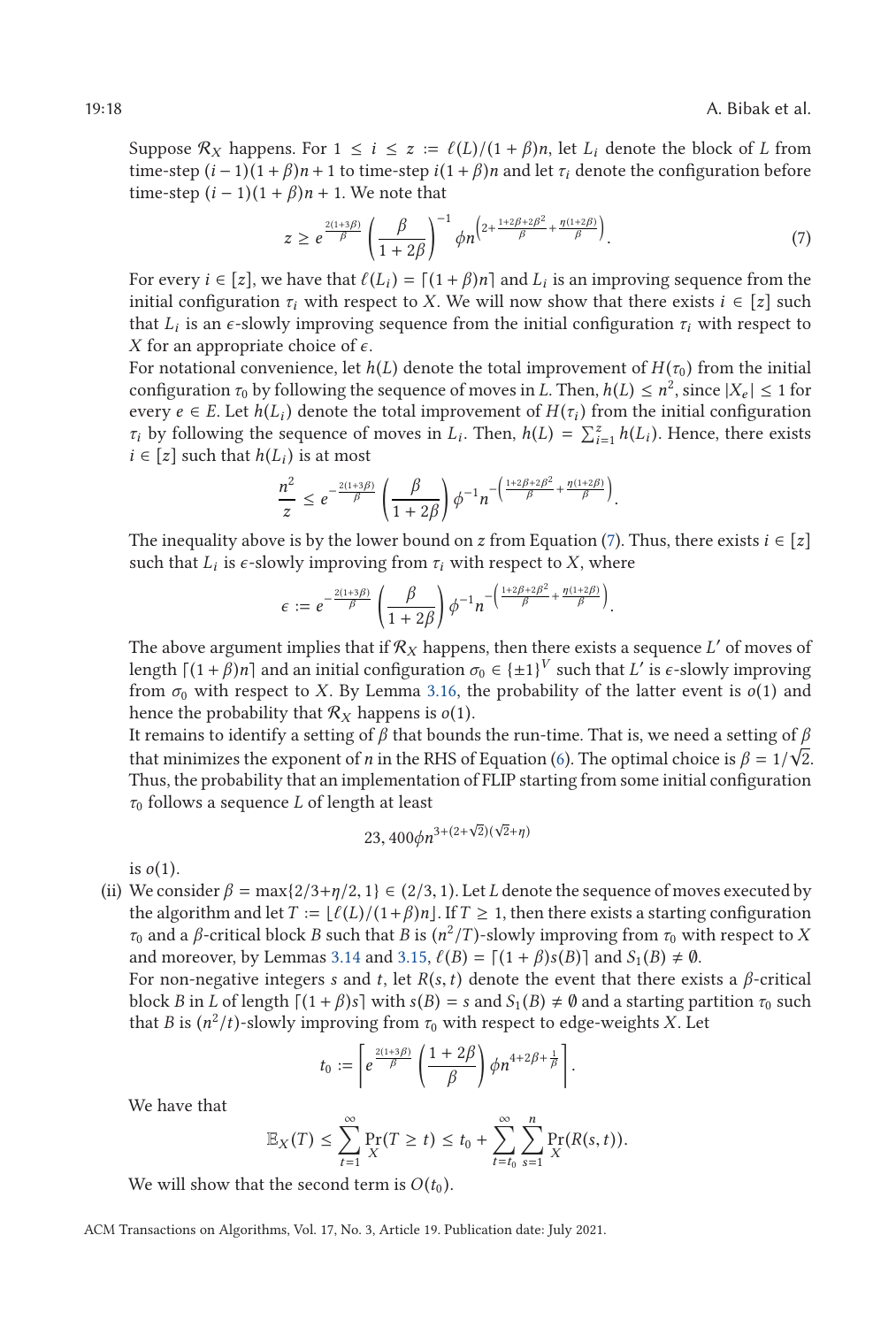We begin by considering the case of  $s \leq 3$ . For  $s = 1, 2$ , there are no  $\beta$ -critical blocks *B* with  $s(B) = s$  for which  $\ell(B) = [(1 + \beta)s]$ . For  $s = 3$ , an exhaustive search shows that for every  $\beta$ -<br>critical block *B* with  $s(B) = 3$  from every starting configuration  $\tau_s$  with  $\ell(B) = [3(1 + \beta)1] = 6$ critical block *B* with *s*(*B*) = 3 from every starting configuration  $τ_0$  with  $\ell(B) = [3(1+\beta)] = 6$ , the rank of the matrix *P<sub>p</sub>* is at least 3. Thus the rank of the matrix  $P_{B, \tau_0}$  is at least 3. Thus,

$$
\Pr_{X}(R(3, t)) \leq {n \choose 3} 3^{\lceil (1+\beta)3 \rceil} 2^3 \frac{\left(2\phi\left(\frac{n^2}{t}\right)\right)^3}{2} = O\left(n^3 \left(\frac{\phi n^2}{t}\right)^3\right).
$$

Hence,

$$
\sum_{t=t_0}^{\infty} \Pr_X(R(3, t)) = \int_{t_0}^{\infty} O\left(n^3 \left(\frac{\phi n^2}{t}\right)^3\right) dt = O\left(n^3 t_0 \left(\frac{\phi n^2}{t_0}\right)^3\right) = o\left(t_0\right).
$$

The last equality above is by the choice of  $t_0$ .

We now consider the case of  $s \geq 4$ . By Lemma [3.13](#page-14-0) and the fact that the number of critical blocks *B* with  $s(B) = s$  and  $\ell(B) = \lceil (1 + \beta)s(B) \rceil$  is at most  $\binom{n}{s} s^{\lceil (1 + \beta)s \rceil}$ , we have that

$$
\Pr(R(s,t)) \leq {n \choose s} s^{\lceil (1+\beta)s \rceil} 2^s \frac{\left(2\phi\left(\frac{n^2}{t}\right)\right)^{\frac{\beta}{1+2\beta}s}}{\left(\frac{\beta}{1+2\beta}s\right)!}
$$
\n
$$
\leq \left(\frac{ne}{s}\right)^s s^{(1+\beta)s+1} 2^s \frac{\left(2\phi\left(\frac{n^2}{t}\right)\right)^{\frac{\beta}{1+2\beta}s}}{\left(\frac{\beta}{e(1+2\beta)}s\right)^{\frac{\beta}{1+2\beta}s}}
$$
\n
$$
\leq s \left(e^{\frac{2(1+3\beta)}{1+2\beta}} \left(\frac{\beta}{1+2\beta}\right)^{-\frac{\beta}{1+2\beta}} n s^{\frac{2\beta^2}{1+2\beta}} \left(\phi\left(\frac{n^2}{t}\right)\right)^{\frac{\beta}{1+2\beta}}\right)^s.
$$

Hence,  $\sum_{t=t_0}^{\infty} Pr_X(R(s, t))$  is at most

$$
\left(e^{\frac{2(1+3\beta)}{1+2\beta}}\left(\frac{\beta}{1+2\beta}\right)^{-\frac{\beta}{1+2\beta}}n s^{\frac{2\beta^2}{1+2\beta}}\left(\phi\left(\frac{n^2}{t_0}\right)\right)^{\frac{\beta}{1+2\beta}}\right)^s\left(\frac{st_0}{s-\frac{1+2\beta}{\beta}}\right)\left(\frac{1+2\beta}{\beta}\right).
$$

With the above-mentioned choice of  $t_0$ , we obtain that

$$
\sum_{t=t_0}^{\infty} \Pr_X(R(s,t)) \leq \left(\frac{s}{n}\right)^{\left(\frac{2\beta^2}{1+2\beta}\right)s} \left(\frac{st_0}{s-\frac{1+2\beta}{\beta}}\right) \left(\frac{1+2\beta}{\beta}\right).
$$

Therefore,

$$
\sum_{s=4}^n \sum_{t=\ell_0}^\infty \Pr(X(s,t)) \le \left(\frac{1+2\beta}{\beta}\right) \sum_{s=4}^n \left(\frac{s}{n}\right)^{\left(\frac{2\beta^2}{1+2\beta}\right)s} \left(\frac{st_0}{s-\frac{1+2\beta}{\beta}}\right) = O(t_0) \sum_{s=4}^n \left(\frac{s}{n}\right)^{\left(\frac{2\beta^2}{1+2\beta}\right)s},
$$

where the last equation is because  $\beta \in (0,1)$  is a constant. Finally, we note that for every constant *β*, we have

$$
\sum_{s=4}^n \left(\frac{s}{n}\right)^{\left(\frac{2\beta^2}{1+2\beta}\right)s} = O(1),
$$

which is due to the fact that the function

$$
f(n) := \sum_{s=4}^n \left(\frac{s}{n}\right)^{\left(\frac{2\beta^2}{1+2\beta}\right)s}
$$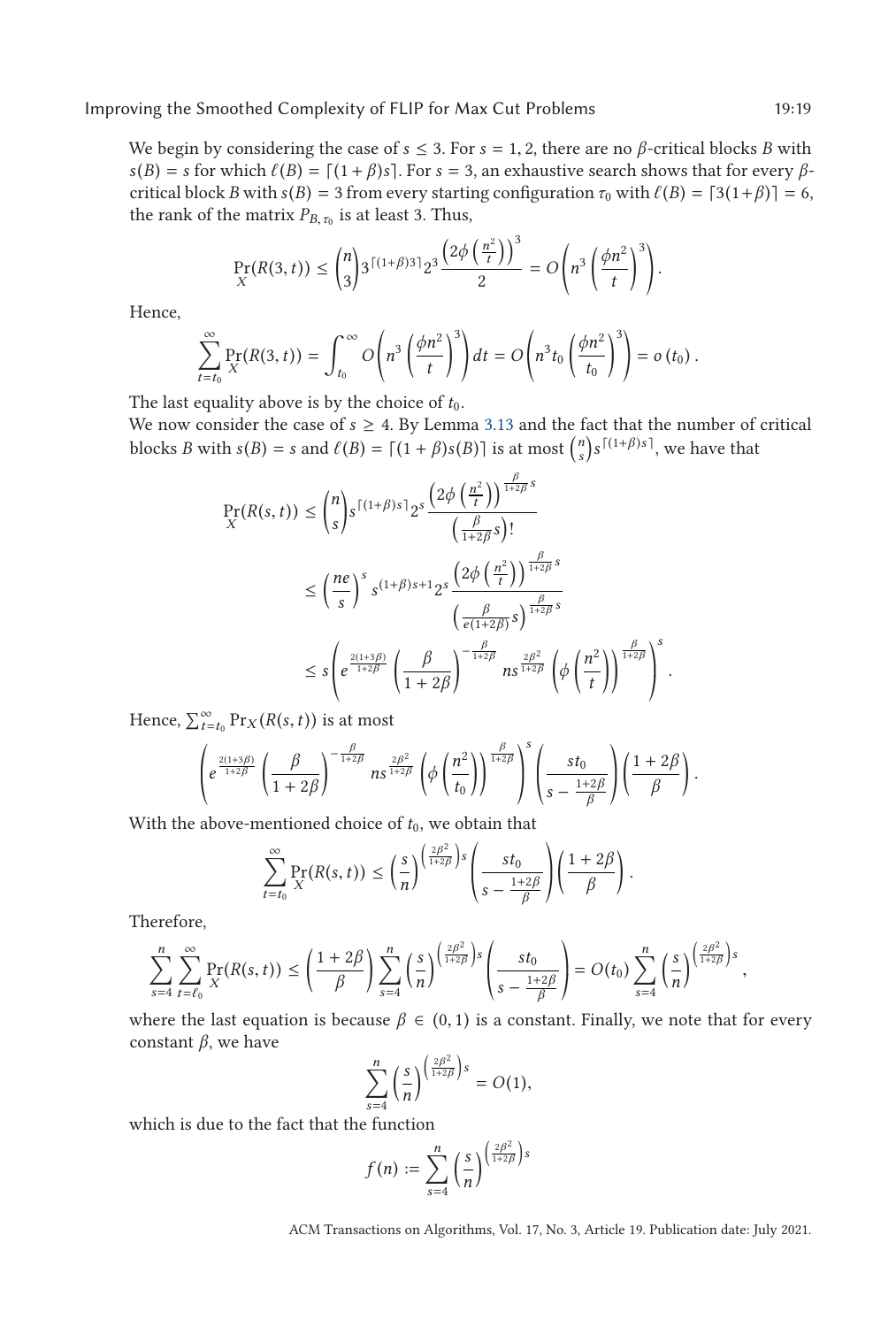19:20 A. Bibak et al.

has a constant value for  $n = 4$ , and is decreasing for  $n \geq 4$  as we have

$$
\frac{d}{dn}\left(\sum_{s=4}^{n}\left(\frac{s}{n}\right)^{\left(\frac{2\beta^{2}}{1+2\beta}\right)s}\right)=\sum_{s=4}^{n}\frac{d}{dn}\left(\frac{s}{n}\right)^{\left(\frac{2\beta^{2}}{1+2\beta}\right)s}=\sum_{s=4}^{n}-\frac{2\beta^{2}}{1+2\beta}\left(\frac{s}{n}\right)^{\frac{2\beta^{2}}{1+2\beta}s+1}<0.
$$

Hence,

$$
\sum_{s=4}^n \sum_{\ell=t_0}^\infty \Pr_X(R(s,\ell)) = O(t_0).
$$

We have thus shown that  $\mathbb{E}_X(T) = O(t_0)$  for every constant  $\beta \in (2/3, 1)$  and hence, the expected number of flips performed by the algorithm is expected number of flips performed by the algorithm is

$$
O(t_0 n) = O(\phi n^{5+2\beta+\frac{1}{\beta}}) = O(\phi n^{\frac{13}{2}+2\beta}).
$$

By the choice of  $\beta = \max\{2/3 + \eta/2, 1\}$ , we see that the expected number of flips performed by the algorithm is by the algorithm is

$$
O(\phi n^{\frac{47}{6}+\eta}).
$$

 $\Box$ 

### **4 SMOOTHED ANALYSIS OF FLIP FOR max-***K***-cut**

In this section, we prove Theorems [1.2](#page-3-0) and [1.3.](#page-3-0) We begin with some notation. Let  $G = (V, E)$  be an *arbitrary* connected graph with *n* vertices and let  $X : E \to [-1, 1]$  be an edge-weight function. We will redefine some of the concepts from Section [3](#page-7-0) as there are subtle differences between the same notions between the case of max-cut and max-*k*-cut. For the sake of completeness, we state the complete definitions and prove all necessary details.

We recall a convenient formulation of the objective function for MAX- $k$ -cut [\[9\]](#page-37-0). When considering max-*k*-cut, let  $\sigma(1), \ldots, \sigma(k)$  be vectors defined as follows: take an equilateral simplex  $\Sigma_k$  in  $\mathbb{R}^{k-1}$  with vertices  $b_1, \ldots, b_k$ . Let  $c_k := (b_1 + \cdots + b_k)/k$  be the centroid of  $\Sigma_k$  and let  $\sigma(i) = b_i - c_k$ , for  $i \in [k]$ . Assume that  $\Sigma_k$  is scaled such that  $|\sigma(i)| = 1$  for  $i \in [k]$ . For example, MAX-3-CUT produces the vectors:

$$
\sigma(1) := \frac{1}{\sqrt{6}}(-2, 1, 1), \sigma(2) := \frac{1}{\sqrt{6}}(1, -2, 1), \text{ and } \sigma(3) := \frac{1}{\sqrt{6}}(1, 1, -2).
$$

*Remark 3.* If  $i, j \in [k]$ , then

$$
\langle \sigma(i), \sigma(j) \rangle = \begin{cases} 1 & \text{if } i = j, \\ \frac{-1}{k-1} & \text{if } i \neq j. \end{cases}
$$

We consider the space  $[k]^V$  of configurations that define a partition of the vertex set into  $k$  parts. For a configuration  $\tau \in [k]^V$ , we denote the part of  $v$  by  $\tau(v)$ . For a configuration  $\tau \in [k]^V$ , the weight of *τ* is given by

$$
\frac{k-1}{k}\sum_{uv\in E}X_{uv}(1-\langle \sigma(\tau(u)), \sigma(\tau(v))\rangle).
$$

Let

$$
H(\tau) := -\frac{k-1}{k} \sum_{uv \in E} X_{uv} \langle \sigma(\tau(u)), \sigma(\tau(v)) \rangle.
$$

We observe that for constant  $k$ ,  $H(\tau)$  is a translation of the weight of  $\tau$  by some fraction of the total weight of all edges and hence, it suffices to work with  $H(\tau)$  henceforth.

We analyze the run-time of the FLIP method in the smoothed framework. We will denote the *move* of a vertex  $v \in V$  from part  $p \in [k]$  to part  $q \in [k] \setminus \{p\}$  as an ordered triple  $(v, p, q)$ . A move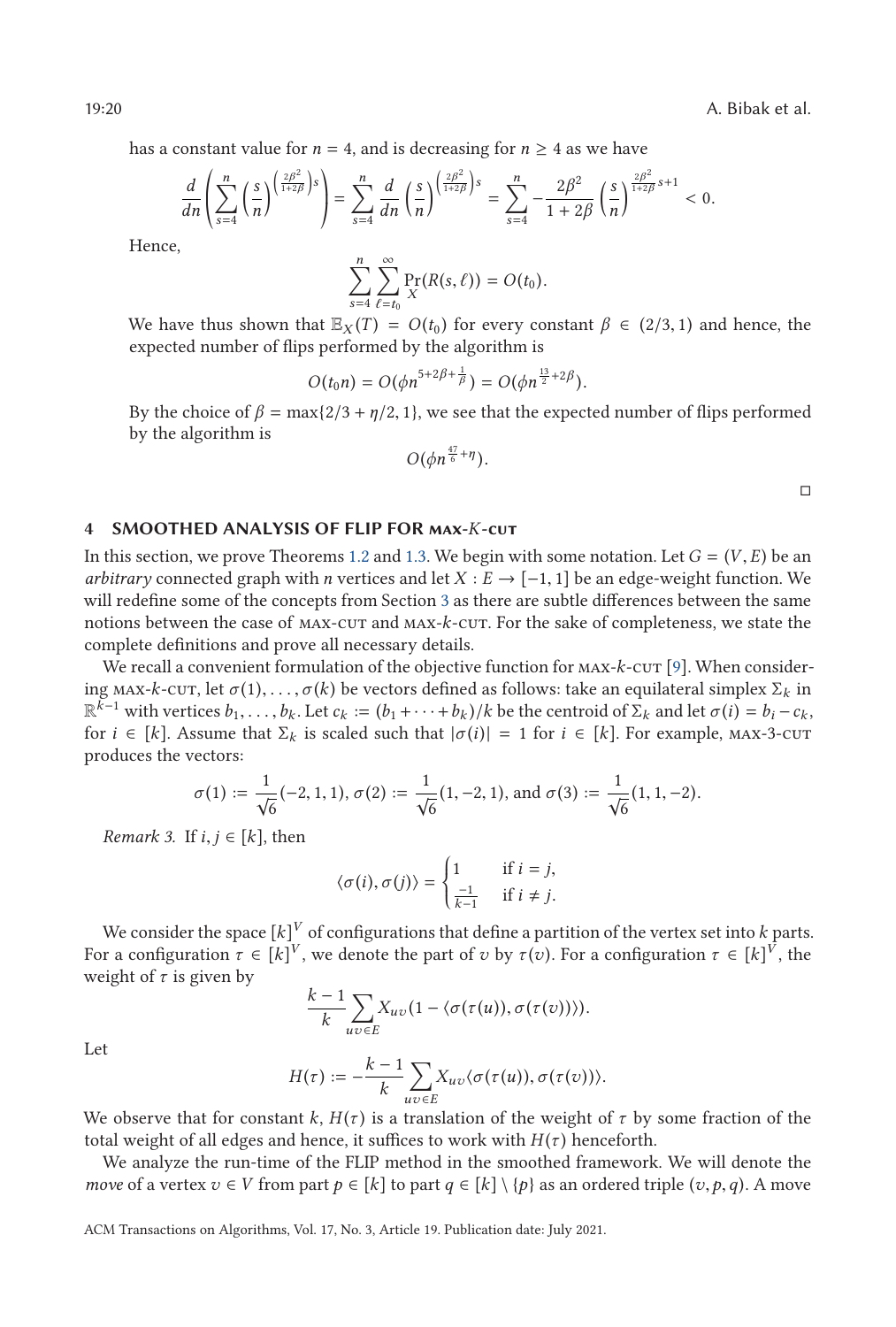$(v, p, q)$  is *valid* for a configuration  $\tau \in [k]^V$  if  $\tau(v) = p$  and  $q \neq p$ . We will need the notions of valid and improving sequences that we define now valid and improving sequences that we define now.

*Definition 4.1.* Let *L* be a sequence of moves,  $\tau_0 \in [k]^V$  be an initial configuration, and  $X \in$  $[-1, 1]^E$  be the edge weights. We will denote the length of the sequence *L* by  $\ell(L)$ , the set of vertices appearing in the moves in *L* by  $S(L)$  and  $s(L) := |S(L)|$ . For each  $v \in V$  we will denote vertices appearing in the moves in *L* by *S*(*L*), and *s*(*L*) :=  $|S(L)|$ . For each  $v \in V$ , we will denote the number of times that the vertex *v* moves in *L* by  $\#_L(v)$ . We will denote the *t*th move of *L* by  $L(t) = (v_t, p_t, q_t).$ 

- (1) For each  $t \in [\ell(L)]$  such that  $L(t)$  is valid for  $\tau_{t-1}$ , we will denote  $\tau_t$  as the configuration obtained from  $\tau_{t-1}$  by setting  $\tau_{t}(u) = \tau_{t-1}(u)$  for every  $u \in V \setminus \{v_1\}$  and  $\tau_{t}(v_1) = a$ . If obtained from *τ*<sub>*t*</sub>-1</sub> by setting *τ*<sub>*t*</sub>(*u*) := *τ*<sub>*t*-1</sub>(*u*) for every *u* ∈ *V* \{*v*<sub>*t*</sub>} and *τ*<sub>*t*</sub>(*v*<sub>*t*</sub>) := *q*<sub>*t*</sub>. If there exists  $t \in [\ell(L)]$  such that  $L(t)$  is invalid for  $\tau_{t-1}$ , then we say that *L* is invalid from  $\tau_0$ ; otherwise *L* is *welld* from  $\tau_0$ . otherwise *L* is *valid* from  $\tau_0$ .
- (2) We say that *L* is improving from  $\tau_0$  with respect to *X* if *L* is valid from  $\tau_0$  and  $H(\tau_t) H(\tau_{t-1}) > 0$ for all  $t \in [\ell(L)]$ . We say that *L* is  $\epsilon$ -slowly improving from  $\tau_0$  with respect to *X* if *L* is valid from  $\tau_0$  and  $H(\tau_1) - H(\tau_2) \in (0, \epsilon]$  for all  $t \in [\ell(L)]$ from  $\tau_0$  and  $H(\tau_t) - H(\tau_{t-1}) \in (0, \epsilon]$  for all  $t \in [\ell(L)]$ .

The notion of valid sequences is needed only for  $k \geq 3$  in the case of MAX-*k*-cut and was not necessary for max-cut in the previous section. Moreover, we emphasize that the definition of  $\epsilon$ -slowly improving here is different from the one that we used in Section [3](#page-7-0) for MAX-CUT. The improvement of  $H(\tau)$  can once again be written as the inner product between the edge-weight vector *X* and a suitable vector whose coordinates are in  ${0, \pm 1}$ . We formalize this with a convenient matrix below.

*Definition 4.2.* Let *L* be a valid sequence of moves from a configuration  $\tau_0 \in [k]^V$ . Let  $M_{L, \tau_0} \in$  $\{0, \pm 1\}^{E \times \ell(L)}$  be a matrix with rows corresponding to the edges of *G*, columns corresponding to time-steps in the sequence *L* and whose entries are given by time-steps in the sequence *L*, and whose entries are given by

$$
M_{L,\tau_0}[\{a,b\},t] := \begin{cases} +1 & \text{if } a = v_t \text{ and } p_t = \tau_t(b), \\ & \text{or } b = v_t \text{ and } p_t = \tau_t(a), \\ -1 & \text{if } a = v_t \text{ and } q_t = \tau_t(b), \\ & \text{or } b = v_t \text{ and } q_t = \tau_t(a), \\ 0 & \text{otherwise,} \end{cases}
$$

where  $\{a, b\} \in E$  and  $t \in [\ell(L)]$ . We will denote the *t*th column of  $M_{L, \tau_0}$  by  $M_{L, \tau_0}^t$ .

*Remark 4.* For a sequence *L* that is valid from an initial configuration  $\tau_0$ , we have  $H(\tau_t)$  –  $H(\tau_{t-1}) = \langle M_{L,\tau_0}^t, X \rangle.$ 

Next, we generalize the notion of "pairs of immediate occurrences" used in Section [3](#page-7-0) with the notion of cycles and cyclic vertices. We note that the following definitions do not depend on the initial configuration.

*Definition 4.3.* Let *L* be a sequence of moves.

- (1) A set of w moves  $\{(v_{t_1}, p_{t_1}, q_{t_1}), \ldots, (v_{t_w}, p_{t_w}, q_{t_w})\}$  in L is a w-circuit over a vertex  $v \in S(L)$ if
	- (a)  $t_i < t_j$  for all  $i < j$ ,
	- (b)  $q_{t_i} = p_{t_{i+1}}$  for all  $i \in [w-1]$ ,
	- (c)  $q_{t_w} = p_{t_1}$  and,
	- (d)  $v_{t_i} = v$  for all  $i \in [w]$ .

We will denote the time steps  $\{t_1, \ldots, t_w\}$  of the *w*-circuit by  $T(C)$ .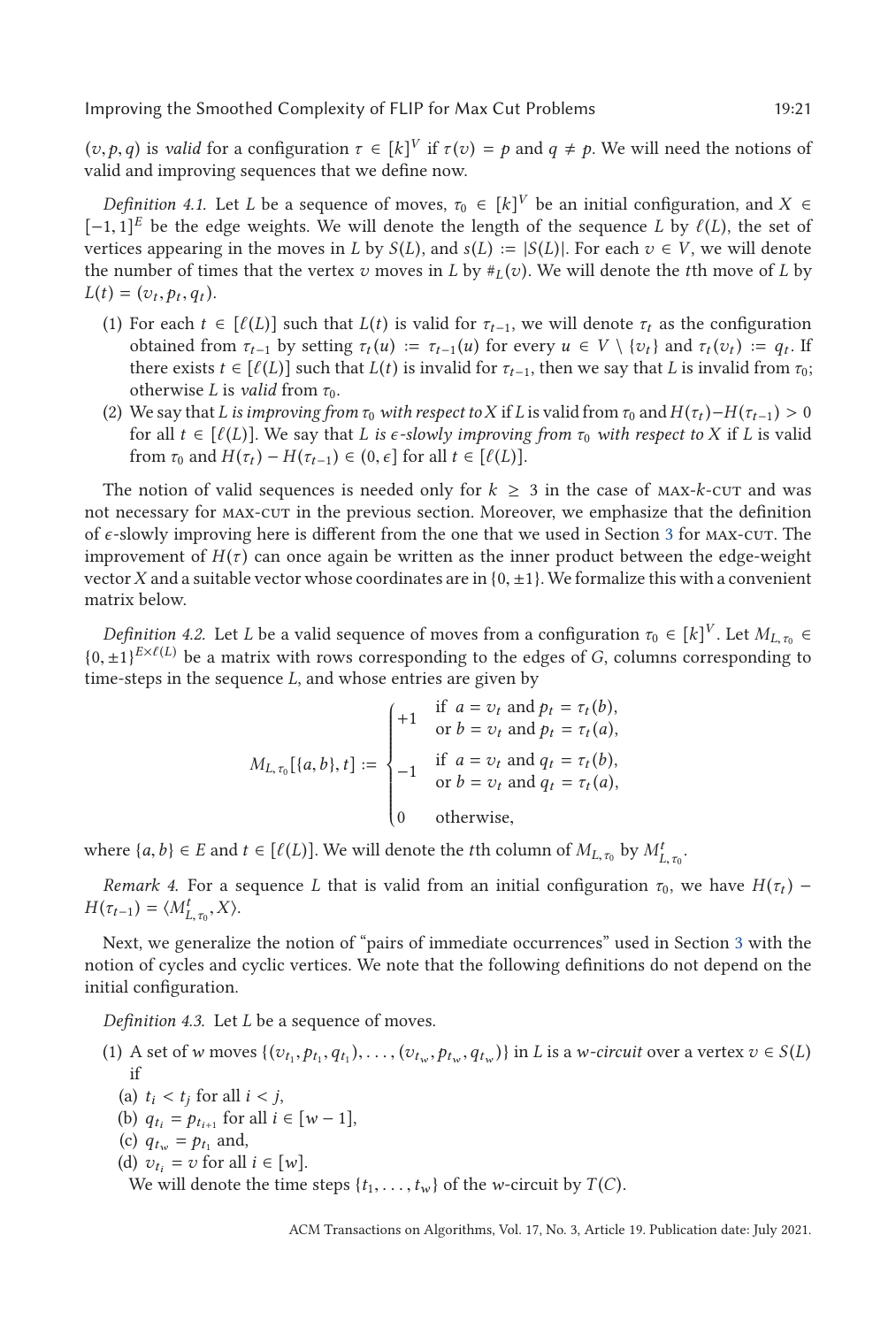- (2) A *w*-circuit is a *w-cycle* if it is inclusion-wise minimal.
- (3) A set *C* of moves in *L* is a *cycle* if it is a *w*-cycle for some *w*. Also, let  $t_{beq}(C) := min(T(C))$ and  $t_{end}(C) := \max(T(C))$ . Let  $\Gamma(L)$  denote the set of all cycles in *L*.
- (4) A vertex *v* is called *cyclic* if there exists a cycle in Γ(*L*) that is over *v*. A vertex *v* is called *acyclic* if it is not cyclic. Let *<sup>C</sup>*(*L*) and *<sup>A</sup>*(*L*) denote the set of cyclic and acyclic vertices of *<sup>L</sup>*, respectively, and let  $c(L) := |C(L)|$  and  $a(L) := |A(L)|$ .

As mentioned above, the notion of cycles (circuits) can be viewed as a generalization of pairs of immediate occurrences used in Section [3.](#page-7-0) We note that every pair of immediate occurrences of a vertex is a 2-cycle (2-circuit). However, the converse does not hold, as the moves in a cycle (circuit) need not be consecutive moves of a vertex.

*Remark 5.* Let *L* be a sequence of moves and let  $C \in \Gamma(L)$  be a cycle over a vertex *v*. Then, every part is visited at most once by *v* in the cycle.

*Remark 6.* For a sequence *L* of moves, we have that  $#_L(v) \leq k - 1$  for each vertex  $v \in A(L)$ .

We now define a suitable matrix that will nullify the influence of non-moving vertices.

*Definition 4.4.* Let *L* be a sequence of moves that is valid from an initial configuration  $\tau_0 \in [k]^V$ . Let  $P_{L,\tau_0} \in \{0,\pm 1\}^{E \times \Gamma(L)}$  be a matrix with rows corresponding to edges of *G*, columns corresponding to cycles in *L*, and whose entries are given by

$$
P_{L,\tau_0}[(a,b),C] := \sum_{(v_t,p_t,q_t)\in C} M_{L,\tau_0}[\{a,b\},t],
$$

where  $\{a, b\} \in E$  and  $C \in \Gamma(L)$ .

Proposition 2. *For a sequence L of moves that is valid from an initial configuration*  $\tau_0 \in [k]^V$  *, if*  $v \in V \setminus S(L)$ , then  $P_{L, \tau_0}[\{a, v\}, C] = 0$  for every  $C \in \Gamma(L)$  and  $\{a, v\} \in E$ .

PROOF. Let  $C \in \Gamma(L)$  and  $\{a, v\} \in E$ . Since *v* is not in  $S(L)$ , it follows that *C* is not over *v*. If *C* is not over *a*, then  $M_{L, \tau_0}[\{a, v\}, t] = 0$  for every  $t \in T(C)$ , and hence  $P_{L, \tau_0}[\{a, v\}, C] = 0$ . Suppose *C* is a w-cycle over the vertex a and let  $C = \{(a, p_{t_1}, q_{t_1}), \ldots, (a, p_{t_w}, q_{t_w})\}$ . If  $M_{L, \tau_0}[\{a, v\}, t_i] = 0$  for all *i* ∈ [*w*], then the claim holds. Let *t*<sub>*i*0</sub> be the first instant in {*t*<sub>1</sub>, ..., *t<sub><i>w*</sub>}</sub> such that *M*<sub>*L*, *τ*<sub>0</sub></sub>[{*a*, *v*}, *t*<sub>*i*0</sub>]  $\neq$  0.<br>Then it follows that *t*<sub>1</sub>  $\neq$  *t*<sub>1</sub>. We have two cases: Then, it follows that  $t_{i_0} \neq t_w$ . We have two cases:

- **Case 1.** Suppose  $t_{i_0} \neq t_1$ . Then  $M_{L, \tau_0}[(a, v), t_{i_0}] = -1$  and  $M_{L, \tau_0}[(a, v), t_{i_0+1}] = 1$ . Moreover,  $M_{L, \tau_0}[a, v]$ ,  $t_1] = 0$  for every  $i \in [w] \setminus \{i_0, i_0 + 1\}$  since  $v_i$  does not move in  $L$ . Hence  $M_{L,\tau_0}[\{a,v\},t_i] = 0$  for every  $j \in [w] \setminus \{i_0,i_0+1\}$ , since *v* does not move in *L*. Hence,  $P_{L, \tau_0}[(a, v), C] = \sum_{i=1}^{w} M_{L, \tau_0}[(a, v), t_i] = 0.$
- **Case 2.** Suppose  $t_{i_0} = t_1$ . Then,  $M_{L, \tau_0}[\{a, v\}, t_1] = 1$ . Moreover,  $M_{L, \tau_0}[\{a, v\}, t_i] = 0$  for all 1 < *i* < *w*, since  $q_{t_i} \neq p_{t_i}$  for all *i* ≠ *w*. Finally, it follows that  $M_{L,\tau_0}$ [{*a*,*v*},*t<sub>w</sub>*] = −1, since *v* does not move between *t*, and *t* in *I* Hence *P<sub>t</sub>* [*A*, *n*}  $C$ ] =  $\sum_{i=1}^{W} M_i$  [*A*, does not move between  $t_1$  and  $t_w$  in L. Hence,  $P_{L, \tau_0} [\{a, v\}, C] = \sum_{i=1}^{w} M_{L, \tau_0} [\{a, v\}, t_i] = 0.$   $\Box$

#### **4.1 Rank Lower Bounds for**  $P_{L,\tau_0}$

In this section, we show a lower bound on the rank of  $P_{L,\tau_0}$ . For this, we will again relate the rank of the matrix with the number of edges of a certan directed graph. This graph has certain properties that imply this relation. These properties, in fact, motivate the definition of the graph; hence, we define the properties in Definition [4.5](#page-22-0) below before defining the graph.

The notion of *L*-good arcs below will help us identify non-zero entries in the matrix while the notion of *L*-neighbor-wise independence below will help us obtain large upper triangular submatrices.

<span id="page-21-0"></span>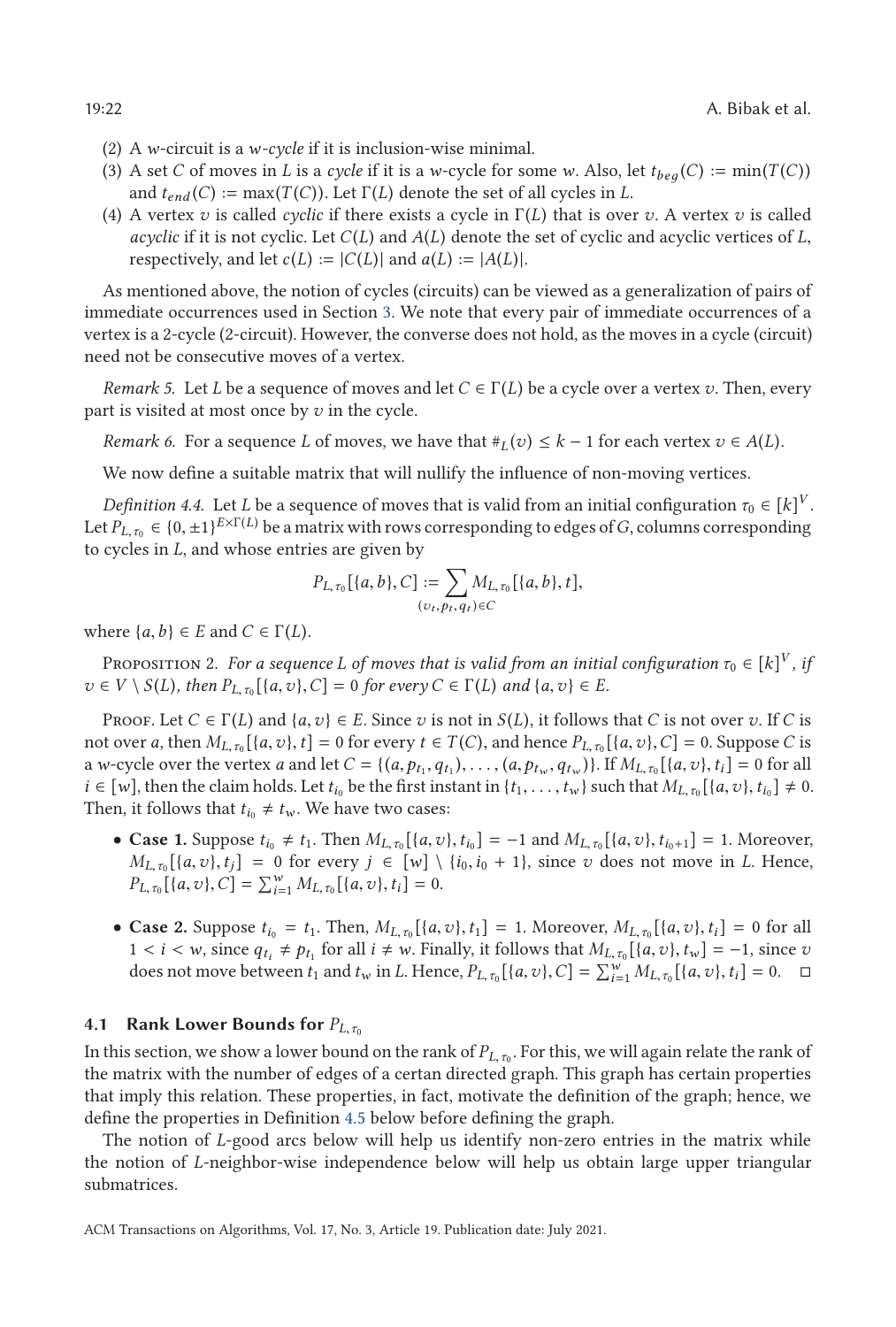<span id="page-22-0"></span>*Definition 4.5.* Let *L* be a sequence of moves.

- (i) For  $u, v \in S(L)$ , we will call the ordered pair *vu* to be an *L*-good-arc if there exists a cycle  $C \in \Gamma(L)$  over *v* such that  $P_{L,\tau_0}[\{u, v\}, C] \neq 0$ . A directed graph *H* with node set *S*(*L*) is *L*-good if every arc in *H* is an *L*-good-arc *L-good* if every arc in *H* is an *L*-good-arc.
- (ii) For a cyclic vertex  $v \in C(L)$  and a collection  $U \subseteq S(L)$  of vertices with  $m := |U|$ , the collection of ordered pairs { $vu : u \in U$ } is an *L*-neighbor-wise independent set if there exists an ordering of *U*, say  $u_1, \ldots, u_m$ , along with cycles  $C_1, \ldots, C_m \in \Gamma(L)$  over *v* such that (a)  $P_{L,\tau_0}[\{v, u_i\}, C_i] \neq 0$  and<br>(b)  $P_{\tau}$   $[\{v, u_i\}, C_i] = 0$  for
	- (b)  $P_{L,\tau_0}[\{v,u_i\},C_i] = 0$  for every  $j \in \{i+1,\ldots,m\}$ . A directed graph *H* with node set *S*(*L*) is *L*-neighbor-wise independent if for every  $v \in S(L)$ , the collection  $\{vu : u \in \Delta_H^{out}(v)\}$  is an *L*-neighbor-wise independent set.

The next lemma is our key tool in obtaining a lower bound on the rank of  $P_{L,\tau_0}$ . We show that the rank is at least the number of edges in an *L*-good *L*-neighbor-wise independent directed acyclic graph. Although the definitions have changed mildly, the proof follows the same outline as that of Lemma [3.6](#page-9-0) in Section [3.](#page-7-0)

LEMMA 4.6. *Let L be a valid sequence from an initial configuration*  $\tau_0 \in [k]^V$ *. Let H be an L-good L-neighbor-wise independent directed acyclic graph. Then,*

$$
rank(P_{L,\tau_0}) \geq |E(H)|.
$$

Proof. Consider the submatrix  $B_H$  of  $P_{L,\tau_0}$  consisting of the rows corresponding to edges  $\{u, v\}$ for every arc  $vu \in E(H)$ . We will show that the matrix  $B_H$  has full row-rank by induction on  $|E(H)|$ . The base case of  $|E(H)| = 0$  is trivial.

For the induction step, we consider  $|E(H)| \ge 1$ . Suppose that there exist coefficients  $\mu_{\{u,v\}} \in \mathbb{R}$ for every  $uv \in E(H)$  such that

$$
\sum_{uv \in E(H)} \mu_{\{u,v\}} P_{L,\tau_0} [\{u,v\}, C] = 0
$$

for every cycle  $C \in \Gamma(L)$ . Since *H* is a directed acyclic graph with at least one arc, there exists a node  $v \in V(H)$  with  $|\delta_H^{out}(v)| \ge 1$  and  $|\delta_H^{in}(v)| = 0$ .

*Claim 3.* For every  $u \in \Delta_H^{out}(v)$ , the coefficient  $\mu_{\{v,u\}}$  is zero.

PROOF. Consider the ordering  $u_1, \ldots, u_m$  of the vertices in  $\Delta_H^{out}(v)$  and cycles  $C_i \in \Gamma(L)$  satisfy-<br>*r* Definition 4.5 (4.5). We want to show that  $u_{\ell} = 0$  for every  $i \in [m]$  by induction on *i*. We ing Definition 4.5 (4.5). We want to show that  $\mu_{\{v, u_j\}} = 0$  for every  $j \in [m]$  by induction on *j*. We use induction on  $j \in [m+1]$  to show that  $\mu_{\{v, u_i\}} = 0$  for every  $i < j$ .

The base case for  $j = 1$  is trivial. For the induction step, we consider  $j = j_0 + 1 \ge 2$ . We consider the columns of *P* corresponding to the cycle  $C_{j_0} \in \Gamma(L)$ . Since  $C_{j_0}$  is also over *v*, the only possible non-zero entries in this column among the chosen rows are in the rows corresponding to the edges  $\{v, u_1\}, \ldots, \{v, u_m\}.$  Thus,

$$
0 = \sum_{uv \in E(H)} \mu_{\{u,v\}} P_{L,\tau_0} [\{u,v\}, C_{j_0}] = \sum_{i=1}^m \mu_{\{v,u_i\}} P_{L,\tau_0} [\{v,u_i\}, C_{j_0}].
$$

By induction hypothesis, we know that  $\mu_{\{v, u_i\}} = 0$  for every  $i < j_0$ . Thus,

$$
0 = \sum_{i=j_0}^m \mu_{\{v, u_i\}} P_{L, \tau_0} [\{v, u_i\}, C_{j_0}].
$$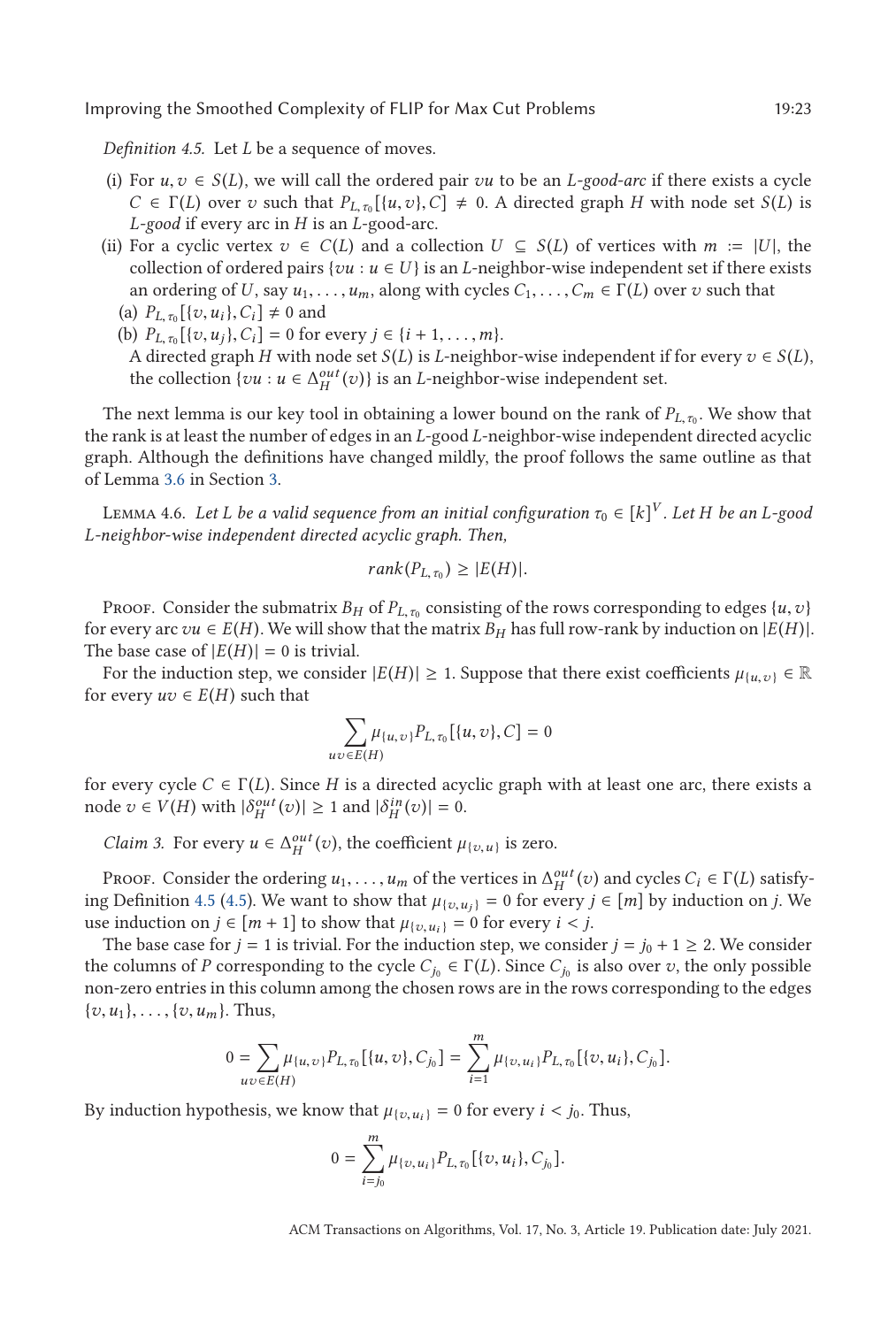<span id="page-23-0"></span>19:24 A. Bibak et al.

Moreover, by the choice of  $C_{j_0}$ , we also have that

 $P_{L,\tau_0}[\{v, u_{j_0}\}, C_{j_0}] \neq 0$ , and  $P_{L,\tau_0}[\{v, u_i\}, C_{j_0}] = 0 \ \forall i \in \{j_0 + 1, \ldots, m\}.$ 

Consequently, we obtain that  $\mu_{\{v, u_{j_0}\}} = 0$ . We have thus concluded the inductive statement that  $\mu_{\{v, u_i\}} = 0$  for every  $i < j_0 + 1$ .  $\Box$ 

As a consequence of the claim, we have that the matrix  $B_H$  has full row-rank if and only if the matrix *B<sub>H'</sub>* obtained from the graph  $H' := H - \delta_H^{out}(v)$  has full row-rank. We note that the graph *H'* is also an *L*-good *L*-neighbor-wise independent directed acyclic graph with  $|E(H')| < |E(H)|$ .<br>Thus by induction bypothesis, the matrix *B<sub>UL</sub>* has full row-rank. Hence the matrix *B<sub>UL</sub>* also has Thus, by induction hypothesis, the matrix  $B_{H'}$  has full row-rank. Hence, the matrix  $B_H$  also has full row-rank.  $\Box$ 

We now use Lemma [4.6](#page-22-0) to show that the rank of the matrix  $P_{L, \tau_0}$  is at least half the number of cyclic vertices in *L* provided that *L* is an improving sequence from some initial configuration.

L $ت $$  Lemma 4.7. Let  $L$  be an improving sequence from an initial configuration  $\tau_0 \in [k]^V$  with respect$ *to some edge weights*  $X \in [-1, 1]^E$ *. Then,* 

$$
rank(P_{L,\tau_0}) \geq \frac{1}{2}c(L).
$$

Proof. We will use the following claim to construct an *L*-good *L*-neighbor-wise independent directed acyclic graph.

*Claim 4.* For every vertex  $v \in C(L)$  and for every cycle  $C \in \Gamma(L)$  that is over *v*, there exists an edge {*u*, *v*} ∈ *E* such that  $P_{L, \tau_0}$  [{*u*, *v*}, *C*] ≠ 0.

PROOF. For contradiction, suppose that for all edges  $\{u, v\} \in E$ , we have  $P_{L, \tau_0}[\{u, v\}, C] = 0$ . We note that for all  $e \in E$ , if *v* is not an end-vertex of *e*, then  $M_{L, \tau_0}[e, t] = 0$  for every  $t \in T(C)$ . Moreover, for all  $e \in E$  with  $v$  being an end-vertex of  $e$ , we have that

$$
\sum_{t \in T(C)} M_{L, \tau_0}[e, t] = P_{L, \tau_0}[e, C] = 0.
$$

Hence, for every  $e \in E$ , we have that

$$
\sum_{t \in T(C)} M_{L, \tau_0}[e, t] = 0.
$$

This implies that  $\sum_{t \in T(C)} \langle M_{L, \tau_0}^t, Y \rangle = 0$  for all  $Y \in [-1, 1]^E$ . However, since *L* is an improving **L**<sub>*I*</sub> c *L*<sub>*I*</sub> c *L*<sub>*I*</sub> *L*<sub>*I*</sub> *L*<sub>*I*</sub> *L*<sub>*I*</sub> *L*<sub>*I*</sub> *L*<sub>*I*</sub> *L*<sub>*I*</sub> *L*<sub>*I*</sub> *L*<sub>*I*</sub> *L*<sub>*I*</sub> *L*<sub>*I*</sub> *L*<sub>*I*</sub> *L*<sub>*I*</sub> *L*<sub>*I*</sub> *L*<sub>*I*</sub> *L*<sub>*I*</sub> *L*<sub>*I*</sub> *L*<sub>*I*</sub> *L*<sub>*I*</sub> *L*<sub>*I*</sub> *L*<sub>*I*</sub> *L*<sub>*I*</sub>  $\text{particular, } \sum_{t \in T(C)} \langle M_{L, \tau_0}^t, X \rangle > 0$ , a contradiction.  $\square$ 

Now, we construct an *L*-good *L*-neighbor-wise independent graph *H* over the node set *S* (*L*) as follows: For every  $v \in C(L)$ , pick an arbitrary  $u \in V \setminus \{v\}$  such that  $P_{L,\tau_0}[\{u, v\}, C] \neq 0$  (which is guaranteed to evist by the above claim) and add the arc zu to H. The resulting graph H is L-good by guaranteed to exist by the above claim) and add the arc*vu* to *H*. The resulting graph *H* is *L*-good by construction. It is trivially *L*-neighbor-wise independent, since each node has out-degree at most one. Moreover,  $|E(H)| = c(L)$  and the directed cycles in *H* are node-disjoint.

Finally, we obtain an *L*-good *L*-neighbor-wise independent directed acyclic graph *H* by removing one arc from each directed cycle in *H*. Since  $|E(H)| = c(L)$  and the directed cycles in *H* are node-disjoint, it follows that  $|E(H')| \ge \frac{1}{2}c(L)$ . The lemma now follows by applying Lemma [4.6](#page-22-0) to  $H'$ . . - $\Box$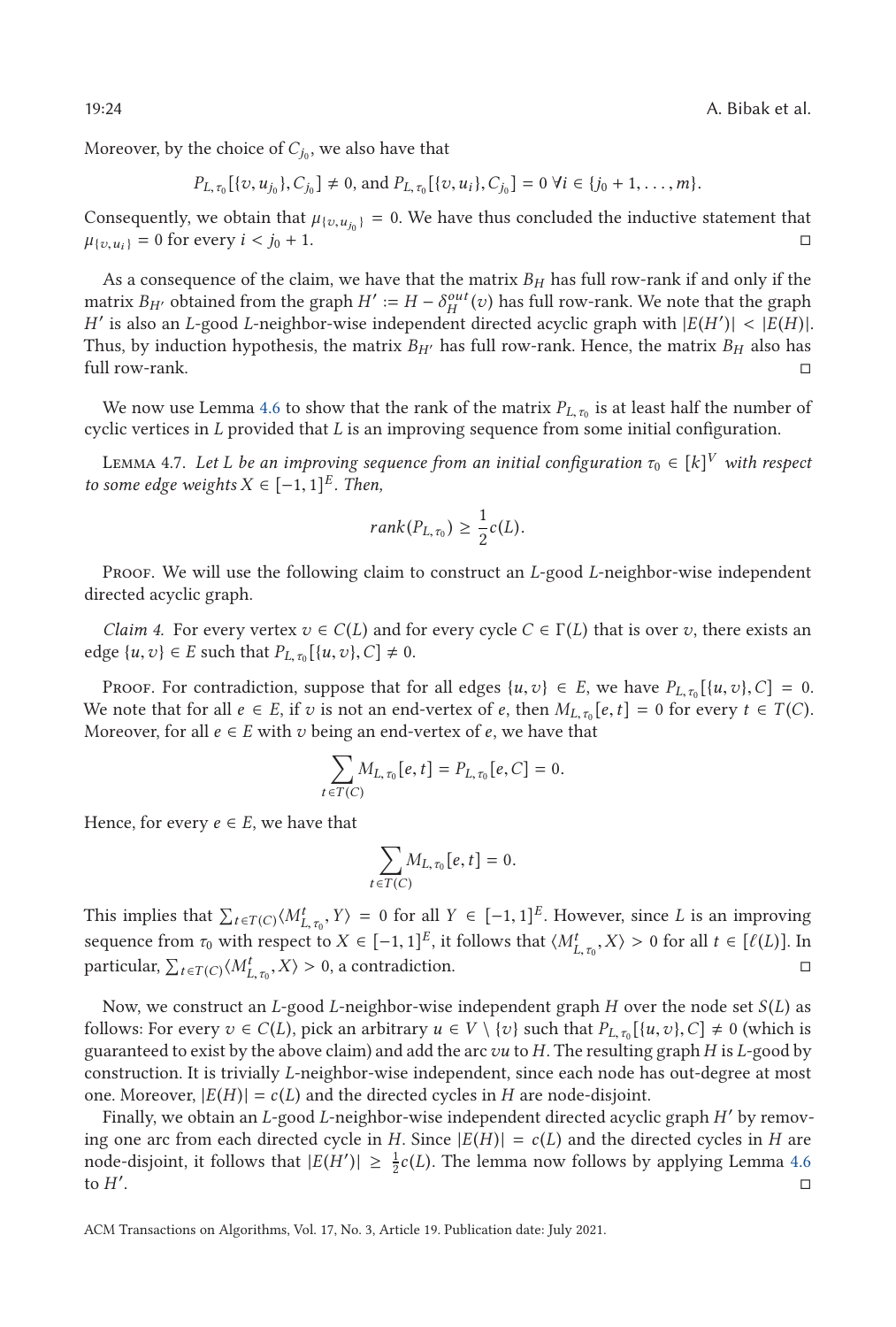<span id="page-24-0"></span>Next, we will improve the rank lower bound from Lemma [4.7](#page-23-0) in complete graphs for max-3 cut. We need a few additional definitions. The following definition will also be useful for the quasi-polynomial time analysis for max-*k*-cut.

*Definition 4.8.* Let *L* be a sequence of moves. A *block* is a continuous subsequence of *L*. For a block *L* of *L*, we will denote the set of time-steps of the moves of *L* in *L* by*T* (*L* ). A maximal block of *L* consisting only of cyclic vertices of *L* is called a cyclic block. Likewise, a maximal block of *L* consisting only of acyclic vertices of *L* is called an acyclic block.

We note that a sequence *L* can be partitioned into alternating cyclic and acyclic blocks.

*4.1.1 Improving Rank Lower Bounds for max-*3*-cut in the Complete Graph.* We now focus on the case when  $k = 3$  and *G* is the complete graph. For  $k = 3$ , the cycles of interest are 2-cycles and 3-cycles. We are able to sharpen the rank lower bound with a better understanding of how the cycles interact with the cyclic blocks. We need the following definitions to characterize these interactions.

*Definition 4.9.* A cycle  $C \in \Gamma(L)$  over a vertex  $v \in V$  is *leaping* if the time-steps in  $T(C)$  belong to at least two distinct cyclic blocks of L. A leaping 3-cycle  $\{(v_t, p_t, q_t), (v_{t'}, p_{t'}, q_{t'}), (v_{t''}, p_{t''}, q_{t''})\} \in$ Γ(*L*) is called *tricky* if

- (1) the time-steps *t*, *t'*, *t''* belong to distinct cyclic blocks of *L* and  $f'$  is the set of acyclic vertices of *L* that appear between *t* and  $f'$  is the
- (2) the set of acyclic vertices of *L* that appear between *t* and *t* is the same as those that appear **b**etween *t*' and *t*'' (i.e., *A*(*L*) ∩ *S*(*L*[*t*,*t'*]) = *A*(*L*) ∩ *S*(*L*[*t'*, *t''*])).

The following two lemmas summarize the structure of cyclic blocks and leaping cycles.

LEMMA 4.10. Let L be a valid sequence from some initial configuration  $\tau_0 \in [3]^V$  and let  $t_1 < t_2 < t_3$ *be the time-steps of three occurrences of a vertex*  $v$  *in*  $L$  *such that*  $t_1, t_2, t_3$  *belong to different cyclic blocks. Then, there exists a cycle*  $C \in \Gamma(L)$  *over v such that* 

- (i) *C is a leaping cycle and*
- (ii)  $t \in \{t_1, t_1 + 1, \ldots, t'_3\}$  *for every*  $t \in T(C)$ *, where*  $t'_3$  *is the last occurrence of v in the same cyclic block as that of t<sub>2</sub> block as that of t<sub>3</sub>.*

Proof. Let the time-steps  $t_1, t_2$  and  $t_3$  be in cyclic blocks  $B_1, B_2$ , and  $B_3$ , respectively. Let  $t'_1, t'_2$ <br>d  $t'$  denote the last occurrence of z<sub>i</sub> in  $B_1, B_2$  and  $B_2$  respectively. Without loss of generality and  $t'_{3}$  denote the last occurrence of *v* in  $B_1, B_2$ , and  $B_3$ , respectively. Without loss of generality, suppose that the vertex *v* moves from part 1 to part 2 at time-step  $t'_{1}$  (i.e.,  $p_{t'_{1}} = 1$  and  $q_{t'_{1}} = 2$ ). We consider the following three cases:

- **Case 1.** There exists a time-step *t* such that  $t'_1 \le t \le t'_3$  and  $L(t) = (v, 2, 1)$ . Then, the cycle  $C \in \Gamma(I)$  given by  $l(z_1, 1, 2)$   $(z_2, 2, 1)$  with  $T(C) = It'$  *t* is the desired cycle *C* ∈ Γ(*L*) given by {(*v*, 1, 2), (*v*, 2, 1)} with  $T(\hat{C}) = \{t'_1, t\}$  is the desired cycle.
- **Case 2.** There does not exist a time-step *t* such that  $t'_1 \le t \le t'_3$  and  $L(t) = (v, 2, 1)$ , but there exists a time-step *t* such that  $t' \le t \le t'$  and  $L(t) = (v, 3, 1)$ . Since *L* is a valid sequence from exists a time-step *t* such that  $t'_1 \le t \le t'_3$  and  $L(t) = (v, 3, 1)$ . Since *L* is a valid sequence from<br>an initial configuration  $\tau_1$ , there exists a time-step  $t'$  such that  $t' \le t' \le t$  and  $L(t') = (v, 2, 3)$ an initial configuration  $\tau_0$ , there exists a time-step *t'* such that  $t'_1 \le t' \le t$  and  $L(t') = (v, 2, 3)$ .<br>Hence the cycle  $C \in \Gamma(I)$  given by  $L(z_1, 1, 2)$   $(z_1, 2, 3)$   $(z_1, 3, 1)$  with  $T(C) = L't'$   $t'$   $t'$  is the Hence, the cycle  $C \in \Gamma(L)$  given by  $\{(v, 1, 2), (v, 2, 3), (v, 3, 1)\}$  with  $T(C) = \{t'_1, t', t\}$  is the desired cycle desired cycle.
- **Case 3.** There does not exist a time-step *t* such that  $t'_1 \le t \le t'_3$  and  $L(t) = (v, 2, 1)$ , and there does not exist a time-step *t* such that  $t' < t < t'$  and  $L(t) = (v, 3, 1)$ . Let *t* be the first there does not exist a time-step *t* such that  $t'_1 \le t \le t'_3$  and  $L(t) = (v, 3, 1)$ . Let *t* be the first occurrence of z in *B*<sub>2</sub>. Since *I* is a valid sequence for an initial configuration  $\tau_2$ , we have that occurrence of *v* in  $B_3$ . Since *L* is a valid sequence for an initial configuration  $\tau_0$ , we have that  ${L(t'_2), L(t)} = {(v, 2, 3), (v, 3, 2)}$ . Hence, the cycle  $C \in \Gamma(L)$  given by  ${(v, 2, 3), (v, 3, 2)}$  with  $T(C) = {t' t' t}$  is the desired cycle  $T(C) = \{t'_2, t\}$  is the desired cycle.  $\Box$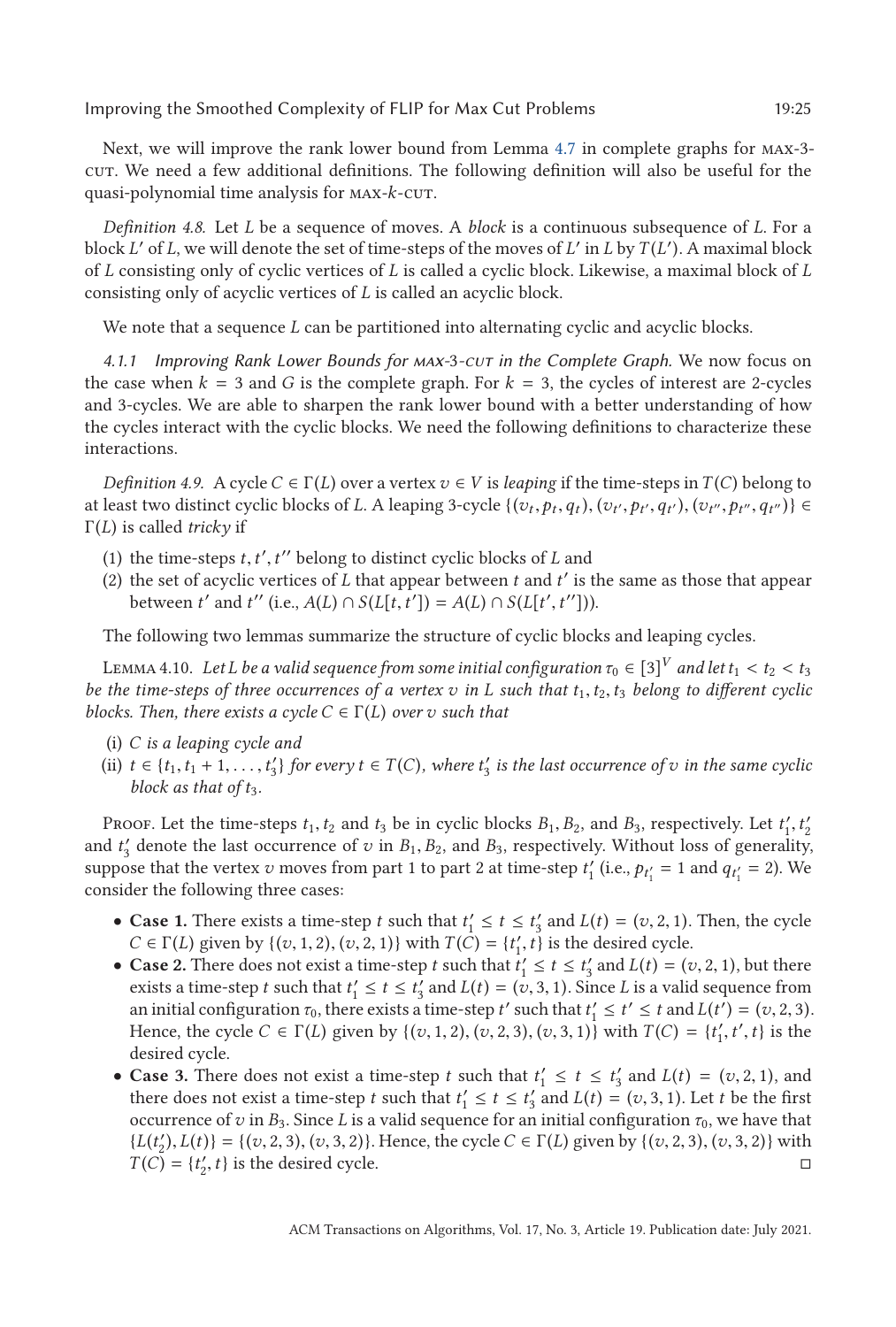<span id="page-25-0"></span>LEMMA 4.11. Let  $G = (V, E)$  be the complete graph and let L be a valid sequence from some initial *configuration*  $\tau_0 \in [3]^V$ . Suppose  $C \in \Gamma(L)$  is a non-tricky leaping cycle over a vertex v. Then there *exists a vertex*  $u$  ∈  $A(L) ∩ S(L[t_{beg}(C), t_{end}(C)])$  *such that the arc vu is an L*-good-arc.

PROOF. We consider the following three cases:

- **Case 1.** Suppose that *C* is a 2-cycle and  $T(C) = \{t_1, t_2\}$ . Without loss of generality, suppose that  $C = \{(v, 1, 2), (v, 2, 1)\}\.$  Since *C* is a leaping cycle, there exists a vertex  $u \in$  $A(L) \cap S(L[t_{beq}(C), t_{end}(C))]$ ). Let  $p, q \in [3]$  denote the parts of *u* at time-steps  $t_1$  and  $t_2$ , respectively. Since  $u \in A(L)$ , we have that  $p \neq q$ . Therefore,  $\{p,q\} \in \{\{1,2\}, \{1,3\}, \{2,3\}\}.$ <br>Hence  $P_L$ ,  $\{u,v\} \cap \{f \in \{+1,+2\}$  and it is non-zero Hence,  $P_{L,\tau_0}[\{u,v\},C] \in \{\pm 1, \pm 2\}$  and it is non-zero.
- **Case 2.** Suppose that *C* is a 3-cycle and the time-steps in  $T(C) = \{t_1, t_2, t_3\}$  belong to exactly two distinct cyclic blocks of *L*. Without loss of generality, suppose that *C* =  $\{(v, 1, 2), (v, 2, 3), (v, 3, 1)\}\$ and that  $t_1, t_2$  belong to the same cyclic block, which is different from that of  $t_3$ . We note that there exists  $u \in A(L) \cap S(L[t_2, t_3])$ . Let  $p, q \in [3]$  denote the parts of *u* at time-steps  $t_2$  and  $t_3$ , respectively. Since  $u \in A(L)$ , we have that  $p \neq q$ . Therefore,  $\{p,q\} \in \{\{1,2\},\{1,3\},\{2,3\}\}\$ . Hence,  $P_{L,\tau_0}[\{u,v\},C] \in \{\pm 1, \pm 2\}$  and it is non-zero.
- **Case 3.** Suppose that *C* is a 3-cycle and the time-steps in  $T(C) = \{t_1, t_2, t_3\}$  belong to exactly three distinct cyclic blocks of *L*. Without loss of generality, suppose that *C* =  $\{(v, 1, 2), (v, 2, 3), (v, 3, 1)\}\)$ . Since *C* is non-tricky, there exists  $u \in A(L)$  such that *u* is in exactly one of  $S(L[t_1, t_2])$  and  $S(L[t_2, t_3])$ . Without loss of generality, suppose that  $u \in$  $S(L[t_2, t_3]) \setminus S(L[t_1, t_2])$ . Let  $p, q \in [3]$  denote the position of *u* at time-steps  $t_2$  and  $t_3$ , respectively. Since  $u \in A(L)$ , we have that  $p \neq q$ . Therefore,  $\{p,q\} \in \{\{1,2\}, \{1,3\}, \{2,3\}\}.$ <br>Hence  $P_L$ ,  $\{u,v\} \cap \{q+1\}$ , and it is non-zero Hence,  $P_{L, \tau_0}[(u, v), C] \in \{\pm 1, \pm 2\}$  and it is non-zero.  $\Box$

We now show that for every cyclic vertex *v* in a sequence *L*, we have a large number of *L*-good arcs whose tail is *v* that also form an *L*-neighbor-wise independent set. This fact will be useful in constructing a large *L*-good *L*-neighbor-wise independent directed acyclic graph, which will in turn improve the rank using Lemma [4.6.](#page-22-0) We emphasize that our proof of this fact will crucially use the fact that the graph *G* is complete. For a sequence *L* of moves, we will denote the number of cyclic blocks in which *v* occurs as  $b_L(v)$ .

Lemma 4.12. *LetG be the complete graph, let L be a valid sequence from some initial configuration τ*<sub>0</sub> ∈ [3]<sup>*V*</sup>, and let  $v$  ∈ *C*(*L*)*.* Then, there exists a collection of  $k \geq \lceil \frac{1}{2} \lfloor \frac{1}{3} (b_L(v)-1) \rfloor \rceil$  vertices  $u_1, \ldots, u_k$ *such that*

- $(i)$   $u_1, \ldots, u_k \in A(L)$ ,
- (ii)  $vu_i$  *is an L*-good-arc for every  $i \in [k]$ , and
- (iii) *the set*  $\{vu_1, \ldots, vu_k\}$  *is an L-neighbor-wise independent set.*

PROOF. Let the cyclic blocks that contain *v* be  $B_1, \ldots, B_{b_L(v)}$ . Let  $R := \lfloor \frac{1}{3} (b_L(v) - 1) \rfloor$ . For  $0 \leq$ <br> $\leq R$  let **R**  $\cdots$  *B*<sub>2</sub>  $\cdots$  *B*<sub>2</sub>  $\cdots$  *B*<sub>2</sub>  $\cdots$  *N*<sub>2</sub> note that the last block in **B**, and the fir  $r \leq R$ , let  $\mathbf{B}_r := \{B_{3r+1}, B_{3r+2}, B_{3r+3}, B_{3r+4}\}$ . We note that the last block in  $\mathbf{B}_r$  and the first block in  $B_{r+1}$  coincide for every  $0 \le r < R$ . Let  $A_r$  be the set of three acyclic blocks in *L* that appear between  $B_{3r+1}$  and  $B_{3r+2}$ , between  $B_{3r+2}$  and  $B_{3r+3}$  and between  $B_{3r+3}$  and  $B_{3r+4}$ . For simplicity, we let  $S(A_r) := \bigcup_{A \in A_r} S(A)$  denote the set of vertices occurring in the blocks in  $A_r$ , and let  $T(A_r) :=$  $\cup_{A \in \Lambda} T(A)$  denote the set of time-steps of the moves of blocks in  $\Lambda_r$  as they appear in *L*. By definition, we have that  $T(A_r) \cap T(A_{r'}) = \emptyset$  for every distinct  $r, r' \in [R]$ .

Let us consider an  $r \in [R]$ . By Lemma [4.10,](#page-24-0) there exist leaping cycles  $C_r$  and  $C'_r$  in  $\Gamma(L)$  over  $v$ such that  $T(C_r) \subseteq T(B_{3r+1}) \cup T(B_{3r+2}) \cup T(B_{3r+3})$  and  $T(C'_r) \subseteq T(B_{3r+2}) \cup T(B_{3r+3}) \cup T(B_{3r+4})$ .

*Claim 5.* The cycles  $C_r$  and  $C'_r$  cannot both be tricky cycles.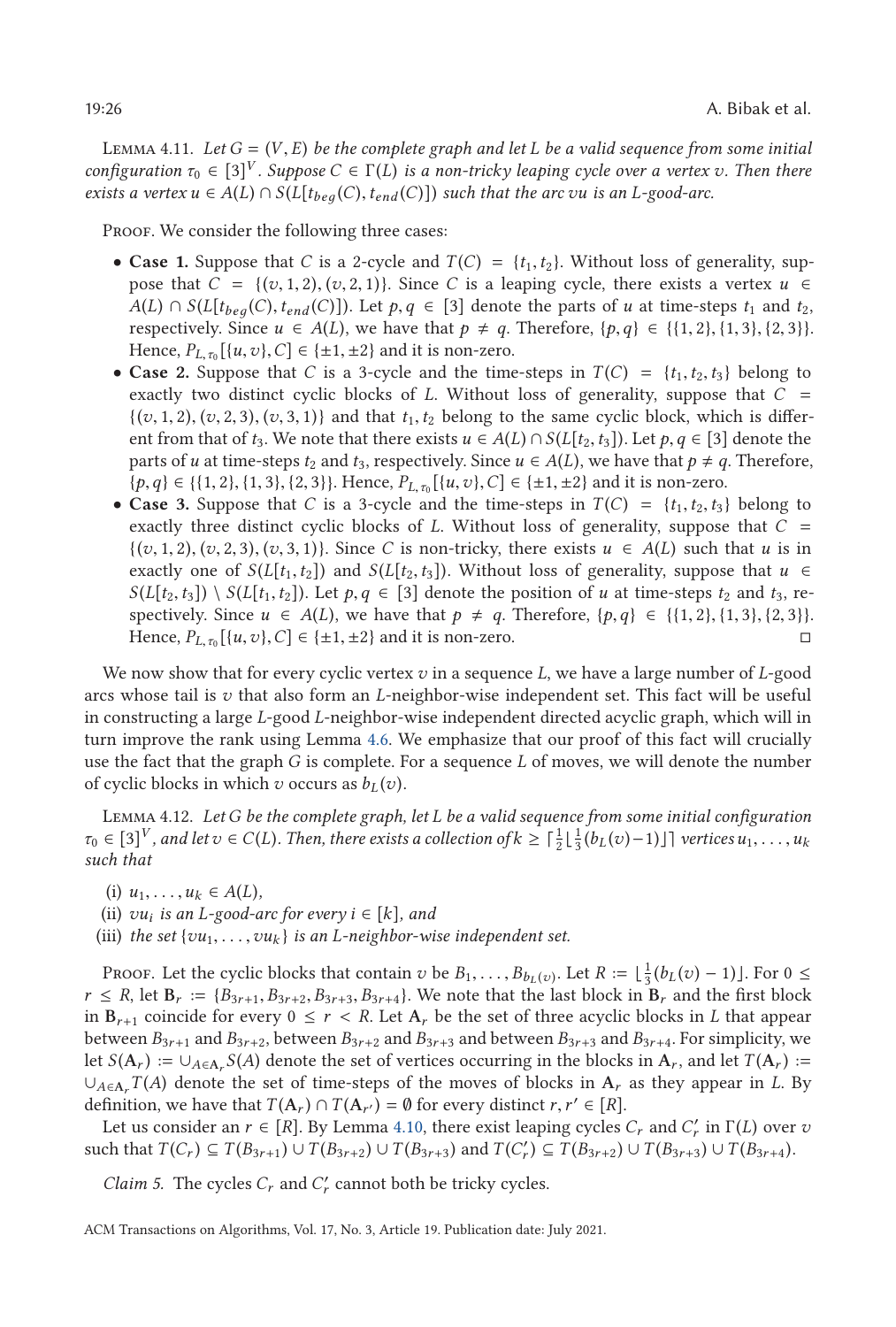<span id="page-26-0"></span>PROOF. For the sake of contradiction suppose that both  $C_r$  and  $C'_r$  are tricky cycles. Let  $T(C_r) = \{t_1, t_2, t_3\}$  and  $T(C'_r) = \{t'_1, t'_2, t'_3\}$  for some  $t_1 < t_2 < t_3$  and  $t'_1 < t'_2 < t'_3$ . By the choice of  $C$  and  $C'$  we must have  $t_1 \in T(B_2, \ldots)$  and  $t' \in T(B_2, \ldots)$  for  $i \in \{1, 2, 3\}$ . There choice of *C<sub>r</sub>* and *C*<sub>*r*</sub>, we must have  $t_i \in T(B_{3r+i})$  and  $t'_i \in T(B_{3r+i+1})$  for  $i \in \{1, 2, 3\}$ . There-<br>fore  $A(I) \cap S(I[t, t, 1) = A(I) \cap S(I[t', t'])$  and since *C* and *C'* are tricky it follows that fore,  $A(L) \cap S(L[t_2, t_3]) = A(L) \cap S(L[t'_1, t'_2])$ , and since  $C_r$  and  $C'_r$  are tricky, it follows that  $A(I) \cap S(L[t_1, t_2]) = A(I) \cap S(L[t_1, t_2]) = A(L) \cap S(L[t'_1, t'_2]) = A(L) \cap S(L[t'_1, t'_2])$ .  $A(L) \cap S(L[t_1, t_2]) = A(L) \cap S(L[t_2, t_3])$  and  $A(L) \cap S(L[t'_1, t'_2]) = A(L) \cap S(L[t'_2, t'_3])$ . Hence,<br> $A(L) \cap S(L[t_1, t_2]) = A(L) \cap S(L[t_2, t_3]) = A(L) \cap S(L[t'_1, t'_2])$ . Since neither of these sets are empty  $A(L) \cap S(L[t_1, t_2]) = A(L) \cap S(L[t_2, t_3]) = A(L) \cap S(L[t'_2, t'_3])$ . Since neither of these sets are empty,<br>there must exist a  $u \in A(L)$  that appears at least 3 times in the sequence However, this contradicts there must exist a  $u \in A(L)$  that appears at least 3 times in the sequence. However, this contradicts the fact that for all *u* ∈ *A*(*L*), we have  $#$ *L*(*u*) ≤ 2.  $\Box$ 

Let  $\hat{C}_r := C_r$  if  $C_r$  is non-tricky, and  $\hat{C}_r := C'_r$  otherwise. It follows from Claim [5](#page-25-0) that  $\hat{C}_r$  is a non-tricky cycle. Therefore, by Lemma [4.11,](#page-25-0) there exists a vertex  $u_r \in A(L)$  that appears between two cyclic blocks in  $B_r$  such that  $vu_r$  is an *L*-good-arc.

We have shown that for each  $r \in [R]$ , there exists a vertex  $u_r \in S(A_r)$  that appears between two cyclic blocks in  $\mathbf{B}_r$  such that  $vu_r$  is an *L*-good-arc. Let  $U := \{u_1, \ldots, u_R\}$ . We note that the vertices  $u_1, \ldots, u_R$  may not be distinct and consequently, we may not be able to obtain a large number of *L*-good-arcs while constructing the needed *L*-good *L*-neighbor-wise independent directed acyclic graph. Even if they are distinct, we need an ordering of them that satisfies the *L*-neighbor-wise independent property. The following claim handles these two issues.

*Claim 6.* There exists a subset of  $k \geq R/2$  distinct elements in *U* along with an ordering  $u_{r_1}, \ldots, u_{r_k}$  of these elements such that  $u_{r_i} \notin S(A_{r_i})$  for every  $i, j \in [k]$  with  $i < j$ .

Proof. We will construct a sequence  $w_1, \ldots, w_k$  such that

- (i)  $k \geq R/2$ ,
- (ii)  $w_i \in U$  for every  $i \in [k]$ ,
- (iii)  $w_i \neq w_j$  for every  $1 \leq i \leq j \leq k$ ,<br>(iv) for every  $1 \leq i \leq k \leq k$ , we have
- (iv) for every  $1 \le i \le j \le k$ , we have that  $w_i \notin S(A_t)$ , where t is any index in [R] such that  $w_j = u_t$ .

We show that such a sequence translates into the sequence  $u_r$ ,...,  $u_{r_k}$  required in the claim. Conditions (i), (ii), and (iii) imply that the elements  $w_1, \ldots, w_k$  are indeed a subset of  $k \geq R/2$ distinct elements of *U*. Let us denote the sequence  $w_k, \ldots, w_1$  by  $u_r, \ldots, u_r$ , where  $r_i$  is the least index of  $w_{k-i+1}$  in  $u_1, \ldots, u_R$ . Substituting  $w_i = u_{r_{k-i+1}}$  and  $w_j = u_{r_{k-j+1}}$  for all  $1 \le i \le j \le k$  in condition (iv) results in  $u_{r_{k-i+1}} \notin S(A_{r_{k-i+1}})$  for every  $1 \leq i \leq j \leq k$ . Thus, re-indexing produces  $u_{r_i} \notin S(A_{r_i})$  for every  $i, j \in [k]$  with  $i < j$  as desired.

To construct a sequence  $w_1, \ldots, w_k$  satisfying the conditions (i)–(iv), we consider the procedure in Figure [2.](#page-27-0) The input satisfies the required conditions as  $u_r \in S(A_r)$  for every  $r \in [R]$  by construction of  $u_1, \ldots, u_R$ , and  $u_r$  appears in at most two of the  $A_i$ 's, since  $\#_L(u_r) \leq 2$  and  $T(A_r) \cap T(A_{r'}) = \emptyset$ for every distinct  $r, r' \in [R]$ .

We first show that the procedure always terminates. We note that before the execution of step 2(d), we have  $r \in I$  because of step 2(b). Moreover, from  $w_k = u_r \in S(A_r)$  it follows that *r* will be removed from *I* after the execution of step 2(d). Hence, the size of *I* decreases by at least one after each iteration of the while loop.

Next, we prove conditions  $(i)-(iv)$ . Suppose the procedure terminates with the sequence  $w_1, \ldots, w_k$ .

- (i) Since each  $u_r$  appears in at most two  $S(A_i)$ 's, each execution of step 2(d) decreases the size of *I* by at most two. Therefore, the while loop iterates at least  $R/2$  times. Hence,  $k \geq R/2$ .
- (ii) By step 2(c), we have that  $w_i \in U$  for every  $i \in [k]$ .
- (iii) From step 2(b) to 2(d) it follows that  $w_i \neq w_j$  for  $1 \leq i < j \leq k$ .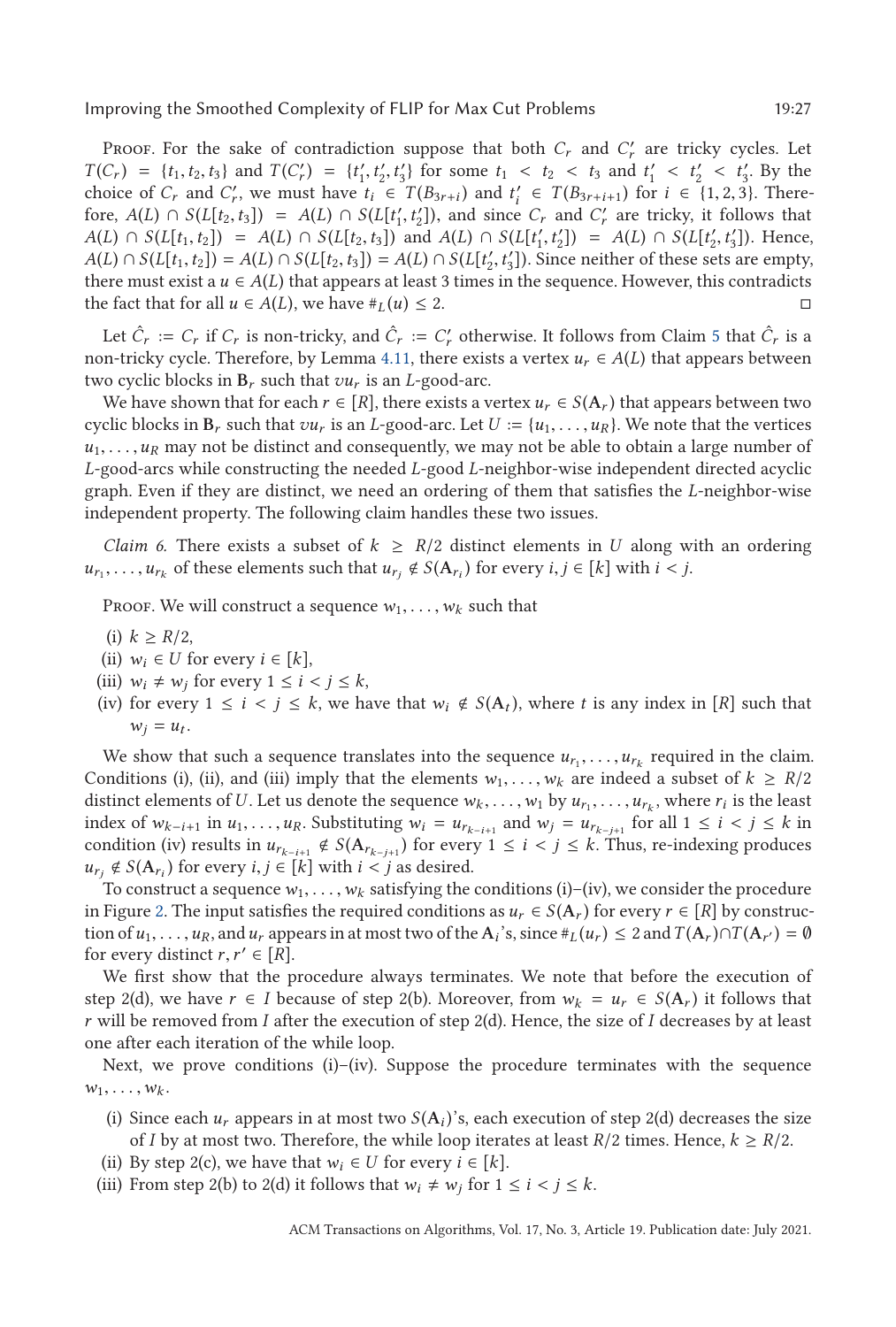#### Procedure

<span id="page-27-0"></span>Input: Sets A<sub>1</sub>, ..., A<sub>R</sub> and elements  $u_1, \ldots, u_R$  with  $u_r \in S(A_r)$  for every  $r \in [R]$ , such that  $u_r$  appears in at most two of the  $S(A_i)$ 's (i.e. at most one other than  $A_r$ ).

(1) Initialize  $k \leftarrow 0, I \leftarrow [R]$ . (2) While  $(I \neq \emptyset)$ : (a)  $k \leftarrow k + 1$ . (b)  $r \leftarrow$  an arbitrary element in *I*. (c)  $w_k \leftarrow u_r$ . (d)  $I \leftarrow I \setminus \{i \in [R] : w_k \in S(A_i)\}.$ (3) Return  $(w_1, ..., w_k)$ .

Fig. 2. Procedure for Claim [6.](#page-26-0)

(iv) Let  $i \in [k]$ . Consider the *i*th iteration of the while loop. After step 2(d) refines the set *I*, we have that  $w_i \notin S(A_r)$  for all indices  $r \in I$  that are chosen in iterations after the *i*th iteration. Thus, if *t* is the index of  $w_i$  in  $u_1, \ldots, u_R$  for some  $j \in [k]$  where  $j > i$ , then  $w_i \notin S(A_t)$ .  $\Box$ 

Consider the subset of  $k \geq \left[\frac{1}{2}\right] \left[\frac{1}{3}(b_L(v)-1)\right]$  distinct elements  $U' = \{u_{r_1}, \ldots, u_{r_k}\} \subseteq U$  from  $\lim_{k \to \infty} 6$  Conditions (4.12) and (4.12) desired in the lemma trivially hold since  $U' \subseteq U \subseteq A(I)$ Claim [6.](#page-26-0) Conditions [\(4.12\)](#page-25-0) and (4.12) desired in the lemma trivially hold, since  $U' \subseteq U \subseteq A(L)$ and *vu* is an *L*-good arc for all  $u \in U$ . We recall that the cycles  $C_{r_1}, \ldots, C_{r_k}$  are disjoint and  $P_{L,\tau_0}[\{v, u_{r_i}\}, C_{r_i}] \neq 0$  for all  $i \in [k]$ . Then, since  $u_{r_i} \notin S(\mathbf{A}_{r_j})$  for every  $j \in \{i+1,\ldots,k\}$ , it follows that  $P_{r_i}$   $[1, 1, \ldots, k]$ ,  $C_i$   $] = 0$  for all  $i \in \{i+1, \ldots, k\}$ . Hence Condition (4.12) holds that  $P_{L, \tau_0}[\{v, u_{r_i}\}, C_{r_j}] = 0$  for all  $j \in \{i + 1, ..., k\}$ . Hence, Condition [\(4.12\)](#page-25-0) holds.  $\Box$ 

We now have all the tools necessary to show our improved rank lower bound.

Lemma 4.13. *Let <sup>G</sup>* <sup>=</sup> (*V*, *<sup>E</sup>*) *be the complete graph and let <sup>L</sup> be a valid sequence from some initial*  $\text{configuration } \tau_0 \in [3]^V$ *. Then*  $\text{rank}(P_{L,\tau_0}) \geq \frac{1}{6} \sum_{v \in C(L)} (b_L(v) - 3)$ *.* 

Proof. For each  $v \in C(L)$ , let  $R(v) := \lceil \frac{1}{2} \lfloor \frac{1}{3} (b_L(v) - 1) \rfloor \rceil$ . We construct an *L*-good *L*-neighborwise independent directed acyclic graph *H* over the vertex set *S*(*L*) as follows: for each  $v \in C(L)$ , add the arcs  $vu_{r_1}, \ldots, vu_{R(v)}$ , where  $u_{r_1}, \ldots, u_{R(v)}$  is the collection of vertices guaranteed to exist by Lemma [4.12.](#page-25-0) Then it follows that *H* is *L*-good and *L*-neighbor-wise independent. Moreover, we note that all arcs in  $E(H)$  have heads in  $A(L)$  and tails in  $C(L)$ . Hence, *H* does not contain any directed cycles. Therefore, *H* is an *L*-good *L*-neighbor-wise independent directed acyclic graph. For a lower bound on the number of arcs in *H*, we have

$$
|E(H)| = \sum_{v \in C(L)} R(v)
$$
  
= 
$$
\sum_{v \in C(L)} \left[ \frac{1}{2} \left[ \frac{1}{3} (b_L(v) - 1) \right] \right]
$$
  
= 
$$
\sum_{v \in C(L)} \left[ \frac{1}{2} \left( \frac{1}{3} (b_L(v) - 1) - \frac{2}{3} \right) \right]
$$
  

$$
\geq \sum_{v \in C(L)} \frac{1}{2} \left( \frac{b_L(v) - 3}{3} \right)
$$
  
= 
$$
\frac{1}{6} \sum_{v \in C(L)} (b_L(v) - 3).
$$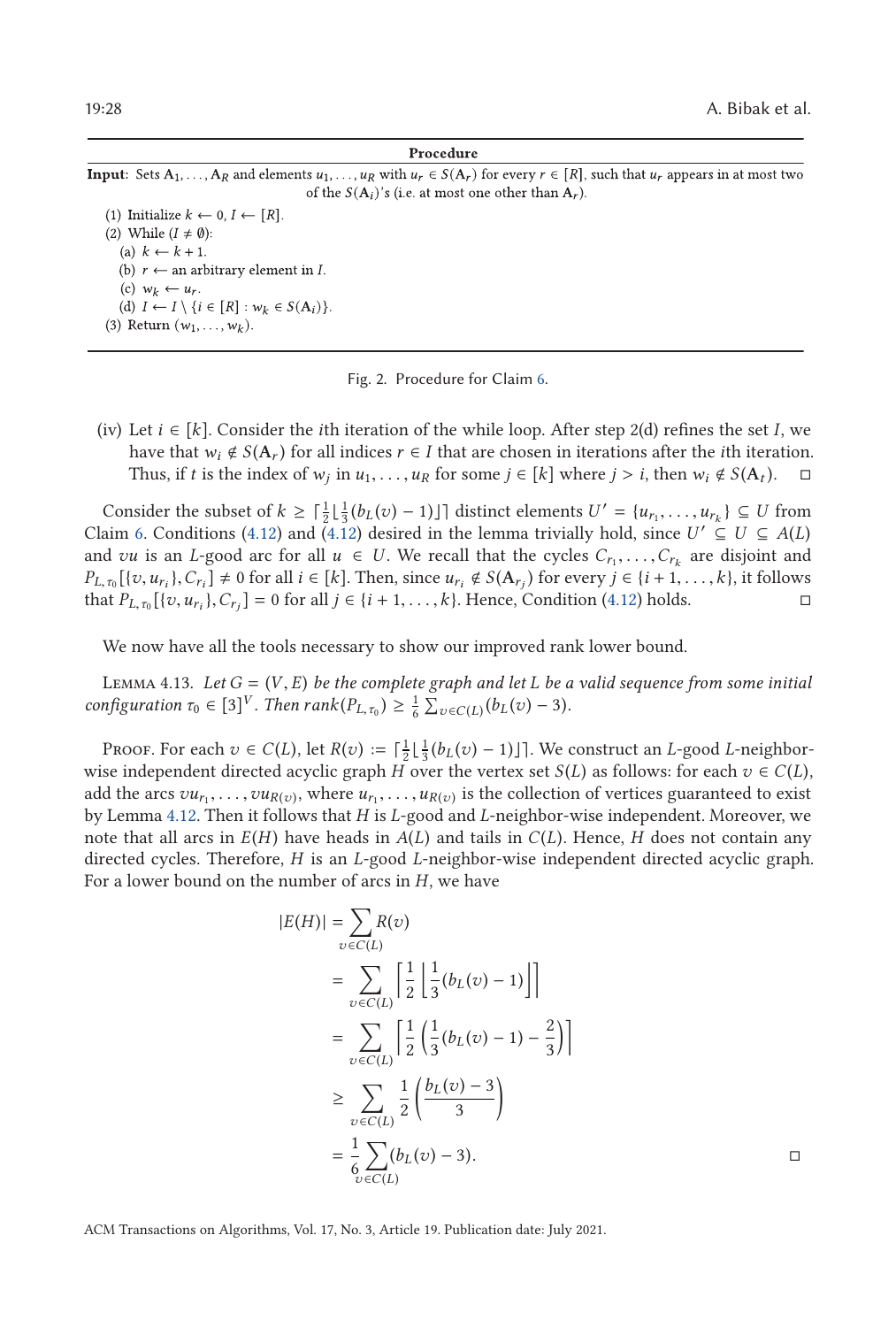<span id="page-28-0"></span>Finally, we combine the results of Lemmas [4.7](#page-23-0) and [4.13](#page-27-0) to get one final rank bound. We define a block *B* in *L* to be 2*-critical* if  $\ell(B) \geq 3s(B)$  and  $\ell(B') < 3s(B')$  for every block *B'* that is strictly contained in *B* contained in *B*.

COROLLARY 4.14. Let  $G = (V, E)$  be the complete graph and let B be an improving sequence from *some initial configuration*  $\tau_0 \in [3]^V$  *with respect to some edge weights*  $X \in [-1, 1]^E$ *. If B is a* 2*-critical block, then*  $rank(P_{B,\tau_0}) \geq \frac{1}{32}s(B)$ *.* 

PROOF. Suppose that B has no acyclic vertices, then

rank
$$
(P_{B,\tau_0}) \ge \frac{1}{2}c(B) = \frac{1}{2}s(B)
$$
,

and we are done. So, we may assume that B has at least one acyclic block. Let  $B_1, \ldots, B_k$  denote the cyclic blocks of *B* and for a vertex *v*, let  $1_{v \in B_i}$  denote the indicator function for whether the vertex  $v$  appears in  $B_i$ . Then,

$$
\sum_{v \in C(B)} b_B(v) = \sum_{v \in C(B)} \sum_{i=1}^k 1_{v \in B_i} = \sum_{i=1}^k \sum_{v \in C(B)} 1_{v \in B_i} = \sum_{i=1}^k s(B_i).
$$

Since each  $B_i$  is a proper sub-block of *B*, we have that  $\ell(B_i) < 3s(B_i)$ ; hence,

$$
\sum_{v \in C(B)} b_B(v) = \sum_{i=1}^k s(B_i) \ge \frac{1}{3} \sum_{i=1}^k \ell(B_i).
$$

By Lemma [4.13,](#page-27-0) we have that

$$
rank(P_{B,\tau_0}) \ge \frac{1}{6} \sum_{v \in C(B)} (b_B(v) - 3)
$$
\n(8)

$$
= \frac{1}{6} \left( \sum_{v \in C(B)} b_B(v) - 3c(B) \right)
$$
 (9)

$$
\geq \frac{1}{6} \left( \frac{1}{3} \sum_{i=1}^{k} \ell(B_i) - 3c(B) \right) \tag{10}
$$

$$
\geq \frac{1}{6} \left( \frac{\ell(B) - 2a(B)}{3} - 3c(B) \right) \tag{11}
$$

$$
\geq \frac{1}{6} \left( s(B) - \frac{2}{3} a(B) - 3c(B) \right) \tag{12}
$$

$$
=\frac{1}{18}a(B)-\frac{1}{3}c(B),
$$
\n(13)

where Equation (11) follows from the fact that acyclic vertices of *B* appear at most twice in *B*, inequality Equation (12) follows from the fact that *B* is a 2-critical block, and Equation (13) follows from  $s(B) = a(B) + c(B)$ . Thus, by the above inequality and Lemma [4.7,](#page-23-0) we have

$$
rank(P_{B,\tau_0}) \ge \max\left\{\frac{1}{2}c(B), \frac{1}{18}a(B) - \frac{1}{3}c(B)\right\}.
$$
  
Let  $\lambda := a(B)/s(B)$ . Then,  $a(B) = \lambda s(B)$  and  $c(B) = (1 - \lambda)s(B)$ . Thus,  

$$
rank(P_{B,\tau_0}) \ge \max\left\{\frac{1}{2}(1 - \lambda), \frac{1}{18}\lambda - \frac{1}{3}(1 - \lambda)\right\} s(B) \ge \frac{1}{32}s(B).
$$

 $\Box$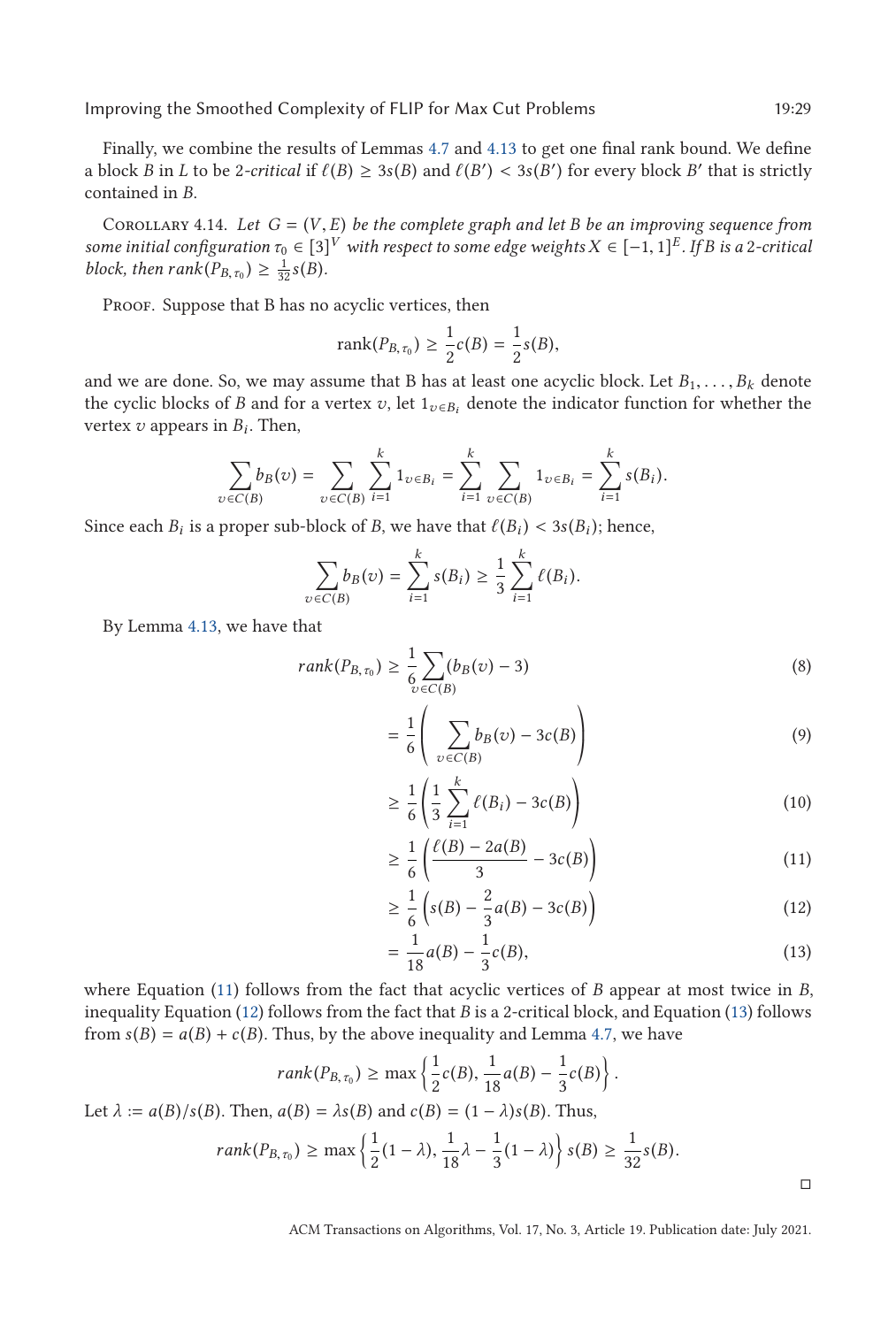### <span id="page-29-0"></span>**4.2 Run-time of FLIP for max-**3**-cut in the Complete Graph**

In this subsection, we will show that an improving sequence will improve the value of  $H(\tau)$  by some non-negligible amount with constant probability. Theorem [1.2](#page-3-0) will follow from this result. First, we recall a lemma of Reference [\[7\]](#page-37-0) below that closely resembles Lemma [3.12.](#page-13-0)

LEMMA 4.15. *[\[7\]](#page-37-0)* Let  $\phi > 0$  and  $X_1, \ldots, X_m$  be independent random variables with density functions  $f_1, \ldots, f_m : \mathbb{R} \to [0, \phi]$ , and let  $X := (x_1, \ldots, x_m)$ <sup>T</sup>. Let  $\alpha_1, \ldots, \alpha_k \in \mathbb{Z}^n$  be linearly independent *vectors. Then for every*  $\epsilon > 0$ ,

$$
\Pr_{X} \left[ \langle \alpha_i, X \rangle \in (0, \epsilon] \ \forall \ i \in [k] \right] \leq (\phi \epsilon)^k.
$$

We note that the event of interest in Lemma [3.12,](#page-13-0) namely, all inner products being non-negative and having sum at most  $\epsilon$  implies the event of interest in Lemma 4.15, namely, all inner products being in the interval (0, *<sup>ϵ</sup>*]. Consequently, the upper bound that we get for the latter event is weaker than the upper bound of Lemma [3.12.](#page-13-0) We will use Lemma 4.15 and the rank lower bound to bound the probability of the existence of a bad starting configuration for critical blocks.

LEMMA 4.16. Let  $G = (V, E)$  be the complete graph and let B be a 2-critical block. Then the prob*ability that there exists a starting configuration*  $\tau_0 \in [3]^V$  *such that B is*  $\epsilon$ *-slowly improving from*  $\tau_0$ *with respect to X is at most*

$$
3^{s(B)}(3\phi\epsilon)^{\frac{1}{32}s(B)}
$$

Proof. Let  $I_{B,\tau_0}$  denote the event that there exist edge weights *Y* such that *B* is an improving sequence from  $\tau_0$  with respect to *Y*. Suppose that *B* is  $\epsilon$ -slowly improving from some  $\tau_0$  with respect to *X*. Since *B* is improving from  $\tau_0$  with respect to *X*, it follows that  $\langle M_{B,\tau_0}^t, X \rangle \in (0, \epsilon]$  for **B**, *F*<sub>B</sub>, *T*<sub>B</sub>, *T*<sub>B</sub>, *T*<sub>B</sub>, *T*<sub>B</sub>, *E*<sub>B</sub>, *F*<sub>B</sub>, *F*<sub>B</sub>, *F*<sub>B</sub>, *F*<sub>B</sub>, *F*<sub>B</sub>, *F*<sub>B</sub>, *F*<sub>B</sub>, *F*<sub>B</sub>, *F*<sub>B</sub>, *F*<sub>B</sub>, *F*<sub>B</sub>, *F*<sub>B</sub>, *F*<sub>B</sub>, *F*<sub>B</sub>, *F*<sub>B</sub>, *F*<sub>B</sub>, *F*<sub>B</sub>, *F*<sub>B</sub>, *F*<sub>B</sub>, *F*<sub>B</sub>, *F*<sub>B</sub>, that  $\langle P_{B,\tau_0}^C, X \rangle \in (0, 3\epsilon]$  for all  $C \in \Gamma(B)$ . Hence, the required probability is at most the probability that the model of  $C = \Gamma(B)$  and the set of  $B = \Gamma(B)$ . *B*, *τ*<sub>0</sub>, *X* / ⊂ (0, 5*∈*] for an  $C \subset I$  (*D*). Thence, the required probability is at most the probability that there exists a starting configuration  $\tau_0 \in [3]^V$  such that  $I_{B,\tau_0}$  holds and  $\langle P_{B,\tau_0}^C, X \rangle \in (0$ all *C* ∈ Γ(*B*). Then, by union bound, the required probability is at most the sum over all  $v \in S(B)$ <br>all *C* ∈ Γ(*B*). Then, by union bound, the required probability is at most the sum over all  $v \in S(B)$ and  $\tau_0(v) \in [3]$  of the probability that for all  $u \in V \setminus S(B)$  there exists  $\tau_0(u) \in [3]$  such that  $I_{B,\tau_0}$ holds and  $\langle P_{B,\tau_0}^C, X \rangle \in (0, 3\epsilon]$  for all  $C \in \Gamma(B)$ .<br>For  $\pi_0 : S(B) \to [3]$  and  $\pi : V \setminus S(B) \to [3]$ 

For  $\pi_f : S(B) \to [3]$  and  $\pi_c : V \setminus S(B) \to [3]$ , let us define  $\tau_{(\pi_f, \pi_c)} : V \to [3]$  as

$$
\tau_{(\pi_f, \pi_c)}(u) := \begin{cases} \pi_f(u) & \text{if } u \in S(B) \text{ and} \\ \pi_c(u) & \text{if } u \in V \setminus S(B). \end{cases}
$$

We will now bound the following probability for a fixed choice of  $\pi_f : S(B) \to [3]$  and then take a union bound over the choices of the initial configuration for the vertices in  $S(B)$ :

$$
\Pr_X \left[ \exists \pi_c : V \setminus S(B) \to [3] : I_{B, \tau_{(\pi_f, \pi_c)}} \text{ and } \langle P_{B, \tau_{(\pi_f, \pi_c)}}^C, X \rangle \in (0, 3\epsilon] \ \forall \ C \in \Gamma(B) \right].
$$

Let us define an initial configuration

$$
\sigma_0(u) := \begin{cases} \pi_f(u) & \text{if } u \in S(B) \text{ and} \\ 1 & \text{if } u \in V \setminus S(B). \end{cases}
$$

By Proposition [2,](#page-21-0) we have that  $P_{B,\sigma_0} = P_{B,\tau_{(\pi_r,\pi_c)}}$  for all  $\pi_c : V \setminus S(B) \to [3]$ . Hence,

$$
\Pr_{X} \left[ \exists \pi_c : V \setminus S(B) \to [3] : I_{B, \tau_{(\pi_f, \pi_c)}} \text{ and } \langle P_{B, \tau_{(\pi_f, \pi_c)}}^C, X \rangle \in (0, 3\epsilon] \ \forall \ C \in \Gamma(B) \right]
$$
\n
$$
= \Pr_{X} \left[ \exists \ \pi_c : V \setminus S(B) \to [3] : I_{B, \tau_{(\pi_f, \pi_c)}} \text{ and } \langle P_{B, \sigma_0}^C, X \rangle \in (0, 3\epsilon] \ \forall \ C \in \Gamma(B) \right].
$$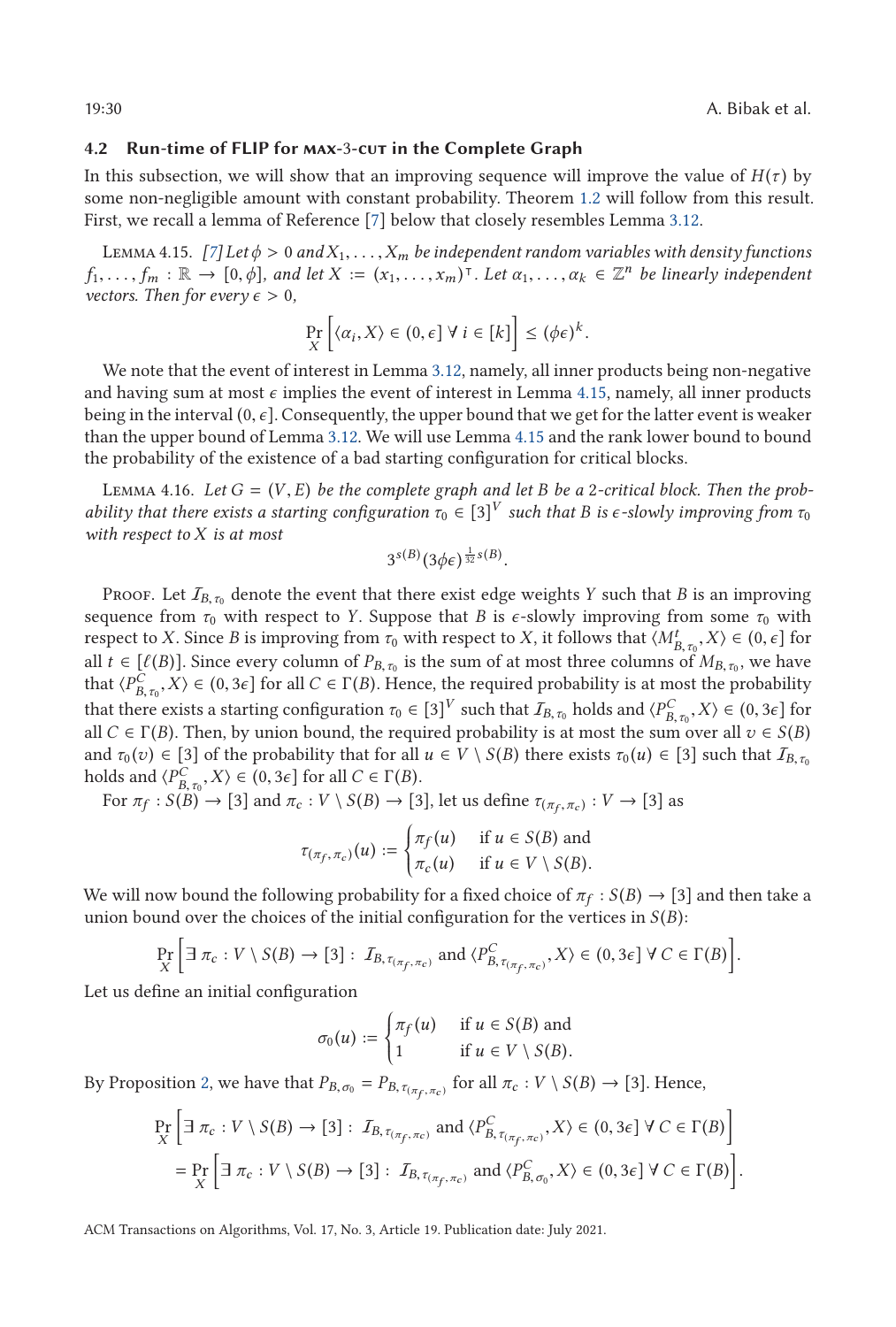<span id="page-30-0"></span>Now, we bound the RHS probability. If there exists  $\pi_c : V \setminus S(B) \to [3]$  such that the sequence *B* is improving from  $\tau_{(\pi_f, \pi_c)}$  with respect to some edge weights *Y*, then by Corollary [4.14,](#page-28-0) the rank of  $P_{B, \tau_{(\pi_F, \pi_c)}}$  is at least *s*(*B*)/32. Moreover, we know that  $P_{B, \sigma_0} = P_{B, \tau_{(\pi_F, \pi_c)}}$  and hence the rank of  $P_{B,\sigma_0}$  is at least *s*(*B*)/32. Therefore, using Lemma [4.15,](#page-29-0) the RHS probability is at most

$$
(3\phi\epsilon)^{\text{rank}\left(P_{B,\,\sigma_0}\right)} \leq (3\phi\epsilon)^{\frac{1}{32}s(B)}.
$$

Hence, the probability required in the lemma is at most

$$
3^{s(B)}(3\phi\epsilon)^{\frac{1}{32}s(B)},
$$

as the number of possible initial configurations for the vertices that move in *B* is at most 3<sup>*s*(*B*)</sup>.  $\Box$ 

LEMMA 4.17. *Let G be the complete graph and let*  $\epsilon = \phi^{-1}n^{-(96+\eta)}$  *for a constant*  $\eta > 0$ . Then, the photolity (over the choices of X) that there exists a sequence *I* of moves of length 3n and an initial *probability (over the choices of X) that there exists a sequence L of moves of length* 3*n and an initial configuration*  $\tau_0 \in [3]^V$  *such that L is*  $\epsilon$ *-slowly improving from*  $\tau_0$  *with respect to X is o*(1)*.* 

Proof. Let  $\mathcal{R}_X$  denote the event that there exists a sequence *L* of moves of length 3*n* and an initial configuration  $\tau_0 \in [3]^V$  such that *L* is  $\epsilon$ -slowly improving from  $\tau_0$  with respect to *X*. We note that every sequence *L* of length 3*n* contains a 2-critical block *B* whose length is 3*s*(*B*)—the proof of this fact is similar to the proof of Lemma [3.14.](#page-15-0) Therefore, if the event R*<sup>X</sup>* happens, then there exists a 2-critical block *B* with  $\ell(B) = 3s(B)$  and an initial configuration  $\tau_0 \in [3]^V$  such that *B* is e-slowly improving from  $\tau_0$  with respect to *X*. Hence the probability that *B* is e-slowly improving fro *B* is  $\epsilon$ -slowly improving from  $\tau_0$  with respect to *X*. Hence, the probability that  $\mathcal{R}_X$  occurs (over the choices of *X*) is at most

$$
\sum_{B: B \text{ is critical,}} \Pr_{\ell(B) \le 3n} \left[ \exists \sigma_0 : B \text{ is } \epsilon\text{-slowly improving from } \tau_0 \text{ with respect to } X \right]
$$
\n
$$
\le \sum_{B: B \text{ is critical,}} 3^{s(B)} (3\phi \epsilon)^{\frac{1}{32} s(B)} \quad \text{(by Lemma 4.16)}
$$
\n
$$
\le \sum_{s=1}^n n^{3s} 3^s (3\phi \epsilon)^{\frac{1}{32} s}
$$
\n
$$
\le \sum_{s=1}^n (Cn^3 \phi^{\frac{1}{32}} \epsilon^{\frac{1}{32}})^s
$$

for some universal constant *C* > 0. The second inequality above is because a 2-critical block could have length at most 3s. Therefore, for  $\epsilon = \phi^{-1}n^{-(96+\eta)}$  the sum tends to 0 as  $n \to \infty$ . have length at most 3*s*. Therefore, for  $\epsilon = \phi^{-1} n^{-(96+\eta)}$  the sum tends to 0 as  $n \to \infty$ .  $\Box$ 

The proof of Theorem [1.2\(](#page-3-0)i) follows from Lemma 4.17 similar to the proof of Theorem [1.1\(](#page-2-0)i) that follows from Lemma [3.16.](#page-15-0) In this case, we consider the event that an implementation of FLIP produces a sequence of moves from some initial configuration that has length greater than *ϕn*99+*<sup>η</sup>* for any constant *<sup>η</sup>* > 0. This event implies that there exists a sequence of length 3*<sup>n</sup>* that is *<sup>ϵ</sup>*slowly improving from some initial configuration, where  $\epsilon = \phi^{-1} n^{-(96+\eta)}$ . Finally, we note that the probability of such an event is *o*(1) by Lemma 4.17.

*Remark 7.* The run-time analysis using the above techniques can be improved by replacing the notion of 2-critical blocks with *β*-critical blocks and optimizing the value of *β* similar to the ideas in Section [3.](#page-7-0) This gives a run-time bound of  $O(\phi n^{90.81+\eta})$  with high probability. We avoid writing a proof of this improved bound in the interest of simplicity. We now prove Theorem [1.2\(](#page-3-0)ii). We restate it below for the reader's convenience.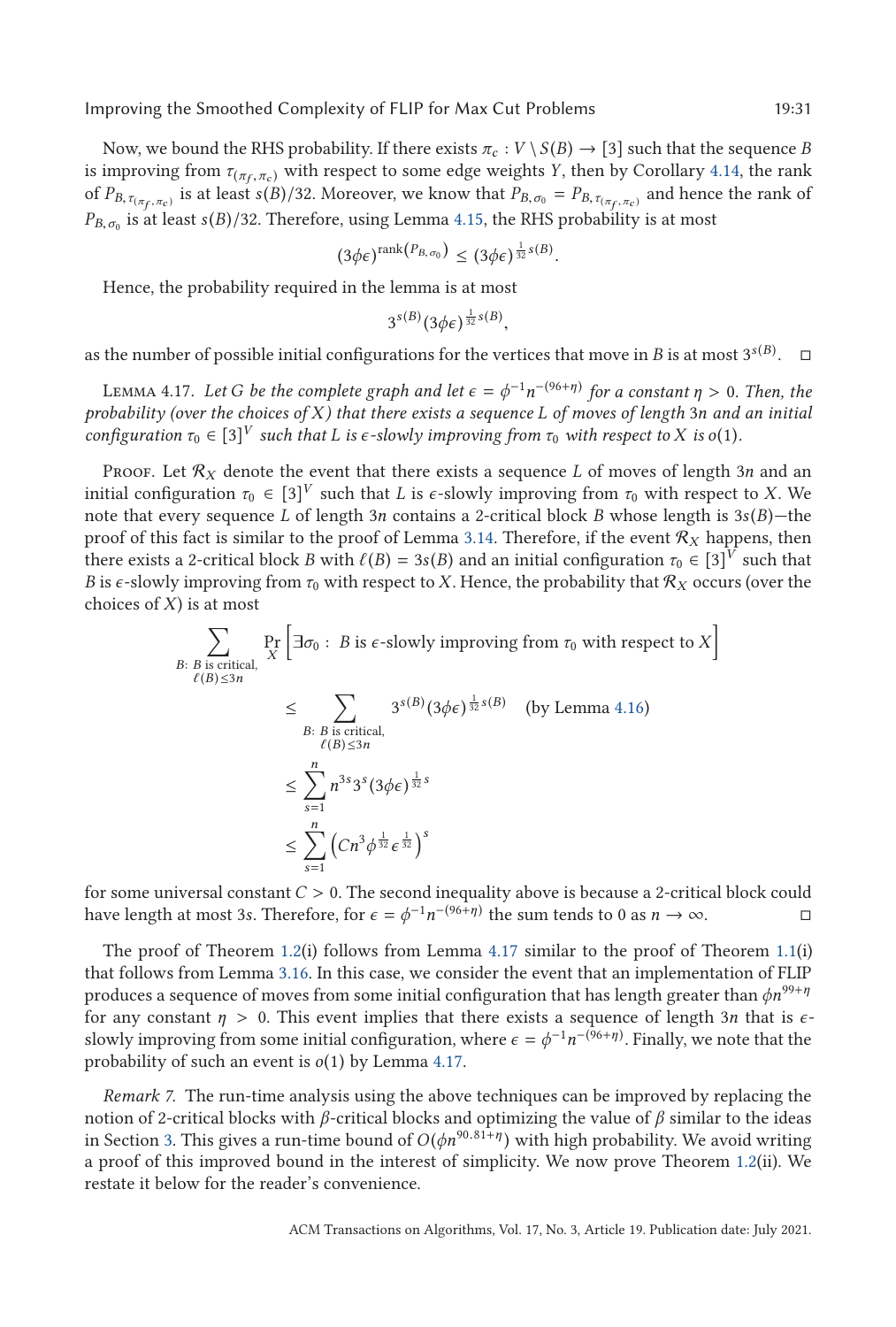Lemma 4.18. *Let<sup>G</sup>* <sup>=</sup> (*V*, *<sup>E</sup>*) *be the complete graph on <sup>n</sup> vertices, and suppose that the edge weights*  $(X_e)_{e \in E}$  are independent random variables chosen according to a probability density function  $f_e$ : [−1, 1] <sup>→</sup> [0,*ϕ*] *for some <sup>ϕ</sup>* > <sup>0</sup>*. Then, the expected number of steps in every implementation of the FLIP method for MAX-3-CUT is*  $O(\phi n^{99})$ *.* 

Proof. Let *L* denote the sequence of moves executed by the algorithm and let  $T := \lfloor \ell(L)/3n \rfloor$ . If *T*  $\geq$  1, then there exists a starting configuration  $\tau_0$  and a 2-critical block *B* in *L* with  $\ell(B) = 3s(B)$  such that *B* is  $(n/T)$ -slowly improving from  $\tau_2$  with respect to *Y* such that *B* is  $(n/T)$ -slowly improving from  $\tau_0$  with respect to *X*.

For non-negative integers *<sup>s</sup>* and *<sup>t</sup>*, let *<sup>R</sup>*(*s*,*t*) denote the event that there exists a 2-critical block *B* in *L* of length 3*s*(*B*) and a starting partition  $\tau_0$  such that *B* is  $(n/t)$ -slowly improving from  $\tau_0$  with respect to edge weights *X*. Let  $\zeta := \lceil 4^{32} \phi n^{97} \rceil$  and  $t_i := i\zeta$  for  $i \geq 2$ . We recall that  $\ell(L) \leq 3^n$ , since the algorithm never cycles back to the same configuration twice. Therefore the algorithm never cycles back to the same configuration twice. Therefore,

$$
\mathbb{E}_X(T) \le \sum_{t=1}^{3^n} \Pr_{X}(T \ge t)
$$
\n
$$
\le 2\zeta + \sum_{i=2}^{3^n} \sum_{t=t_i}^{t_{i+1}-1} \Pr_{X}(T \ge t)
$$
\n
$$
\le 2\zeta + \sum_{i=2}^{3^n} \sum_{t=t_i}^{t_{i+1}-1} \Pr_{X}(T \ge t_i)
$$
\n
$$
\le 2\zeta + \sum_{i=2}^{3^n} \sum_{t=t_i}^{t_{i+1}-1} \sum_{s=1}^n \Pr_{X}(R(s, t_i)).
$$

We will show that the second term in the RHS above is *O*(*ζ n*).

By Lemma [4.16](#page-29-0) and the fact that the number of 2-critical blocks *B* with  $\ell(B) = 3s$  is at most  $n^{3s}$ , we have that

$$
\Pr_X(R(s,t_i)) \leq 3^s n^{3s} \left(\frac{3\phi n}{t_i}\right)^{\frac{s}{32}} \leq \left(4n^3 \left(\frac{\phi n}{i\zeta}\right)^{\frac{1}{32}}\right)^s \leq \left(\frac{1}{i}\right)^{\frac{s}{32}}.
$$

The last inequality above is by the choice of *ζ* . Hence,

$$
\sum_{s=1}^{n} \Pr_{X}(R(s, t_i)) \leq \sum_{s=1}^{n} \left(\frac{1}{i}\right)^{\frac{s}{32}} \\
\leq \sum_{s'=0}^{\lceil n/32 \rceil} \sum_{s''=0}^{31} \left(\frac{1}{i}\right)^{s'+s''/32} \\
\leq \sum_{s'=0}^{\infty} \sum_{s''=0}^{31} \left(\frac{1}{i}\right)^{s'+s''/32} \\
\leq \sum_{s'=1}^{\infty} 32 \left(\frac{1}{i}\right)^{s'} \\
\leq 32 \left(\sum_{s'=0}^{\infty} \frac{1}{i^{s'}} - 1\right) \\
= \frac{32}{i-1}.
$$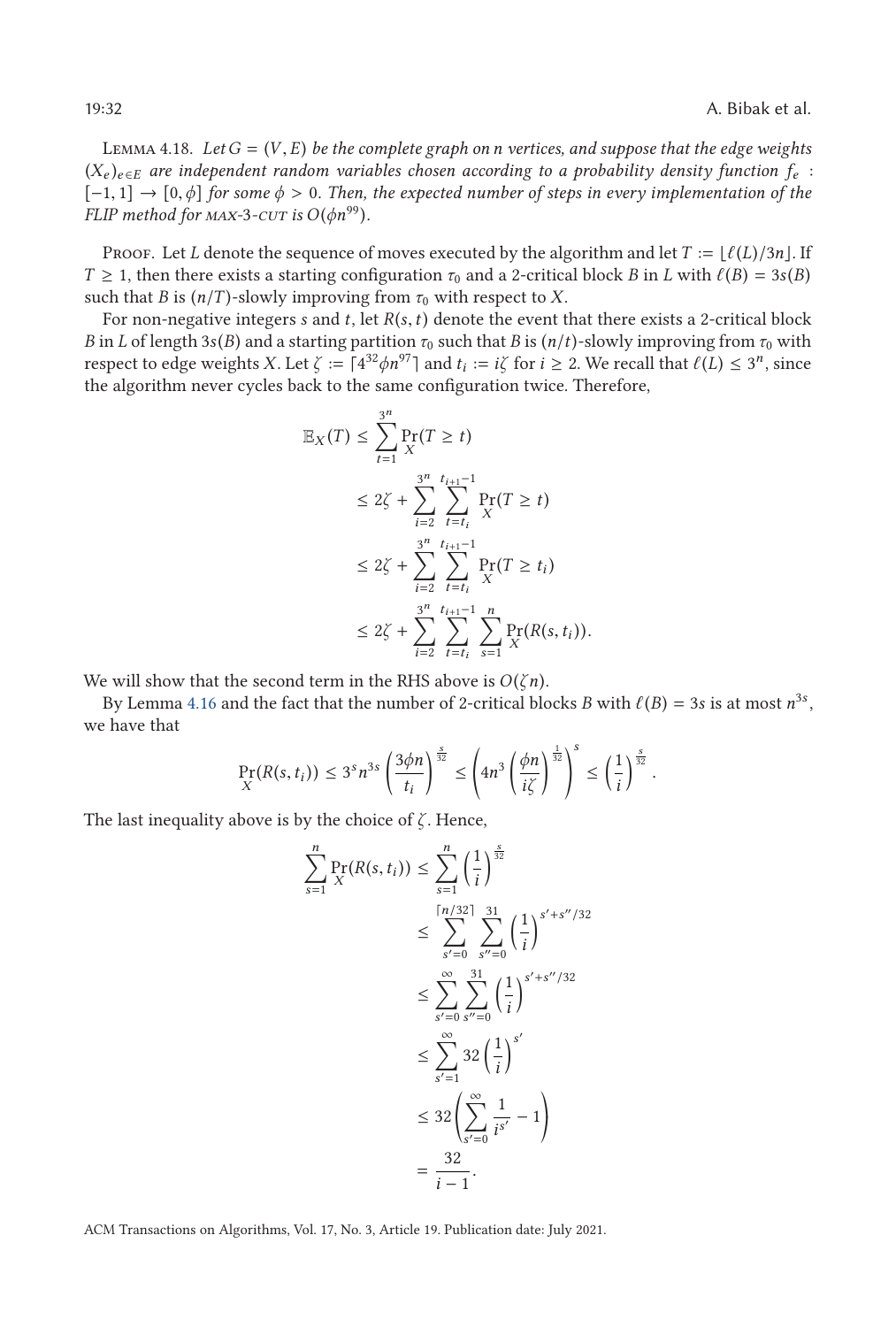<span id="page-32-0"></span>Therefore,

$$
\sum_{i=2}^{3^n} \sum_{t=t_i}^{t_{i+1}-1} \sum_{s=1}^n \Pr_{X}(R(s, t_i)) \leq \sum_{i=2}^{3^n} \sum_{t=t_i}^{t_{i+1}-1} \frac{32}{i-1} = \sum_{i=2}^{3^n} \frac{32\zeta}{i-1} = 32\zeta O\left(\log\left(3^n\right)\right) = O(\zeta n).
$$

We have thus shown that  $\mathbb{E}_X(T) = O(\zeta n)$  and hence, the expected number of flips performed by the algorithm is  $O(\zeta n^2) = O(\phi n^{99})$ .

### **4.3 Run-time of FLIP for max-***k***-cut in Arbitrary Graphs**

In this subsection, we turn our attention to FLIP for MAX- $k$ -cut in arbitrary graphs and prove Theorem [1.3.](#page-3-0) We will again use Lemma [4.15.](#page-29-0) We note that it is not immediately clear that a result similar to Lemma [4.13](#page-27-0) holds for arbitrary graphs. The proof technique for Lemma [4.13](#page-27-0) fails for arbitrary graphs, since the acyclic vertices between two cyclic blocks for a vertex *v* may not be in the neighborhood of *v*. Instead, we show that each sequence of sufficiently large length must have a block that has a large fraction of cyclic vertices.

*Definition 4.19.* The *surplus* of a sequence *L* is

$$
z(L) := \ell(L) - \sum_{v \in A(L)} \#_L(v) - c(L),
$$

and the maximum surplus over all blocks of length *t* in *L* is

 $m_L(t) := \max\{z(B) : B \text{ is a block of } L \text{ with } \ell(B) = t\}.$ 

The following lemma can be seen as a generalization of Lemma 5.1 from Angel, Bubeck, Peres, and Wei [\[1\]](#page-37-0).

LEMMA 4.20. *Suppose that*  $α$  > 1 *and L* is a sequence of length  $αn$ *. Then there exists a block B* in *L* such that *such that <sup>c</sup>*(*B*)

$$
\frac{c(B)}{\ell(B)} \ge \frac{\alpha - k + 1}{(2k - 1)\alpha \log(\alpha n)}.
$$

PROOF. We will use the following claim.

*Claim 7.* If a block *B* is the concatenation of blocks  $B_1$  and  $B_2$ , then

$$
z(B) \leq z(B_1) + z(B_2) + (2k - 1)c(B).
$$

Proof. We recall Remark [6,](#page-21-0) which states that an acyclic vertex appears at most *k* − 1 times in a sequence. Hence, in the worst case, a cyclic vertex  $v \in C(B)$  in *B* is an acyclic vertex in  $B_1$  and  $B_2$ and appears *k* − 1 times in each block. -

Let  $\delta := \max\{c(B)/\ell(B) : B \text{ is a block in } L\}$ . Therefore, for every block *B* in *L*, we have  $c(B) \le$  (*B*) Then  $\delta\ell$ (*B*). Then,

$$
m_L(t) \le 2m_L(t/2) + (2k - 1)\delta t
$$

for all  $t > 0$ . Since  $m(1) = 0$ , we can bound the sequence above by

$$
m_L(\alpha n) \le (2k - 1)\delta \alpha n \log(\alpha n). \tag{14}
$$

Since

$$
\sum_{v \in A(B)} \#_B(v) + c(B) \le (k-1)s(B)
$$

for all blocks *B* in *L* and  $s(L) \leq n$ , it follows that

$$
m_L(\alpha n) \ge \alpha n - (k-1)s(L) \ge (\alpha - k + 1)n. \tag{15}
$$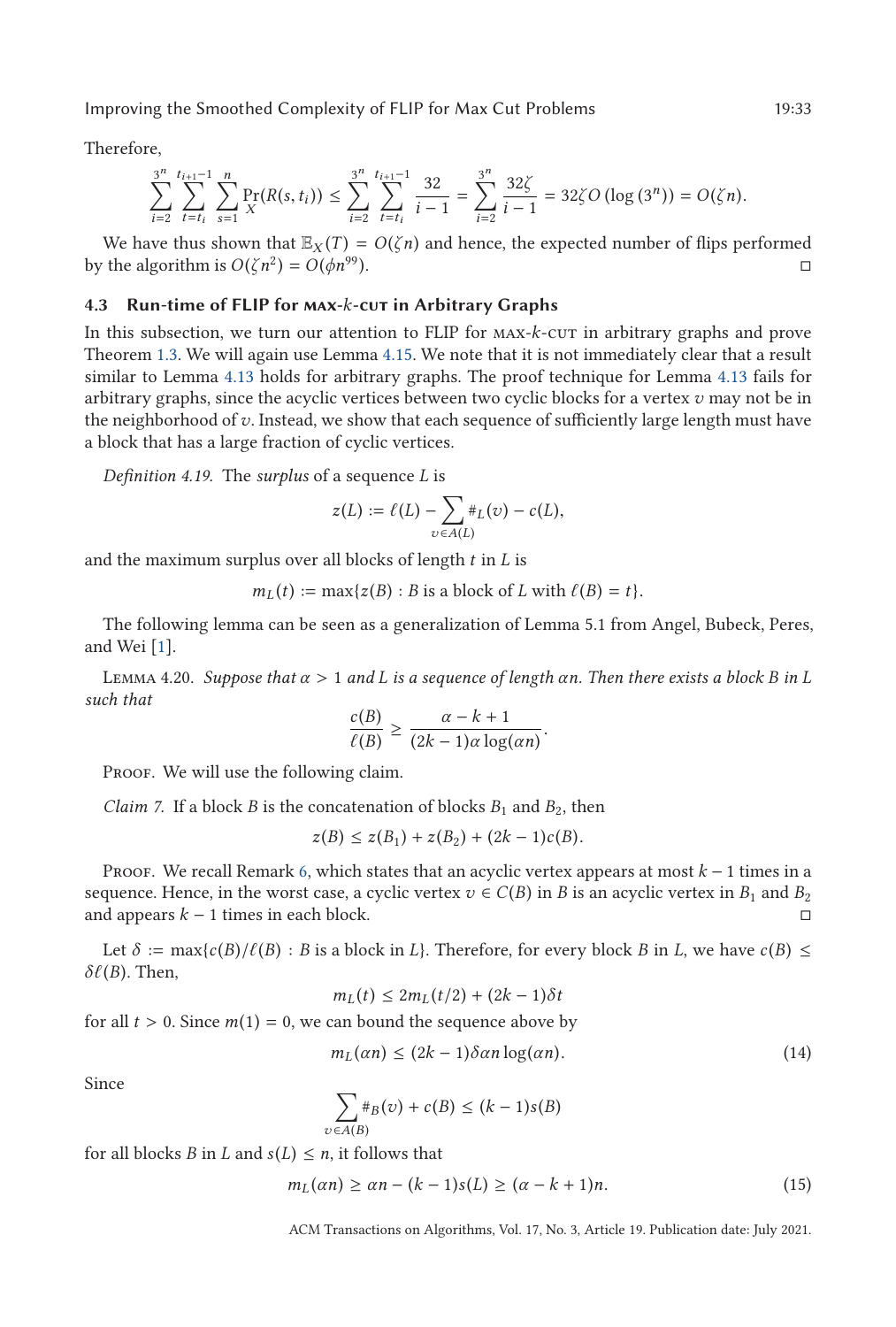Therefore, combining Equations [\(14\)](#page-32-0) and [\(15\)](#page-32-0), we get that

$$
\delta \ge \frac{\alpha - k + 1}{(2k - 1)\alpha \log(\alpha n)},
$$

which concludes the proof.

*Definition 4.21.* A block *B* is *α-cyclic* if

$$
c(B) \ge \frac{\alpha - k + 1}{(2k - 1)\alpha \log(\alpha n)} \ell(B).
$$

LEMMA 4.22. Let  $G = (V, E)$  be a graph and let B be an  $\alpha$ -cyclic block. Then the probability that *there exists a starting configuration*  $\tau_0 \in [k]^V$  *such that B is*  $\epsilon$ *-slowly improving from*  $\tau_0$  *with respect to X is at most*

$$
k^{\ell(B)}(k\phi\epsilon)^{\frac{\alpha-k+1}{2(2k-1)\alpha\log(\alpha n)}\ell(B)}
$$

PROOF. For a starting configuration  $\tau_0 \in [k]^V$ , let  $I_{B,\tau_0}$  denote the event that there exist edge<br>is the *V* such that *B* is an improving assumes from  $\tau$  with respect to *V* Suppose that *B* is a weights *Y* such that *B* is an improving sequence from *τ*<sup>0</sup> with respect to *Y*. Suppose that *B* is *ϵ*slowly improving from some  $\tau_0 \in [k]^V$  with respect to *X*. Since *B* is improving from  $\tau_0$  with respect to *X*, it follows that  $\langle M^t_{B,\tau_0}, X \rangle \in (0, \epsilon]$  for all  $t \in [\ell(B)]$ . Since every column of  $P_{B,\tau_0}$  is the sum of  $\lambda$  and such a sum of  $\lambda$  and such a sum of  $\lambda$ at most *k* columns of  $M_{B,\tau_0}$ , we have that  $\langle P_{B,\tau_0}^C, X \rangle \in (0, k\epsilon]$  for all  $C \in \Gamma(B)$ . Hence, the required at most *k* columns of  $M_{B,\tau_0}$ , we have that  $\langle P_{B,\tau_0}^C, X \rangle \in (0, k\epsilon]$  for all  $C \in \Gamma(B)$ . Hence, the *<sup>B</sup>*,*τ*<sup>0</sup> probability is at most the probability that there exists a starting configuration *τ*<sup>0</sup> ∈ [*k*] *<sup>V</sup>* such that  $I_{B,\tau_0}$  holds and  $\langle P_{B,\tau_0}^C, X \rangle \in (0, k\epsilon]$   $\forall C \in \Gamma(B)$ . Then, by union bound, the required probability is  $B_{B,\tau_0}$  holds and  $\forall B_{B,\tau_0}, X \in (0, \kappa \epsilon]$   $\forall c \in (B)$ . Then, by allow bound, the required probability is at most the sum over all  $v \in S(B)$  and  $\tau_0(v) \in [k]$  of the probability that for all  $u \in V \setminus S(B)$  there exists  $\tau_0(u) \in [k]$  such that  $I_{B, \tau_0}$  holds and  $\langle P_{B, \tau_0}^C, X \rangle \in (0, k\epsilon] \forall C \in \Gamma(B)$ .<br>For  $\pi_{\epsilon} : S(B) \to [k]$  and  $\pi_{\epsilon} : V \to S(B) \to [k]$  let us define  $\pi_{\epsilon} : V$ .

For  $\pi_f : S(B) \to [k]$  and  $\pi_c : V \setminus S(B) \to [k]$ , let us define  $\tau_{(\pi_f, \pi_c)} : V \to [k]$  as

$$
\tau_{(\pi_f, \pi_c)}(u) := \begin{cases} \pi_f(u) & \text{if } u \in S(B) \text{ and} \\ \pi_c(u) & \text{if } u \in V \setminus S(B). \end{cases}
$$

Now, consider a fixed choice of  $\pi_f$  and  $\pi_c$ . We would like to bound the following probability:

Pr *X*  $\left[\exists \pi_c : V \setminus S(B) \to [k] : I_{B, \tau_{(\pi_f, \pi_c)}} \text{ and } \langle P_{B, \tau_{(\pi_f, \pi_c)}}^C, X \rangle \in (0, k\epsilon] \ \forall \ C \in \Gamma(B) \right]$  $\overline{1}$ 

Let us define an initial configuration

$$
\sigma_0(u) := \begin{cases} \pi_f(u) & \text{if } u \in S(B) \text{ and} \\ 1 & \text{if } u \in V \setminus S(B). \end{cases}
$$

By Proposition [2,](#page-21-0) we have that  $P_{B,\,\sigma_0} = P_{B,\,\tau_{(\pi_f,\,\pi_c)}}$  for every  $\pi_c: V \setminus S(B) \to [k]$ . Hence,

$$
\Pr_{X} \left[ \exists \pi_c : V \setminus S(B) \to [k] : I_{B, \tau_{(\pi_f, \pi_c)}} \text{ and } \langle P_{B, \tau_{(\pi_f, \pi_c)}}^C, X \rangle \in (0, k \epsilon] \ \forall \ C \in \Gamma(B) \right]
$$
\n
$$
= \Pr_{X} \left[ \exists \ \pi_c : V \setminus S(B) \to [k] : I_{B, \tau_{(\pi_f, \pi_c)}} \text{ and } \langle P_{B, \sigma_0}^C, X \rangle \in (0, k \epsilon] \ \forall \ C \in \Gamma(B) \right]
$$

Now, we bound the RHS probability. If there exists  $\pi_c : V \setminus S(B) \to [k]$  such that the sequence *B* is improving from  $\tau_{(\pi_f, \pi_c)}$  with respect to some edge weights *Y*, then by Lemma [4.7,](#page-23-0) the rank of  $P_{B,\tau_{(\pi_{\epsilon},\pi_{c})}}$  is at least  $c(B)/2$ . Moreover, we know that  $P_{B,\sigma_{0}} = P_{B,\tau_{(\pi_{\epsilon},\pi_{c})}}$ , hence the rank of  $P_{B,\sigma_{0}}$  is at least *c*(*B*)/2. Since *B* is an *α*-cyclic block, we have that *c*(*B*) ≥ (*α* − *k* + 1) $\ell$ (*B*)/((2*k* − 1)*α* log (*αn*)) <br>and hence the rank of *P<sub>p</sub>* is at least (*α* − *k* + 1) $\ell$ (*B*)/(2(2*k* − 1)α log(*αn*)) and hence the rank of  $P_{B,\sigma_0}$  is at least  $(\alpha - k + 1)\ell(B)/(2(2k - 1)\alpha \log(\alpha n))$ . Therefore, using Lemma 4.15, the RHS probability is at most Lemma [4.15,](#page-29-0) the RHS probability is at most

$$
(k\phi\epsilon)^{\text{rank}(P_{B,\sigma_0})} \le (k\phi\epsilon)^{\frac{1}{2}\frac{\alpha-k+1}{(2k-1)\alpha\log(\alpha n)}}\ell^{(B)}
$$

ACM Transactions on Algorithms, Vol. 17, No. 3, Article 19. Publication date: July 2021.

<span id="page-33-0"></span>

 $\Box$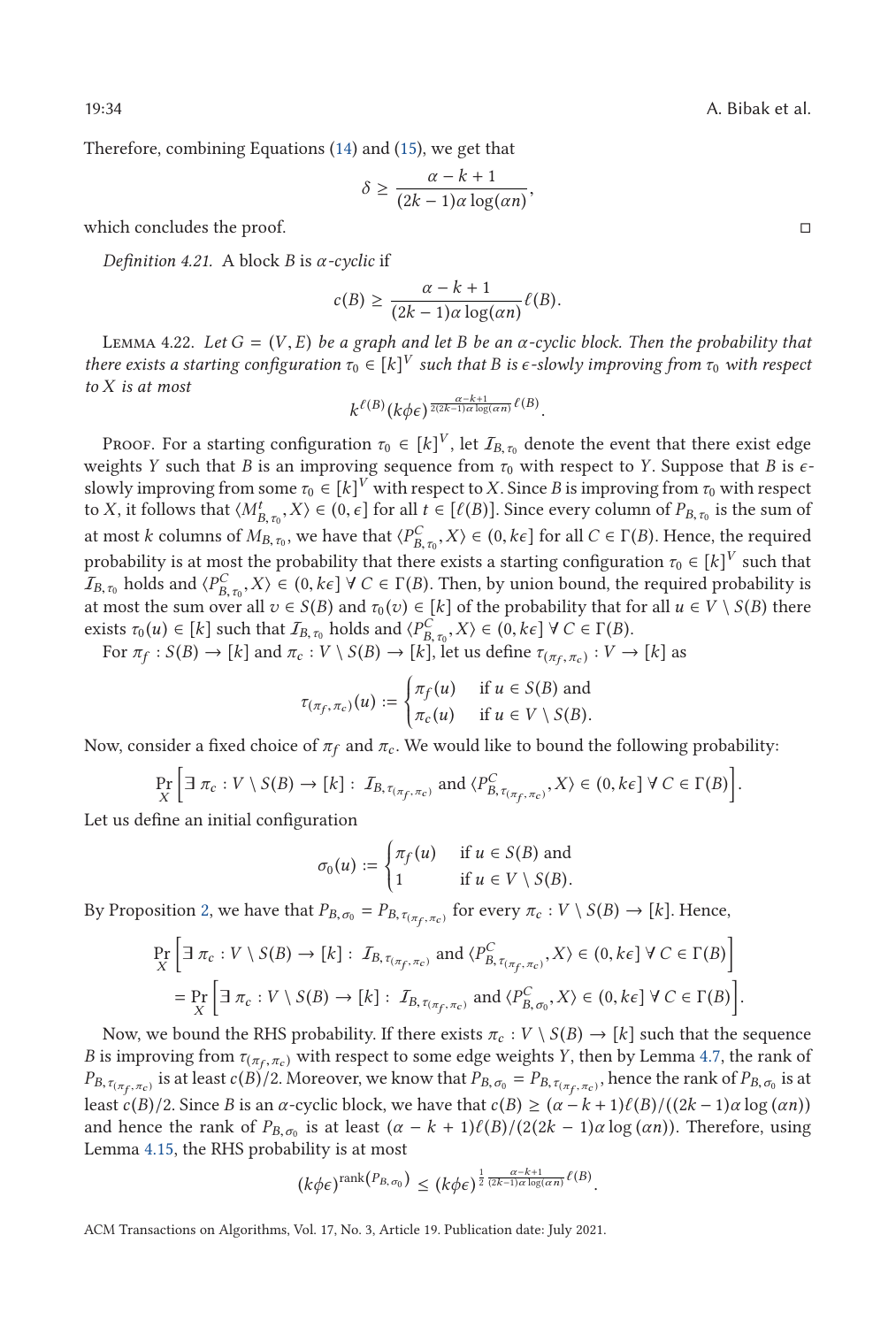Hence, the probability required in the lemma is at most

$$
k^{s(B)}(k\phi\epsilon)^{\frac{1}{2}\cdot\frac{\alpha-k+1}{(2k-1)\alpha\log(\alpha n)}\ell(B)}
$$

as the number of possible initial configurations for the vertices that move in *B* is at most  $k^{s(B)}$  . The lemma now follows, since *s*(*B*) ≤  $\ell$ (*B*) and *k* ≥ 1.  $\Box$ 

The next lemma follows from Lemmas [4.22](#page-33-0) and [4.20](#page-32-0) similar to the proof of Lemma [4.17.](#page-30-0)

LEMMA 4.23. *Let G be a graph and let*  $\epsilon = \phi^{-1} n^{-(2k-1)k \log(kn)+η)}$  *for a constant*  $η > 0$ *. Then, the*<br>obability (over the choices of X) that there exists a sequence *L* of moves of length kn and an initial *probability (over the choices of X) that there exists a sequence L of moves of length kn and an initial configuration*  $\tau_0 \in [k]^V$  *such that L is*  $\epsilon$ -*slowly improving from*  $\tau_0$  *with respect to X is*  $o(1)$ *.* 

PROOF. Let  $R_X$  denote the event that there exists a sequence *L* of moves of length  $kn$  and an initial configuration  $\tau_0 \in [k]^V$  such that *L* is  $\epsilon$ -slowly improving from  $\tau_0$  with respect to *X*. It follows from Lemma [4.20](#page-32-0) that every sequence *L* of length *kn* contains a *k*-cyclic block. Therefore, if the event  $\mathcal{R}_X$  happens, then there exists a *k*-cyclic block *B* of length at most *kn* and an initial configuration  $\tau_0 \in [k]^V$  such that *B* is  $\epsilon$ -slowly improving from  $\tau_0$  with respect to *X*. Hence, the probability that  $\mathcal{R}_X$  occurs (over the choices of *X*) is at most

$$
\sum_{B: B \text{ is } k\text{-cyclic}, \atop \ell(B)\leq kn} \Pr\left[\exists \sigma_0 \in [k]^V : B \text{ is } \epsilon\text{-slowly improving from } \tau_0 \text{ with respect to } X\right]
$$
\n
$$
\leq \sum_{B: B \text{ is } k\text{-cyclic}, \atop \ell(B)\leq kn} k^{\ell(B)} (k\phi\epsilon)^{\frac{1}{2(2k-1)k\log(kn)}} \ell(B) \quad \text{(by Lemma 4.22)}
$$
\n
$$
\leq \sum_{\ell=1}^{kn} n^{\ell} k^{\ell} (k\phi\epsilon)^{\frac{\ell}{2(2k-1)k\log(kn)}}
$$
\n
$$
\leq \sum_{\ell=1}^{kn} \left(k^2 n\phi^{\frac{1}{2(2k-1)k\log(kn)}} \epsilon^{\frac{1}{2(2k-1)k\log(kn)}}\right)^{\ell},
$$

where the second inequality follows from the fact that there are at most  $n^{\ell}$  blocks of length  $\ell$ .<br>Therefore for constant  $k$  and  $\epsilon = \phi^{-1}n^{-(2(2k-1)k \log(kn)+\eta)}$  the sum tends to 0.38  $n \to \infty$ Therefore, for constant *k* and  $\epsilon = \phi^{-1} n^{-(2(2k-1)k \log(kn)+\eta)}$ , the sum tends to 0 as  $n \to \infty$ .

The proof of Theorem [1.3\(](#page-3-0)i) follows from Lemma 4.23 similar to the proof of Theorem [1.1\(](#page-2-0)i) that follows from Lemma [3.16.](#page-15-0) In this case, we consider the event that an implementation of FLIP produces a sequence of moves from some initial configuration that has length greater than  $\phi n^{2(2k-1)k \log(kn)+3+\eta}$  for any constant  $\eta > 0$ . This event implies that there exists a sequence of length *kn* that is  $\epsilon$ -slowly improving from some initial configuration, where  $\epsilon$  = *ϕ*−<sup>1</sup> *n*−(2(2*k*−1)*<sup>k</sup>* log(*kn*)+*η*)). Finally, we note that the probability of such an event is *o*(1) by Lemma 4.23. We now prove Theorem [1.3\(](#page-3-0)ii). We restate it below for the reader's convenience.

Lemma 4.24. *Let<sup>G</sup>* <sup>=</sup> (*V*, *<sup>E</sup>*) *be an arbitrary graph on <sup>n</sup> vertices, and suppose that the edge weights*  $(X_e)_{e \in E}$  are independent random variables chosen according to a probability density function  $f_e$ : [−1, 1] <sup>→</sup> [0,*ϕ*] *for some <sup>ϕ</sup>* > <sup>0</sup>*. Then, for every constant <sup>η</sup>* > <sup>0</sup>*, the expected number of steps in every implementation of the FLIP method for MAX-* $k$ *-CUT is*  $O(\phi n^{2(2k-1)k \log(kn)+3+\eta})$ *.* 

Proof. Let *L* denote the sequence of moves executed by the algorithm and let  $T := \lfloor \ell(L)/kn \rfloor$ .<br> $T > 1$  then by Lemma 4.20, there exists a starting configuration  $\tau_2$  and a *k*-cyclic block *B* in *L* If  $T \geq 1$ , then by Lemma [4.20,](#page-32-0) there exists a starting configuration  $\tau_0$  and a *k*-cyclic block *B* in *L* such that *B* is  $(n/T)$ -slowly improving from  $\tau_0$  with respect to *X*.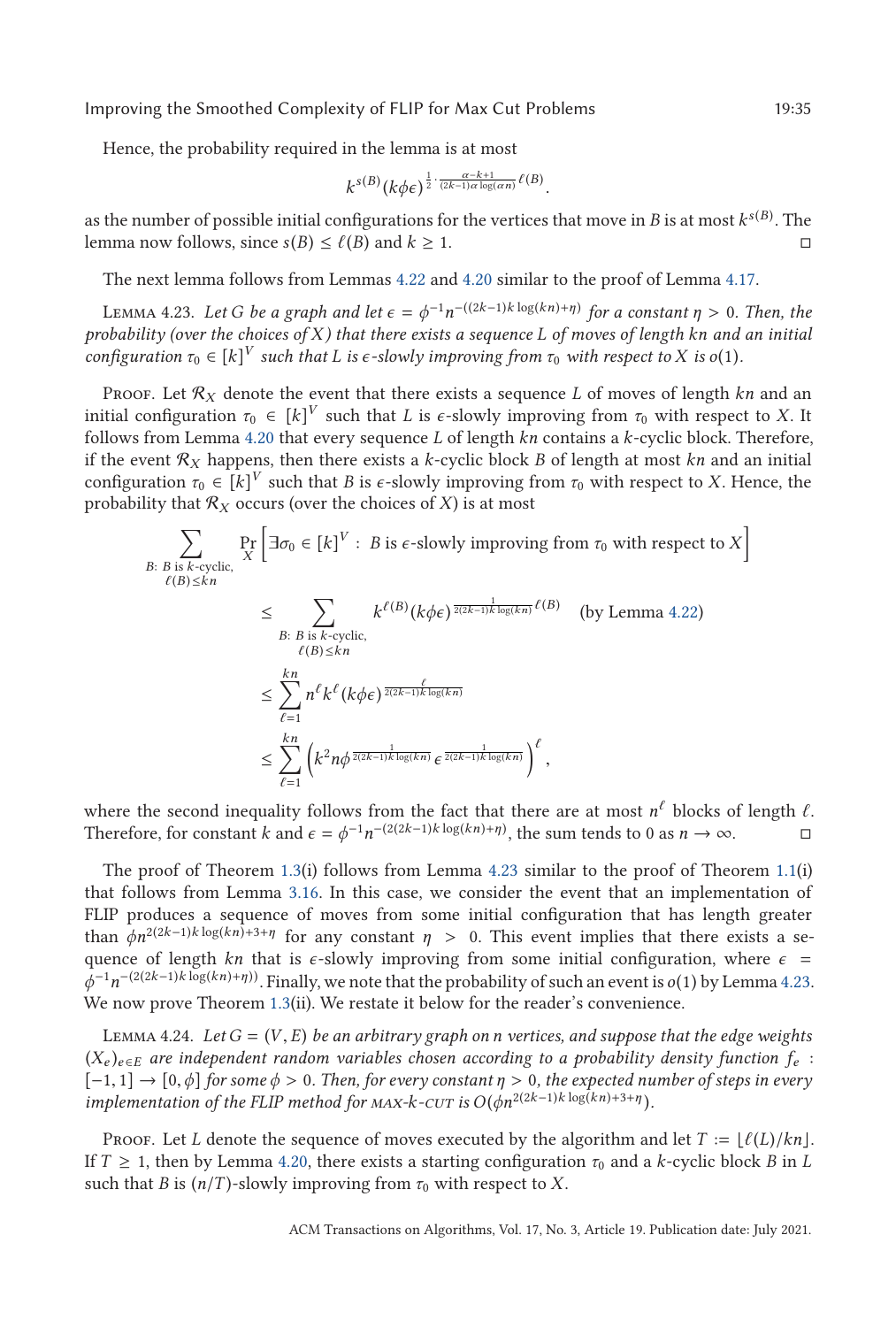For non-negative integers  $\ell'$  and *t*, let  $R(\ell', t)$  denote the event that there exists a *k*-cyclic block<br>in *I* of length  $\ell'$  and a starting partition  $\tau_s$  such that *B* is  $(n/t)$ -slowly improving from  $\tau_s$  with *B* in *L* of length  $\ell'$  and a starting partition  $\tau_0$  such that *B* is  $(n/t)$ -slowly improving from  $\tau_0$  with respect to edge weights *X* Let respect to edge weights *X*. Let

$$
\zeta := \left\lceil k \phi n (kn)^{2(2k-1)k \log(kn)} \right\rceil,
$$

and  $t_i := i\zeta$  for  $i \ge 2$ . We recall that  $\ell(L) \le k^n$ , since the algorithm never cycles back to the same configuration twice. Therefore configuration twice. Therefore,

$$
\mathbb{E}_{X}(T) \leq \sum_{t=1}^{k^{n}} \Pr_{X}(T \geq t)
$$
\n
$$
\leq 2\zeta + \sum_{i=2}^{k^{n}} \sum_{t=t_{i}}^{t_{i+1}-1} \Pr_{X}(T \geq t)
$$
\n
$$
\leq 2\zeta + \sum_{i=2}^{k^{n}} \sum_{t=t_{i}}^{t_{i+1}-1} \Pr_{X}(T \geq t_{i})
$$
\n
$$
\leq 2\zeta + \sum_{i=2}^{k^{n}} \sum_{t=t_{i}}^{t_{i+1}-1} \sum_{\ell'=1}^{k^{n}} \Pr_{X}(R(\ell', t_{i})).
$$

We will show that the second term in the RHS above is  $O(\zeta n \log n)$ .

By Lemma [4.22](#page-33-0) and the fact that the number of *k*-cyclic blocks *B* with  $\ell(B) = \ell'$  is at most  $n^{\ell'}$ , we have that

$$
\Pr_{X}(R(\ell',t_i)) \leq (kn)^{\ell'} \left(\frac{k\phi n}{t_i}\right)^{\frac{1}{2(2k-1)k\log(kn)}\ell'} = \left(\frac{1}{i}\right)^{\frac{1}{2(2k-1)k\log(kn)}\ell'}
$$

The last equality above is by the choice of *ζ* . Hence,

$$
\sum_{\ell'=1}^{kn} \Pr(R(\ell', t_i)) \le \sum_{\ell'=1}^{kn} \left(\frac{1}{i}\right)^{\frac{1}{2(2k-1)k \log(kn)} \ell'}
$$
  

$$
\le \sum_{\ell''=0}^{\infty} \sum_{\ell'''=0}^{31} \left(\frac{1}{i}\right)^{\ell'' + \frac{1}{2(2k-1)k \log(kn)} \ell'''}
$$
  

$$
\le \sum_{\ell''=1}^{\infty} 2(2k-1)k \log(kn) \left(\frac{1}{i}\right)^{\ell''}
$$
  

$$
\le 2(2k-1)k \log(kn) \left(\sum_{\ell''=0}^{\infty} \frac{1}{i\ell''} - 1\right)
$$
  

$$
= \frac{2(2k-1)k \log(kn)}{i-1}.
$$

Therefore,

$$
\sum_{i=2}^{k^n} \sum_{t=t_i}^{t_{i+1}-1} \sum_{\ell'=1}^{kn} \Pr_{X}(R(\ell', t_i)) \le \sum_{i=2}^{k^n} \sum_{t=t_i}^{t_{i+1}-1} \frac{2(2k-1)k \log(kn)}{i-1}
$$

$$
= \sum_{i=2}^{k^n} \zeta \frac{2(2k-1)k \log(kn)}{i-1}
$$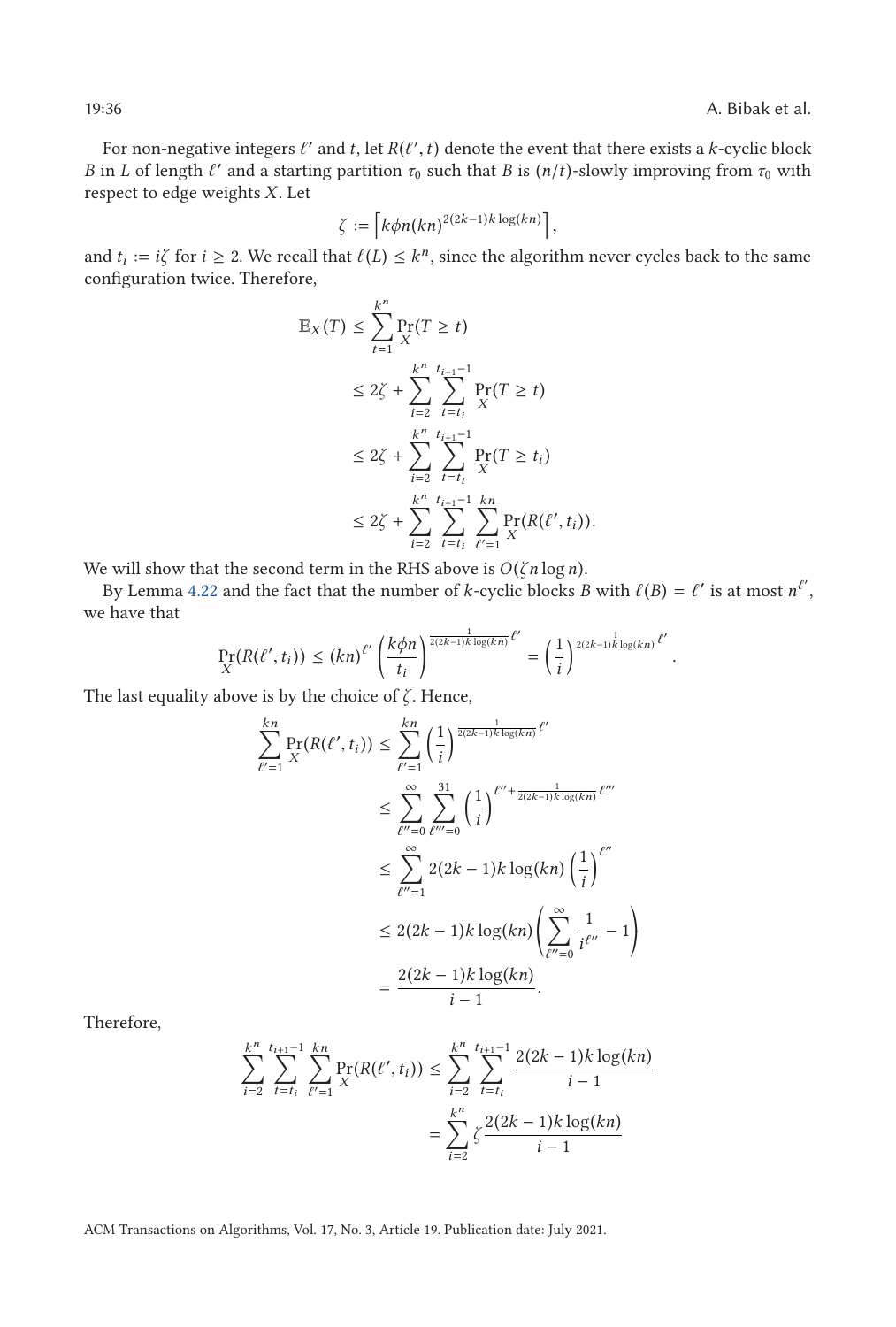$$
= 2\zeta(2k-1)k\log(kn)O(\log(k^n))
$$
  
= O( $\zeta n \log n$ ).

<span id="page-36-0"></span>We have thus shown that  $\mathbb{E}_X(T) = O(\zeta n \log n)$  and hence, the expected number of flips performed by the algorithm is  $O(\zeta n^2 \log n) = O(\phi n^{2(2k-1)k \log(kn)+3+\eta})$  for every constant  $\eta > 0$ .  $\Box$ 

### **APPENDIX**

### **A PROOF OF LEMMA 3.12**

We restate and prove Lemma [3.12.](#page-13-0)

LEMMA 3.12. Let  $\phi > 0$  and  $X_1, \ldots, X_m$  be independent random variables with density functions  $f_1, \ldots, f_m : \mathbb{R} \to [0, \phi]$ . Let  $X := (x_1, \ldots, x_m)^\intercal$  and  $\alpha_1, \ldots, \alpha_k \in \mathbb{Z}^n$  be linearly independent vectors. *Then for every*  $\epsilon > 0$ *,* 

$$
\Pr_{X}\left[\langle \alpha_i, X\rangle > 0 \,\forall i \in [k] \text{ and } \sum_{i=1}^{k} \langle \alpha_i, X\rangle \le \epsilon\right] \le \frac{(\phi\epsilon)^k}{k!}.
$$

Proof. Our proof closely resembles that of Lemma A.1 in Reference [\[7\]](#page-37-0). Let *e<sup>i</sup>* denote the *i*th coordinate vector. We can extend  $\{\alpha_1, \ldots, \alpha_k\}$  to a basis for  $\mathbb{R}^m$  by adding coordinate vectors. Without loss of generality suppose that the derived basis is  $\{\alpha_1, \ldots, \alpha_k, e_{k+1}, \ldots, e_m\}$ . Let

$$
B:=\left[\begin{matrix}\alpha_1^\mathsf{T}\\ \vdots\\ \alpha_{k}^\mathsf{T}\\ \alpha_{k+1}^\mathsf{T}\\ \vdots\\ \alpha_{m}^\mathsf{T}\end{matrix}\right].
$$

We note that *A* is a full-rank  $m \times m$  matrix. Let  $Y := (Y_1, \ldots, Y_m)^T := BX$  and  $A := B^{-1}$ . We note that *Y* is a random vector whose coordinates are possibly dependent. Let  $f \circ R \times \mathbb{R}^m \to \mathbb{R}$ , a denote that *Y* is a random vector whose coordinates are possibly dependent. Let  $f, g : \mathbb{R}^m \to \mathbb{R}_{\geq 0}$  denote the joint density function of *<sup>X</sup>* and *<sup>Y</sup>*, respectively.

*Claim 8.* Let  $y_1, ..., y_m \in \mathbb{R}$ . Then  $g(y_1, ..., y_m) \leq \phi^k \prod_{i=k+1}^m f_i(y_i)$ .

PROOF. Let  $y := (y_1, \ldots, y_m)$ . Then, we have  $g(y) = |\det(A)^{-1}| f(A^{-1}(y))$ . Since *A* is integral, we that  $|\det(A)| \in \mathbb{Z}$ , and hence  $|\det(A)^{-1}| < 1$ . Therefore have that  $|\det(A)| \in \mathbb{Z}_+$  and hence  $|\det(A)^{-1}| \leq 1$ . Therefore,

$$
g(y) \le f(A^{-1}(y))
$$
  
=  $f(A_1^{-1}(y),..., A_m^{-1}(y))$   
=  $f_1(A_1^{-1}(y))... f_m(A_m^{-1}(y))$   
(since  $X_1,..., X_m$  are independent)  
 $\le \phi^k f_{k+1}(A_{k+1}^{-1}(y))... f_m(A_m^{-1}(y))$   
=  $\phi^k f_{k+1}(B_{k+1}(y))... f_m(B_m(y))$   
=  $\phi^k f_{k+1}(y_{k+1})... f_m(y_m).$ 

ACM Transactions on Algorithms, Vol. 17, No. 3, Article 19. Publication date: July 2021.

 $\Box$